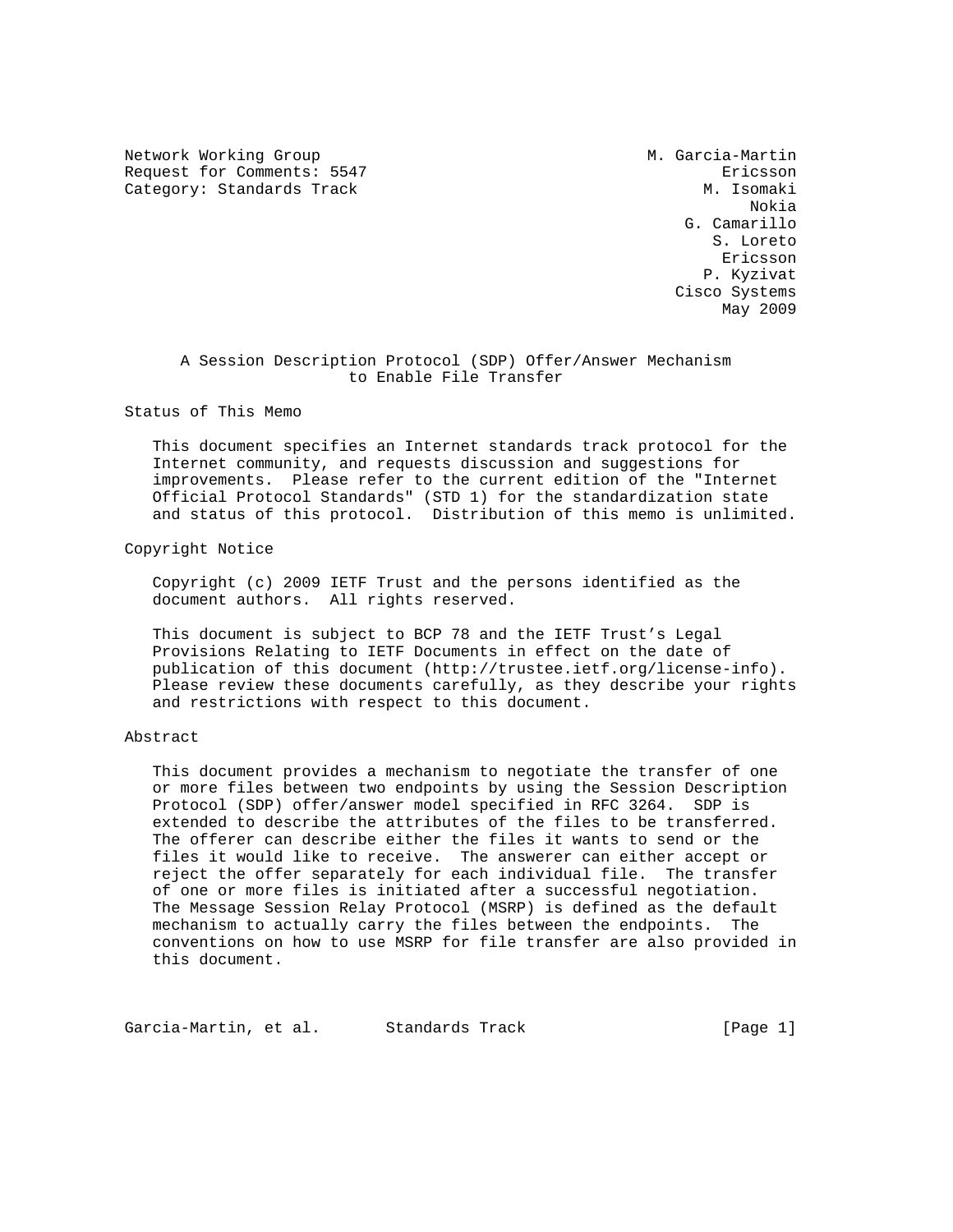Table of Contents

|  | 8.1. The 'file-transfer-id' Attribute 14                   |
|--|------------------------------------------------------------|
|  |                                                            |
|  | 8.2.1. The Offerer Is a File Sender 17                     |
|  | 8.2.2. The Offerer Is a File Receiver 18                   |
|  | 8.2.3. SDP Offer for Several Files 18                      |
|  |                                                            |
|  | $8.3.1$ . The Answerer Is a File Receiver 19               |
|  | 8.3.2. The Answerer Is a File Sender 20                    |
|  | 8.4. Aborting an Ongoing File Transfer Operation 22        |
|  | 8.5. Indicating File Transfer Offer/Answer Capability 25   |
|  | 8.6. Reusage of Existing "m=" Lines in SDP 26              |
|  |                                                            |
|  | 8.8. Considerations about the 'file-icon' Attribute 28     |
|  |                                                            |
|  | 9.1. Offerer Sends a File to the Answerer 28               |
|  | 9.2. Offerer Requests a File from the Answerer and         |
|  |                                                            |
|  | 9.3. Example of a Capability Indication 40                 |
|  |                                                            |
|  |                                                            |
|  | 11.1. Registration of New SDP Attributes 42                |
|  | 11.1.1. Registration of the file-selector Attribute  43    |
|  | 11.1.2. Registration of the file-transfer-id Attribute  43 |
|  | 11.1.3. Registration of the file-disposition Attribute  43 |
|  | 11.1.4. Registration of the file-date Attribute 44         |
|  | 11.1.5. Registration of the file-icon Attribute 44         |
|  | 11.1.6. Registration of the file-range Attribute 45        |
|  |                                                            |
|  |                                                            |
|  |                                                            |
|  |                                                            |
|  | Alternatives Considered 48<br>Appendix A.                  |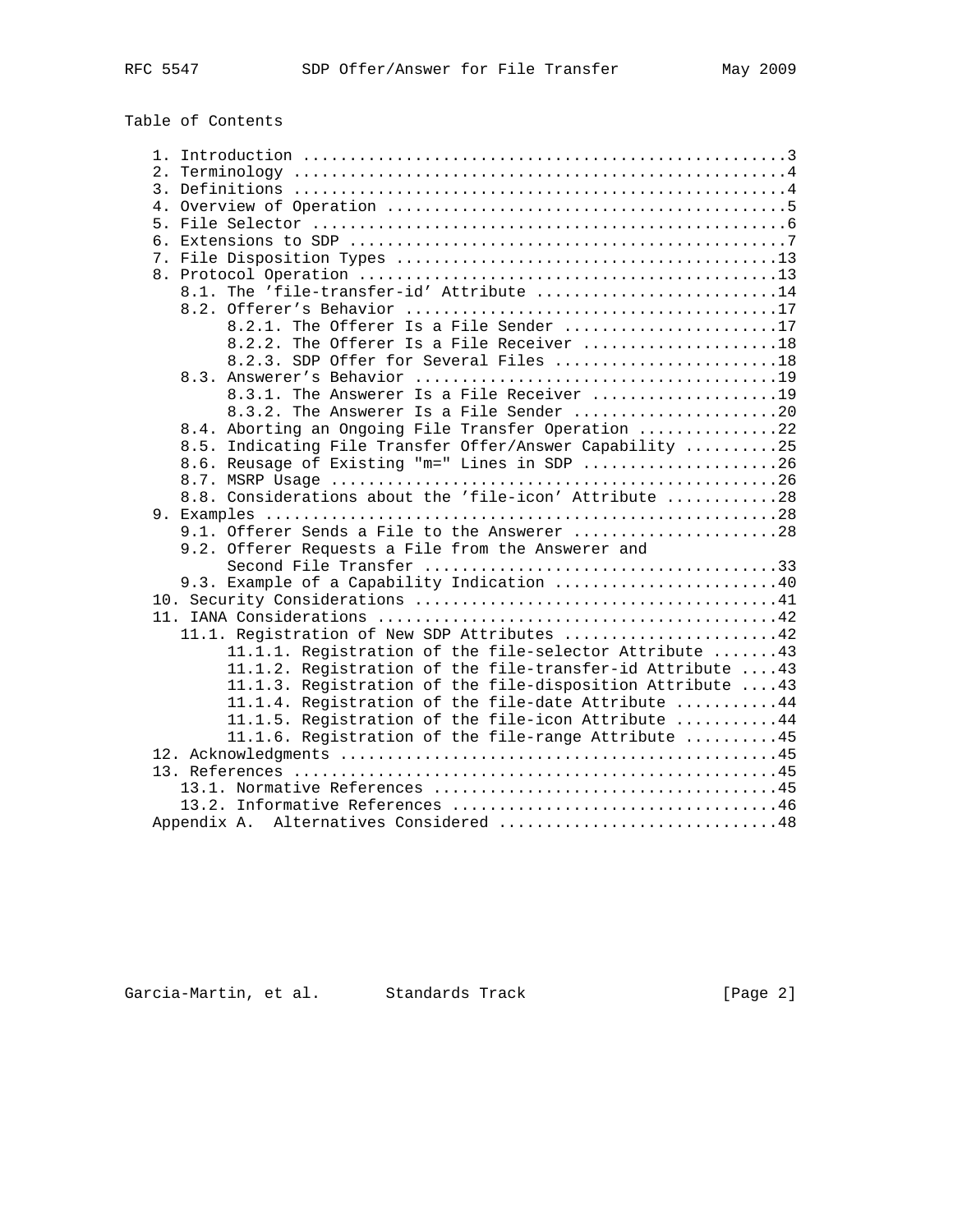## 1. Introduction

 The Session Description Protocol (SDP) offer/answer [RFC3264] provides a mechanism for two endpoints to arrive at a common view of a multimedia session between them. These sessions often contain real-time media streams such as voice and video, but are not limited to that. Basically, any media component type can be supported, as long as there is a specification how to negotiate it within the SDP offer/answer exchange.

 The Message Session Relay Protocol (MSRP) [RFC4975] is a protocol for transmitting instant messages (IMs) in the context of a session. The protocol specification describes the usage of SDP for establishing an MSRP session. In addition to plain text messages, MSRP is able to carry arbitrary (binary) Multipurpose Internet Mail Extensions (MIME) [RFC2045] compliant content, such as images or video clips.

 There are many cases where the endpoints involved in a multimedia session would like to exchange files within the context of that session. With MSRP, it is possible to embed files as MIME objects inside the stream of instant messages. MSRP also has other features that are useful for file transfer. Message chunking enables the sharing of the same transport connection between the transfer of a large file and interactive IM exchange without blocking the IM. MSRP relays [RFC4976] provide a mechanism for Network Address Translator (NAT) traversal. Finally, Secure MIME (S/MIME) [RFC3851] can be used for ensuring the integrity and confidentiality of the transferred content.

 However, the baseline MSRP does not readily meet all the requirements for file transfer services within multimedia sessions. There are four main missing features:

- o The recipient must be able to distinguish "file transfer" from "file attached to IM", allowing the recipient to treat the cases differently.
- o It must be possible for the sender to send the request for a file transfer. It must be possible for the recipient to accept or decline it, using the meta information in the request. The actual transfer must take place only after acceptance by the recipient.
- o It must be possible for the sender to pass some meta information on the file before the actual transfer. This must be able to include at least content type, size, hash, and name of the file, as well as a short (human readable) description.

Garcia-Martin, et al. Standards Track [Page 3]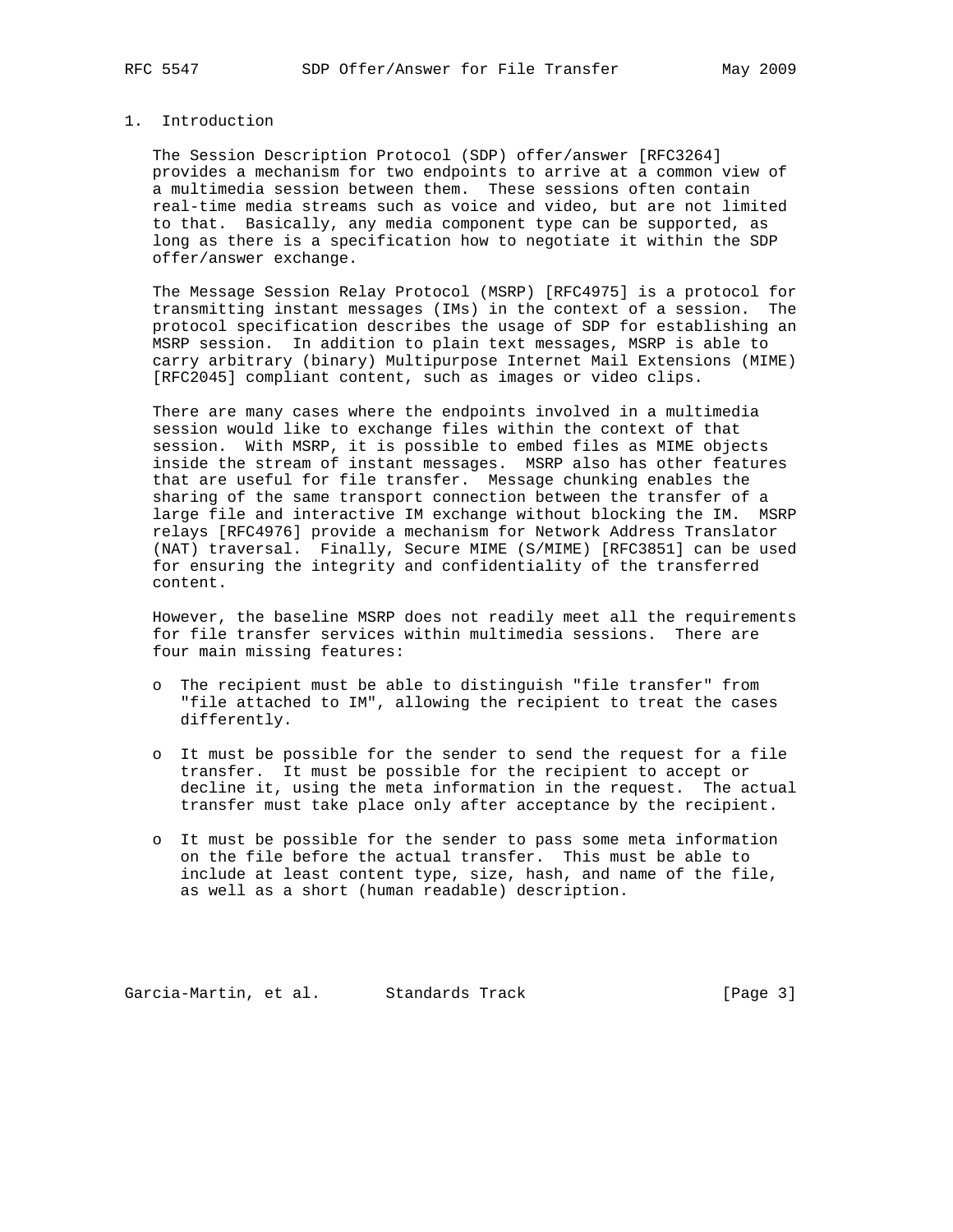o It must be possible for the recipient to request a file from the sender, providing meta information about the file. The sender

 must be able to decide whether to send a file matching the request.

 The rest of this document is organized as follows. Section 3 defines a few terms used in this document. Section 4 provides the overview of operation. Section 5 introduces the concept of the file selector. The detailed syntax and semantics of the new SDP attributes and conventions on how the existing ones are used are defined in Section 6. Section 7 discusses the file disposition types. Section 8 describes the protocol operation involving SDP and MSRP. Finally, some examples are given in Section 9.

2. Terminology

 The key words "MUST", "MUST NOT", "REQUIRED", "SHALL", "SHALL NOT", "SHOULD", "SHOULD NOT", "RECOMMENDED", "MAY", and "OPTIONAL" in this document are to be interpreted as described in BCP 14, RFC 2119 [RFC2119].

3. Definitions

 For the purpose of this document, the following definitions specified in RFC 3264 [RFC3264] apply:

- o Answer
- o Answerer
- o Offer
- o Offerer

Additionally, we define the following terms:

- File sender: The endpoint that is willing to send a file to the file receiver.
- File receiver: The endpoint that is willing to receive a file from the file sender.
- File selector: A tuple of file attributes that the SDP offerer includes in the SDP in order to select a file at the SDP answerer. This is described in more detail in Section 5.

Garcia-Martin, et al. Standards Track [Page 4]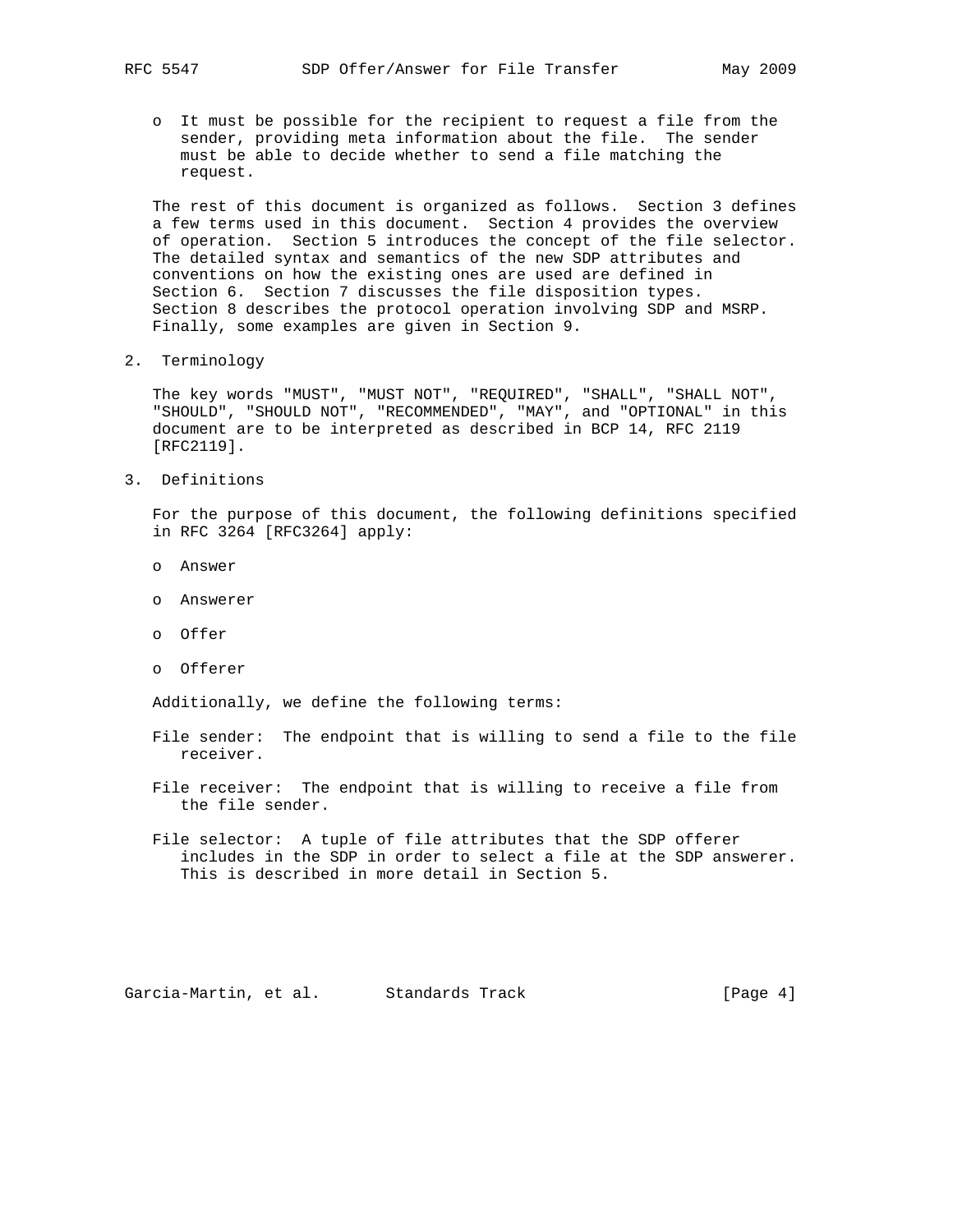- Push operation: A file transfer operation where the SDP offerer takes the role of the file sender and the SDP answerer takes the role of the file receiver.
- Pull operation: A file transfer operation where the SDP offerer takes the role of the file receiver and the SDP answerer takes the role of the file sender.
- 4. Overview of Operation

 An SDP offerer creates an SDP body that contains the description of one or more files that the offerer wants to send or receive. The offerer sends the SDP offer to the remote endpoint. The SDP answerer can accept or reject the transfer of each of those files separately.

 The actual file transfer is carried out using the Message Session Relay Protocol (MSRP) [RFC4975]. Each SDP "m=" line describes an MSRP media stream used to transfer a single file at a time. That is, the transfer of multiple simultaneous files requires multiple "m=" lines and corresponding MSRP media streams. It should be noted that multiple MSRP media streams can share a single transport layer connection, so this mechanism will not lead to excessive use of transport resources.

 Each "m=" line for an MSRP media stream is accompanied with a few attributes describing the file to be transferred. If the file sender generates the SDP offer, the attributes describe a local file to be sent (push), and the file receiver can use this information to either accept or reject the transfer. However, if the SDP offer is generated by the file receiver, the attributes are intended to characterize a particular file that the file receiver is willing to get (pull) from the file sender. It is possible that the file sender does not have a matching file or does not want to send the file, in which case the offer is rejected.

 The attributes describing each file are provided in SDP by a set of new SDP attributes, most of which have been directly borrowed from MIME. This way, user agents can decide whether or not to accept a given file transfer based on the file's name, size, description, hash, icon (e.g., if the file is a picture), etc.

 SDP direction attributes (e.g., 'sendonly', 'recvonly') are used to indicate the direction of the transfer, i.e., whether the SDP offerer is willing to send or receive the file. Assuming that the answerer accepts the file transfer, the actual transfer of the files takes

Garcia-Martin, et al. Standards Track [Page 5]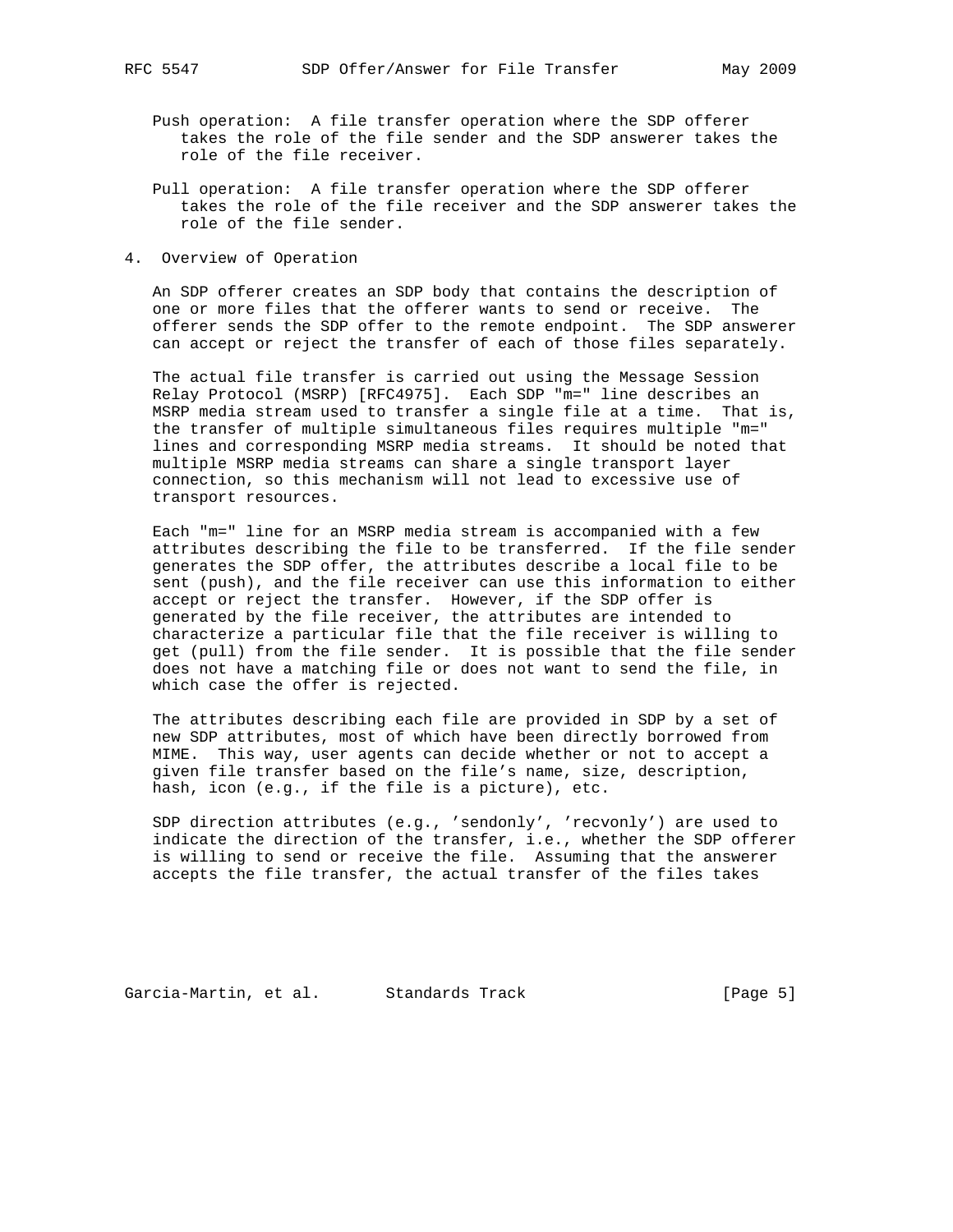place with ordinary MSRP. Note that the 'sendonly' and 'recvonly' attributes refer to the direction of MSRP SEND requests and do not preclude other protocol elements (such as 200 responses, REPORT requests, etc.).

 In principle the file transfer can work even with an endpoint supporting only regular MSRP without understanding the extensions defined herein, in a particular case where that endpoint is both the SDP answerer and the file receiver. The regular MSRP endpoint answers the offer as it would answer any ordinary MSRP offer without paying attention to the extension attributes. In such a scenario, the user experience would, however, be reduced, since the recipient would not know (by any protocol means) the reason for the session and would not be able to accept/reject it based on the file attributes.

5. File Selector

 When the file receiver generates the SDP offer, this SDP offer needs to unambiguously identify the requested file at the file sender. For this purpose, we introduce the notion of a file selector, which is a tuple composed of one or more of the following individual selectors: the name, size, type, and hash of the file. The file selector can include any number of selectors, so all four of them do not always need to be present.

 The purpose of the file selector is to provide enough information about the file to the remote entity, so that both the local and the remote entity can refer to the same file. The file selector is encoded in a 'file-selector' media attribute in SDP. The formal syntax of the 'file-selector' media attribute is described in Figure 1.

 The file selection process is applied to all the available files at the host. The process selects those files that match each of the selectors present in the 'file-selector' attribute. The result can be zero, one, or more files, depending on the presence of the mentioned selectors in the SDP and depending on the available files in a host. The file transfer mechanism specified in this document requires that a file selector eventually results at most in a single file to be chosen. Typically, if the hash selector is known, it is enough to produce a file selector that points to exactly zero or one file. However, a file selector that selects a unique file is not always known by the offerer. Sometimes only the name, size, or type of file is known, so the file selector may result in selecting more than one file, which is an undesired case. The opposite is also true: if the file selector contains a hash selector and a name selector, there is a risk that the remote host has renamed the file,

Garcia-Martin, et al. Standards Track [Page 6]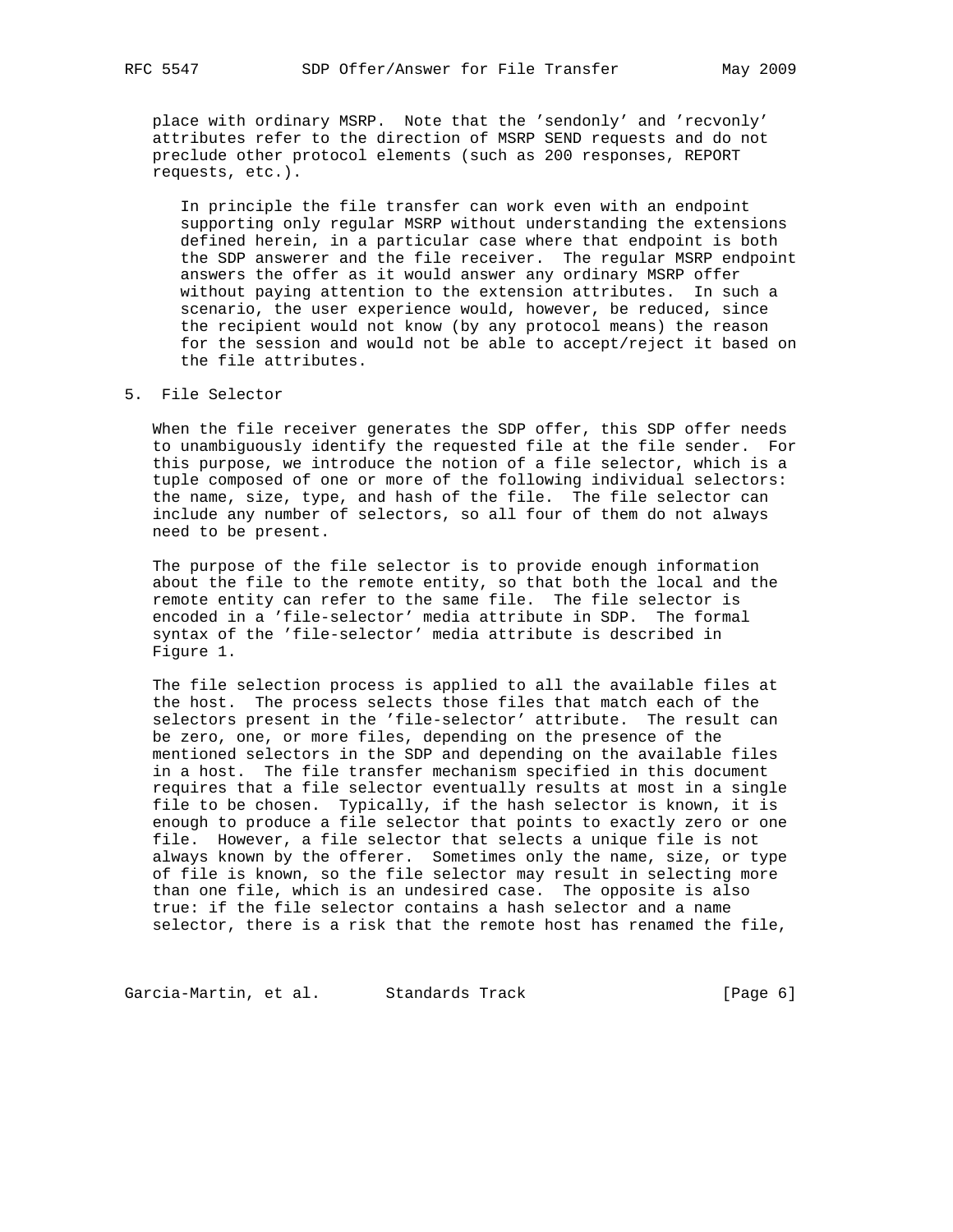in which case, although a file whose computed hash equals the hash selector exists, the file name does not match that of the name selector. Thus, in this case, the file selection process will result in the selection of zero files.

 This specification uses the Secure Hash Algorithm 1, SHA-1 [RFC3174]. If future needs require adding support for different hashing algorithms, they will be specified as extensions to this document.

 Implementations according to this specification MUST implement the 'file-selector' attribute and MAY implement any of the other attributes specified in this specification. SDP offers and answers for file transfer MUST contain a 'file-selector' media attribute that selects the file to be transferred and MAY contain any of the other attributes specified in this specification.

 The 'file-selector' media attribute is also useful when learning the support of the file transfer offer/answer capability that this document specifies. This is further explained in Section 8.5.

6. Extensions to SDP

 We define a number of new SDP [RFC4566] attributes that provide the required information to describe the transfer of a file with MSRP. These are all media-level-only attributes in SDP. The following is the formal ABNF syntax [RFC5234] of these new attributes. It is built above the SDP [RFC4566] grammar, RFC 2045 [RFC2045], RFC 2183 [RFC2183], RFC 2392 [RFC2392], and RFC 5322 [RFC5322].

| attribute          | =/ file-selector-attr / file-disp-attr /<br>file-tr-id-attr / file-date-attr /<br>file-icon-attr / file-range-attr<br>; attribute is defined in RFC 4566 |
|--------------------|----------------------------------------------------------------------------------------------------------------------------------------------------------|
| file-selector-attr | = "file-selector" [":" selector *(SP selector)]                                                                                                          |
| selector           | = filename-selector / filesize-selector /                                                                                                                |
|                    | filetype-selector / hash-selector                                                                                                                        |
| filename-selector  | = "name:" DQUOTE filename-string DQUOTE                                                                                                                  |
|                    | ; DQUOTE defined in RFC 5234                                                                                                                             |
| filename-string    | = 1*(filename-char/percent-encoded)                                                                                                                      |
| filename-char      | $=$ $x01-09$ / $x0B-0C$ / $x0E-21$ / $x23-24$ / $x26-FF$                                                                                                 |
|                    | ; any byte except NUL, CR, LF,                                                                                                                           |
|                    | ; double quotes, or percent                                                                                                                              |
| percent-encoded    | $=$ "%" HEXDIG HEXDIG                                                                                                                                    |
|                    | ; HEXDIG defined in RFC 5234                                                                                                                             |
| filesize-selector  | = "size:" filesize-value                                                                                                                                 |
|                    |                                                                                                                                                          |
|                    |                                                                                                                                                          |
|                    |                                                                                                                                                          |

Garcia-Martin, et al. Standards Track [Page 7]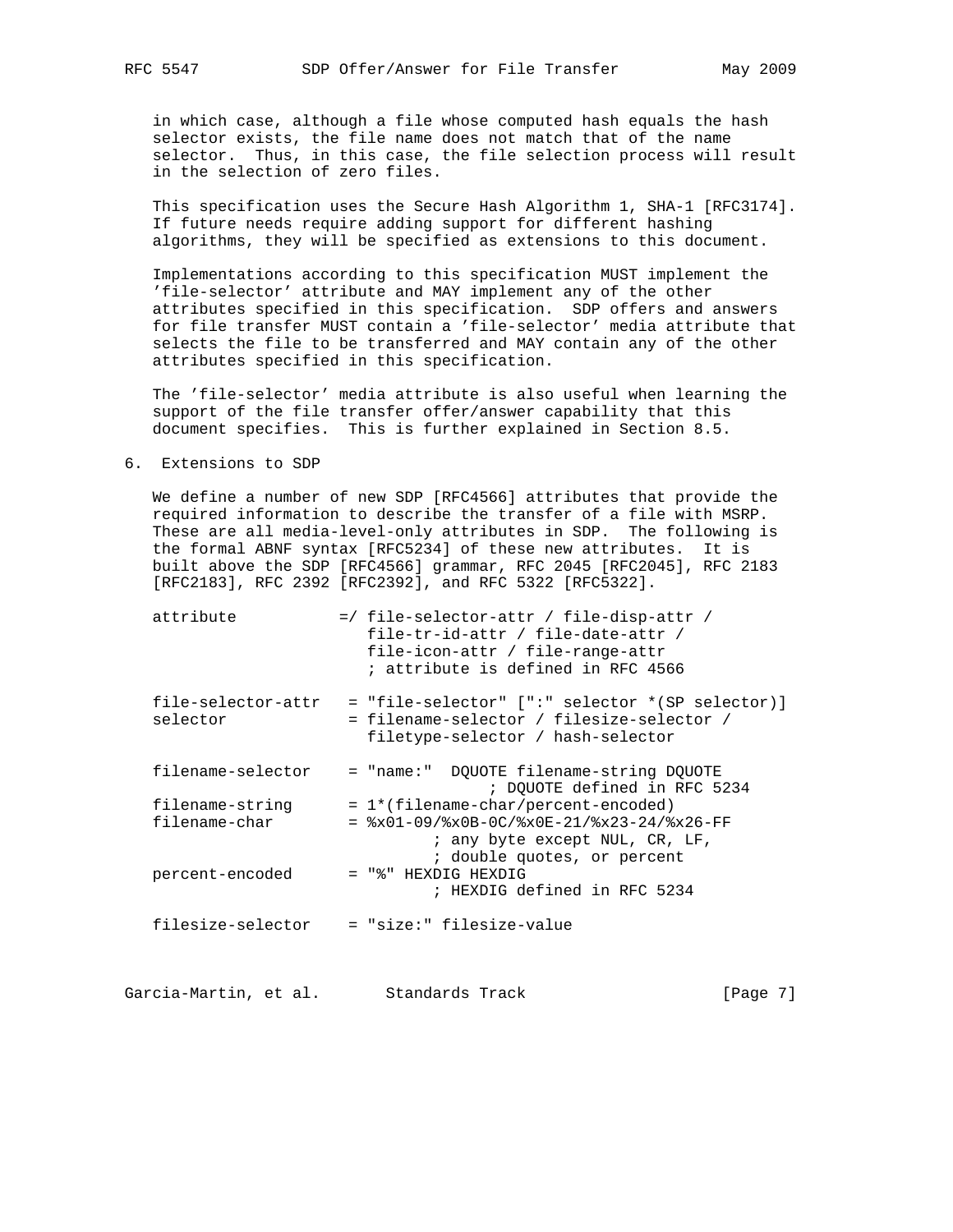filesize-value = integer integer defined in RFC 4566 filetype-selector = "type:" type "/" subtype \*(";" ft-parameter) ft-parameter = attribute "=" DQUOTE value-string DQUOTE ; attribute is defined in RFC 2045 ; free insertion of linear-white-space is not ; permitted in this context. ; note: value-string has to be re-encoded ; when translating between this and a ; Content-Type header. value-string = filename-string hash-selector = "hash:" hash-algorithm ":" hash-value<br>hash-algorithm = token ; see IANA Hash Function = token ; see IANA Hash Function ; Textual Names registry ; only "sha-1" currently supported  $has \texttt{h} \texttt{-value} \qquad \qquad = \texttt{2HEXDIG} \; \star (\texttt{ " : " } \texttt{2HEXDIG})$  ; Each byte in upper-case hex, separated ; by colons. ; HEXDIG defined in RFC 5234 file-tr-id-attr = "file-transfer-id:" file-tr-id-value file-tr-id-value = token file-disp-attr = "file-disposition:" file-disp-value file-disp-value = token file-date-attr = "file-date:" date-param \*(SP date-param) date-param = c-date-param / m-date-param / r-date-param c-date-param = "creation:" DQUOTE date-time DQUOTE m-date-param = "modification:" DQUOTE date-time DQUOTE r-date-param = "read:" DQUOTE date-time DQUOTE ; date-time is defined in RFC 5322 ; numeric timezones (+HHMM or -HHMM) ; must be used ; DQUOTE defined in RFC 5234 files. file-icon-attr = "file-icon:" file-icon-value file-icon-value = cid-url ; cid-url defined in RFC 2392 file-range-attr = "file-range:" start-offset "-" stop-offset start-offset = integer ; integer defined in RFC 4566 stop-offset = integer / "\*" Figure 1: Syntax of the SDP extension

Garcia-Martin, et al. Standards Track (Page 8)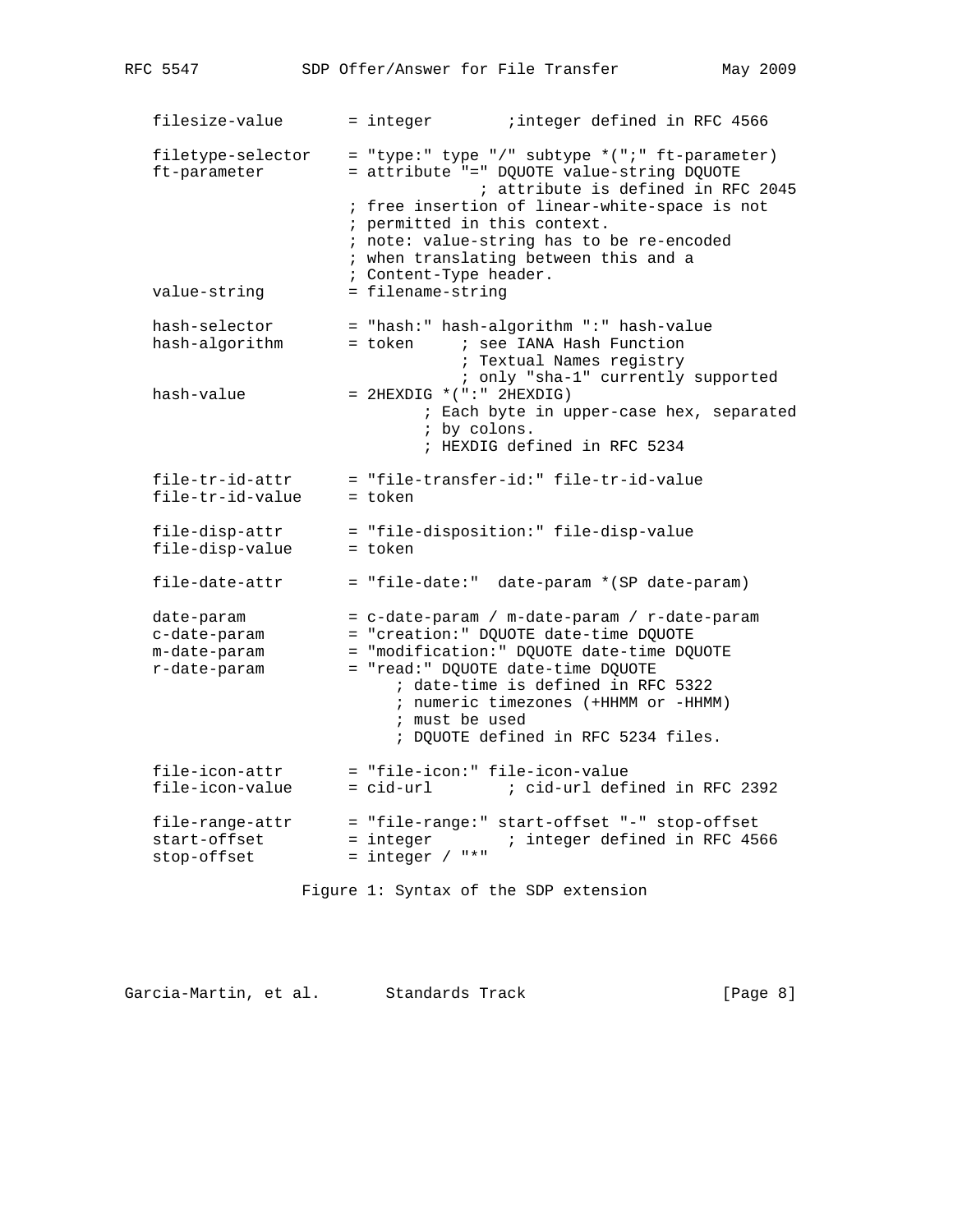When used for capability query (see Section 8.5), the 'file-selector' attribute MUST NOT contain any selector, because its presence merely indicates compliance to this specification.

 When used in an SDP offer or answer, the 'file-selector' attribute MUST contain at least one selector. Selectors characterize the file to be transferred. There are four selectors in this attribute: 'name', 'size', 'type', and 'hash'.

 The 'name' selector in the 'file-selector' attribute contains the filename of the content enclosed in double quotes. The filename is encoded in UTF-8 [RFC3629]. Its value SHOULD be the same as the 'filename' parameter of the Content-Disposition header field [RFC2183] that would be signaled by the actual file transfer. If a file name contains double quotes or any other character that the syntax does not allow in the 'name' selector, they MUST be percent encoded. The 'name' selector MUST NOT contain characters that can be interpreted as directory structure by the local operating system. If such characters are present in the file name, they MUST be percent encoded.

 Note that the 'name' selector might still contain characters that, although not meaningful for the local operating system, might still be meaningful to the remote operating system (e.g.,  $'\)'$ , '/', ':'). Therefore, implementations are responsible for sanitizing the input received from the remote endpoint before doing a local operation in the local file system, such as the creation of a local file. Among other things, implementations can percent-encode characters that are meaningful to the local operating system before doing file system local calls.

 The 'size' selector in the 'file-selector' attribute indicates the size of the file in octets. The value of this attribute SHOULD be the same as the 'size' parameter of the Content-Disposition header field [RFC2183] that would be signaled by the actual file transfer. Note that the 'size' selector merely includes the file size, and does not include any potential overhead added by a wrapper, such as message/cpim [RFC3862].

 The 'type' selector in the 'file-selector' attribute contains the MIME media and submedia types of the content. In general, anything that can be expressed in a Content-Type header field (see RFC 2045 [RFC2045]) can also be expressed with the 'type' selectors. Possible MIME Media Type values are the ones listed in the IANA registry for MIME Media Types [IANA]. Zero or more parameters can follow. When

Garcia-Martin, et al. Standards Track [Page 9]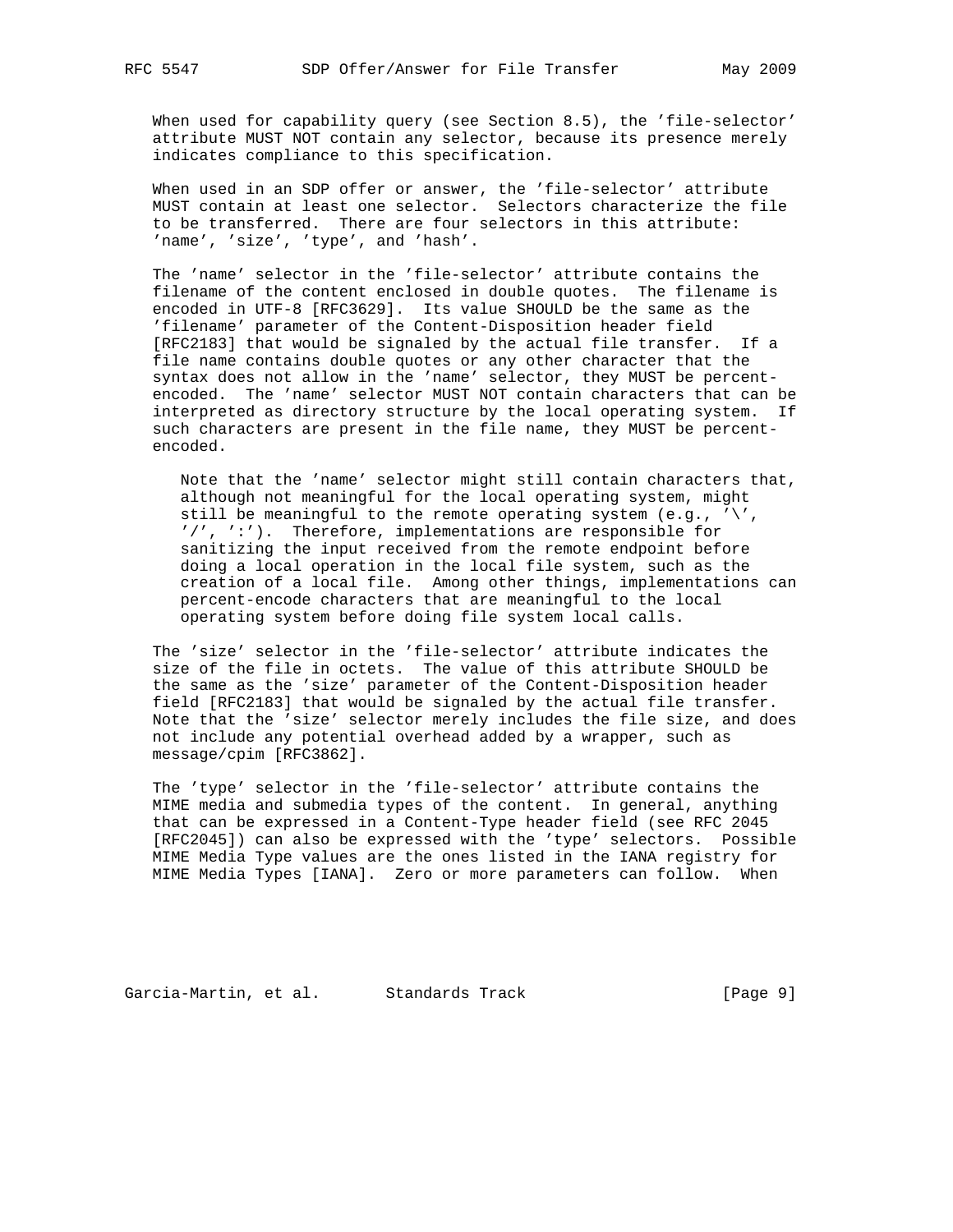translating parameters from a Content-Type header and a 'type' selector, the parameter has to be re-encoded prior to its accommodation as a parameter of the 'type' selector (see the ABNF syntax of 'ft-parameter').

 The 'hash' selector in the 'file-selector' attribute provides a hash computation of the file to be transferred. This is commonly used by file transfer protocols. For example, FLUTE [FLUTE-REV] uses hashes (called message digests) to verify the contents of the transfer. The purpose of the 'hash' selector is two-fold: On one side, in pull operations, it allows the file receiver to identify a remote file by its hash rather than by its file name, providing that the file receiver has learned the hash of the remote file by some out-of-band mechanism. On the other side, in either push or pull operations, it allows the file receiver to verify the contents of the received file, or even avoid unnecessary transmission of an existing file.

 The address space of the SHA-1 algorithm is big enough to avoid any collision in hash computations in between two endpoints. When transferring files, the actual file transfer protocol should provide reliable transmission of data, so verifications of received files should always succeed. However, if endpoints need to protect the integrity of a file, they should use some other mechanism than the 'hash' selector specified in this memo.

 The 'hash' selector includes the hash algorithm and its value. Possible hash algorithms are those defined in the IANA registry of Hash Function Textual Names [IANA]. Implementations according to this specification MUST add a 160-bit string resulting from the computation of US Secure Hash Algorithm 1 (SHA1) [RFC3174] if the 'hash' selector is present. If need arises, extensions can be drafted to support several hashing algorithms. Therefore, implementations according to this specification MUST be prepared to receive SDP containing more than a single 'hash' selector in the 'file-selector' attribute.

 The value of the 'hash' selector is the byte string resulting from applying the hash algorithm to the content of the whole file, even when the file transfer is limited to a number of octets (i.e., the 'file-range' attribute is indicated).

 The 'file-transfer-id' attribute provides a randomly chosen globally unique identification to the actual file transfer. It is used to distinguish a new file transfer request from a repetition of the SDP (or the fraction of the SDP that deals with the file description). This attribute is described in much greater detail in Section 8.1.

Garcia-Martin, et al. Standards Track [Page 10]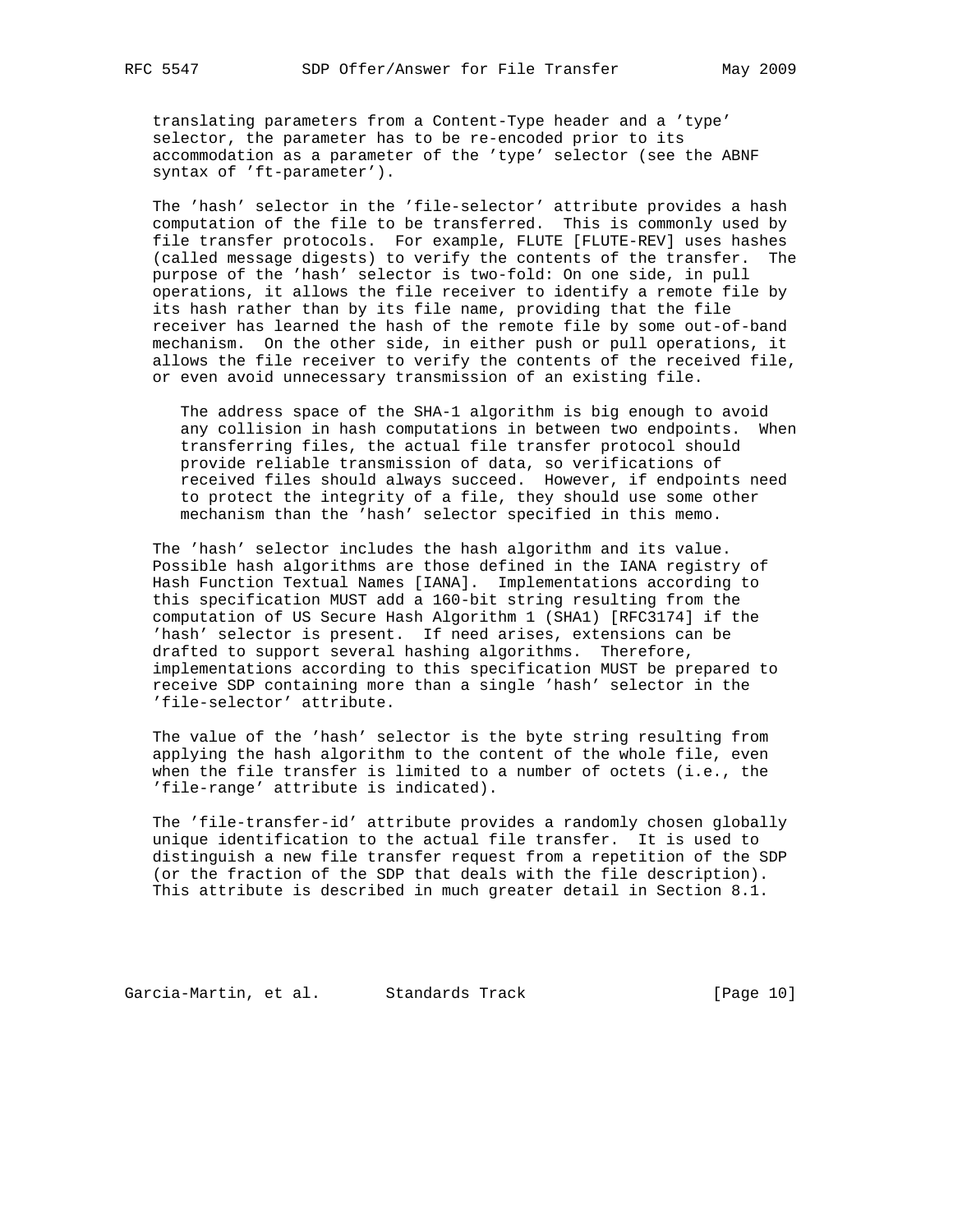The 'file-disposition' attribute provides a suggestion to the other endpoint about the intended disposition of the file. Section 7 provides further discussion of the possible values. The value of this attribute SHOULD be the same as the disposition type parameter of the Content-Disposition header field [RFC2183] that would be signaled by the actual file transfer protocol.

 The 'file-date' attribute indicates the dates on which the file was created, modified, or last read. This attribute MAY contain a combination of the 'creation', 'modification', and 'read' parameters, but MUST NOT contain more than one of each type .

 The 'creation' parameter indicates the date on which the file was created. The value MUST be a quoted string that contains a representation of the creation date of the file in RFC 5322 [RFC5322] 'date-time' format. Numeric timezones (+HHMM or -HHMM) MUST be used. The value of this parameter SHOULD be the same as the 'creation-date' parameter of the Content-Disposition header field [RFC2183] that would be signaled by the actual file transfer protocol.

 The 'modification' parameter indicates the date on which the file was last modified. The value MUST be a quoted string that contains a representation of the last modification date to the file in RFC 5322 [RFC5322] 'date-time' format. Numeric timezones (+HHMM or -HHMM) MUST be used. The value of this parameter SHOULD be the same as the 'modification-date' parameter of the Content-Disposition header field [RFC2183] that would be signaled by the actual file transfer protocol.

 The 'read' parameter indicates the date on which the file was last read. The value MUST be a quoted string that contains a representation of the last date the file was read in RFC 5322 [RFC5322] 'date-time' format. Numeric timezones (+HHMM or -HHMM) MUST be used. The value of this parameter SHOULD be the same as the 'read-date' parameter of the Content-Disposition header field [RFC2183] that would be signaled by the actual file transfer protocol.

 The 'file-icon' attribute can be useful with certain file types such as images. It allows the file sender to include a pointer to a body that includes a small preview icon representing the contents of the file to be transferred, which the file receiver can use to determine whether it wants to receive such file. The 'file-icon' attribute contains a Content-ID URL, which is specified in RFC 2392 [RFC2392]. Section 8.8 contains further considerations about the 'file-icon' attribute.

Garcia-Martin, et al. Standards Track [Page 11]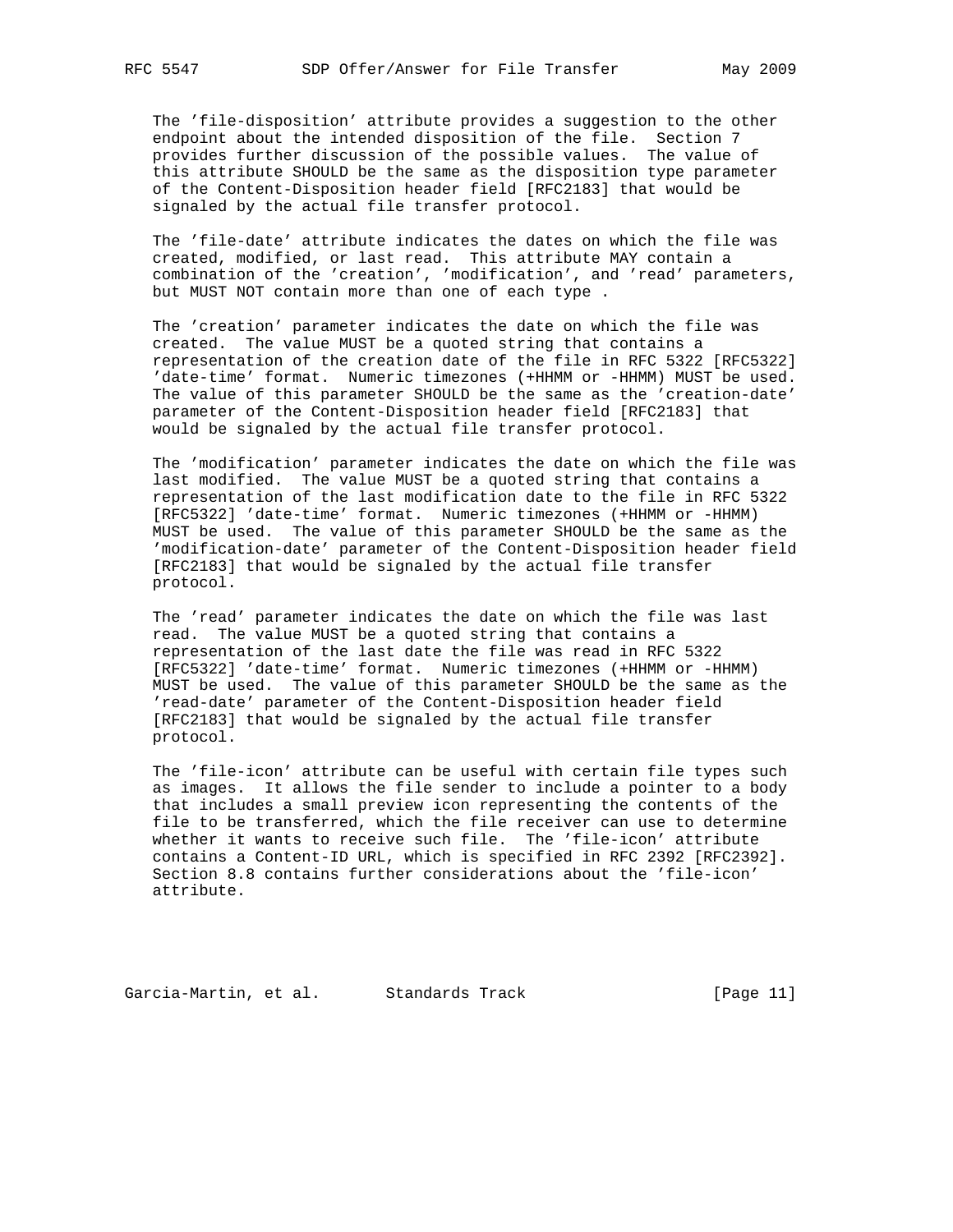The 'file-range' attribute provides a mechanism to signal a chunk of a file rather than the complete file. This enables use cases where a file transfer can be interrupted and resumed, even perhaps changing one of the endpoints. The 'file-range' attribute contains the "start offset" and "stop offset" of the file, separated by a dash "-". The "start offset" value refers to the octet position of the file where the file transfer should start. The first octet of a file is denoted by the ordinal number "1". The "stop offset" value refers to the octet position of the file where the file transfer should stop, inclusive of this octet. The "stop offset" value MAY contain a "\*" if the total size of the file is not known in advance. The absence of this attribute indicates a complete file, i.e., as if the 'file range' attribute would have been present with a value "1-\*". The 'file-range' attribute must not be confused with the Byte-Range header in MSRP. The former indicates the portion of a file that the application would read and pass onto the MSRP stack for transportation. From the point of view of MSRP, the portion of the file is viewed as a whole message. The latter indicates the number of bytes of that message that are carried in a chunk and the total size of the message. Therefore, MSRP starts counting the delivered message at octet number 1, independently of the position of that octet in the file.

 The following is an example of an SDP body that contains the extensions defined in this memo:

 $v=0$  o=alice 2890844526 2890844526 IN IP4 host.atlanta.example.com  $s=$  c=IN IP4 host.atlanta.example.com  $t=0$  0 m=message 7654 TCP/MSRP \* i=This is my latest picture a=sendonly a=accept-types:message/cpim a=accept-wrapped-types:\* a=path:msrp://atlanta.example.com:7654/jshA7we;tcp a=file-selector:name:"My cool picture.jpg" type:image/jpeg size:32349 hash:sha-1: 72:24:5F:E8:65:3D:DA:F3:71:36:2F:86:D4:71:91:3E:E4:A2:CE:2E a=file-transfer-id:vBnG916bdberum2fFEABR1FR3ExZMUrd a=file-disposition:attachment a=file-date:creation:"Mon, 15 May 2006 15:01:31 +0300" a=file-icon:cid:id2@alicepc.example.com a=file-range:1-32349

Figure 2: Example of SDP describing a file transfer

Garcia-Martin, et al. Standards Track [Page 12]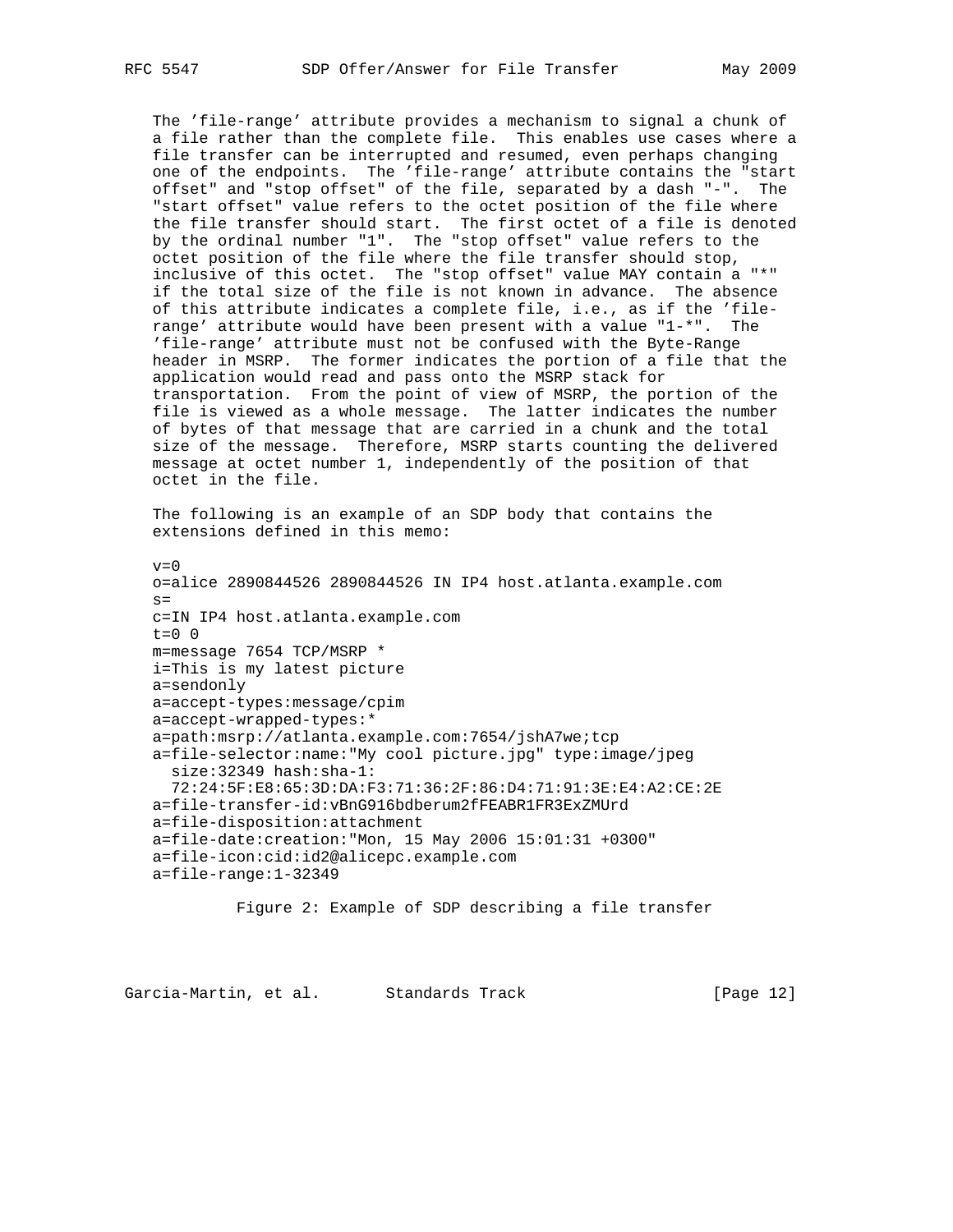NOTE: The 'file-selector' attribute in the above figure is split in three lines for formatting purposes. Real implementations will encode it in a single line.

7. File Disposition Types

 The SDP offer/answer for file transfer allows the file sender to indicate a preferred disposition of the file to be transferred in a new 'file-disposition' attribute. In principle, any value listed in the IANA registry for Mail Content Disposition Values [IANA] is acceptable; however, most of them may not be applicable.

 There are two content dispositions of interest for file transfer operations. On one hand, the file sender may just want the file to be rendered immediately in the file receiver's device. On the other hand, the file sender may just want to indicate to the file receiver that the file should not be rendered at the reception of the file. The recipient's user agent may want to interact with the user regarding the file disposition or it may save the file until the user takes an action. In any case, the exact actions are implementation dependent.

 To indicate that a file should be automatically rendered, this memo uses the existing 'render' value of the Content Disposition type in the new 'file-disposition' attribute in SDP. To indicate that a file should not be automatically rendered, this memo uses the existing 'attachment' value of the Content-Disposition type in the new 'file disposition' attribute in SDP. The default value is 'render', i.e., the absence of a 'file-disposition' attribute in the SDP has the same semantics as 'render'.

 The disposition value 'attachment' is specified in RFC 2183 [RFC2183] with the following definition:

 "Body parts can be designated 'attachment' to indicate that they are separate from the main body of the mail message, and that their display should not be automatic, but contingent upon some further action of the user."

 In the case of this specification, the 'attachment' disposition type is used to indicate that the display of the file should not be automatic, but contingent upon some further action of the user.

#### 8. Protocol Operation

 This section discusses how to use the parameters defined in Section 6 in the context of an offer/answer [RFC3264] exchange. Additionally, this section also discusses the behavior of the endpoints using MSRP.

Garcia-Martin, et al. Standards Track [Page 13]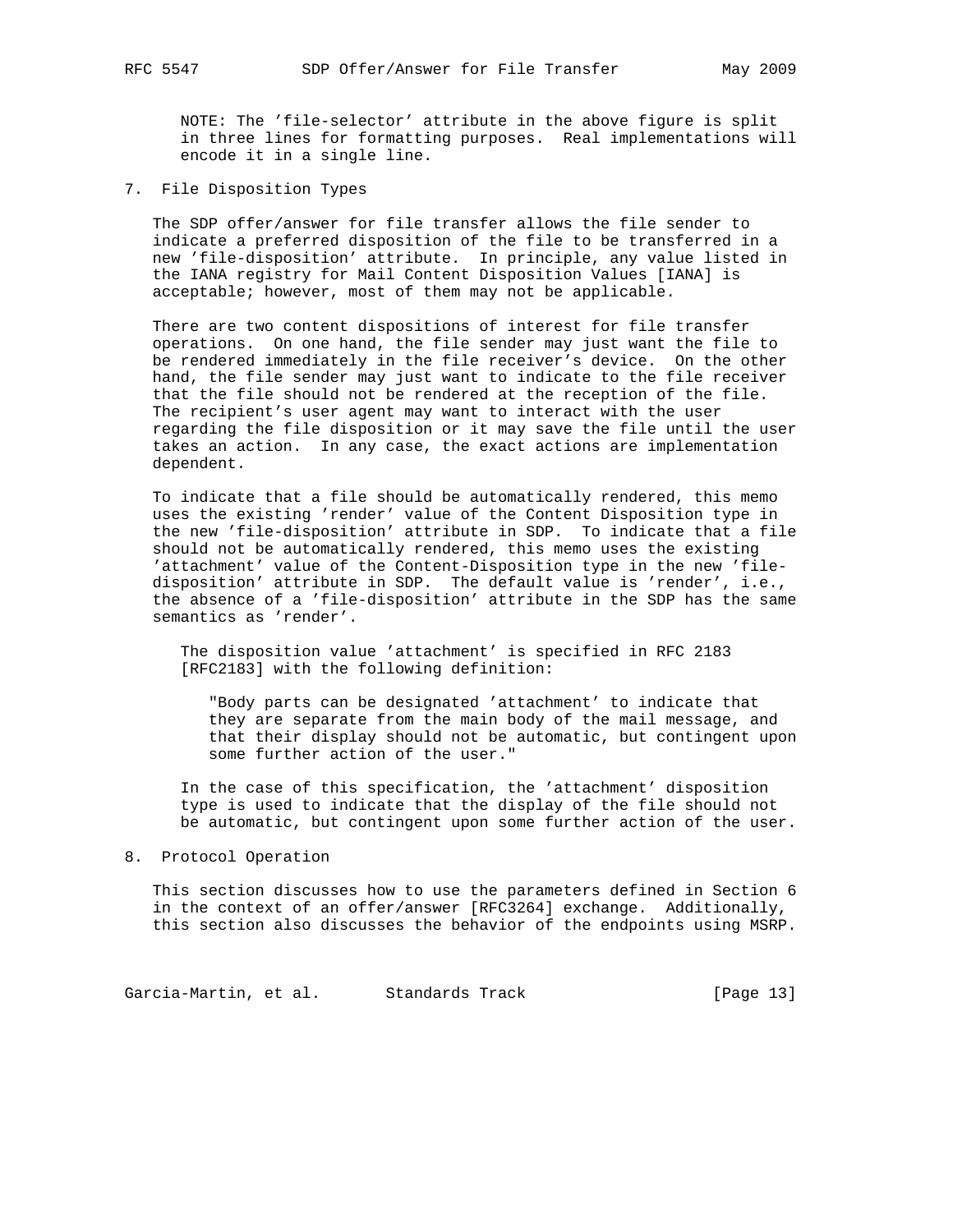A file transfer session is initiated by the offerer sending an SDP offer to the answerer. The answerer either accepts or rejects the file transfer session and sends an SDP answer to the offerer.

 We can differentiate two use cases, depending on whether the offerer is the file sender or file receiver:

- 1. The offerer is the file sender, i.e., the offerer wants to transmit a file to the answerer. Consequently, the answerer is the file receiver. In this case, the SDP offer contains a 'sendonly' attribute, and accordingly the SDP answer contains a 'recvonly' attribute.
- 2. The offerer is the file receiver, i.e., the offerer wants to fetch a file from the answerer. Consequently, the answerer is the file sender. In this case, the SDP offer contains a session or media 'recvonly' attribute, and accordingly the SDP answer contains a session or media 'sendonly' attribute.
- 8.1. The 'file-transfer-id' Attribute

 This specification creates an extension to the SDP offer/answer model [RFC3264], and because of that, it is assumed that the existing SDP behavior is kept intact. The SDP behavior requires, for example, that SDP is sent again to the remote party in situations where the media description or perhaps other SDP parameters have not changed with respect to a previous offer/answer exchange. Let's consider the SIP Session Timer (RFC 4028) [RFC4028], which uses re-INVITE requests to refresh sessions. RFC 4028 recommends to send unmodified SDP in a re-INVITE to refresh the session. Should this re-INVITE contain SDP describing a file transfer operation and occur while the file transfer was still going on, there would be no means to detect whether the SDP creator wanted to abort the current file transfer operation and initiate a new one or the SDP file description was included in the SDP due to other reasons (e.g., session timer refresh).

 A similar scenario occurs when two endpoints have successfully agreed on a file transfer, which is currently taking place when one of the endpoints wants to add additional media streams to the existing session. In this case, the endpoint sends a re-INVITE request that contains the SDP. The SDP needs to maintain the media descriptions for the current ongoing file transfer and add the new media descriptions. The problem is that the other endpoint is not able to determine whether or not a new file transfer is requested.

Garcia-Martin, et al. Standards Track [Page 14]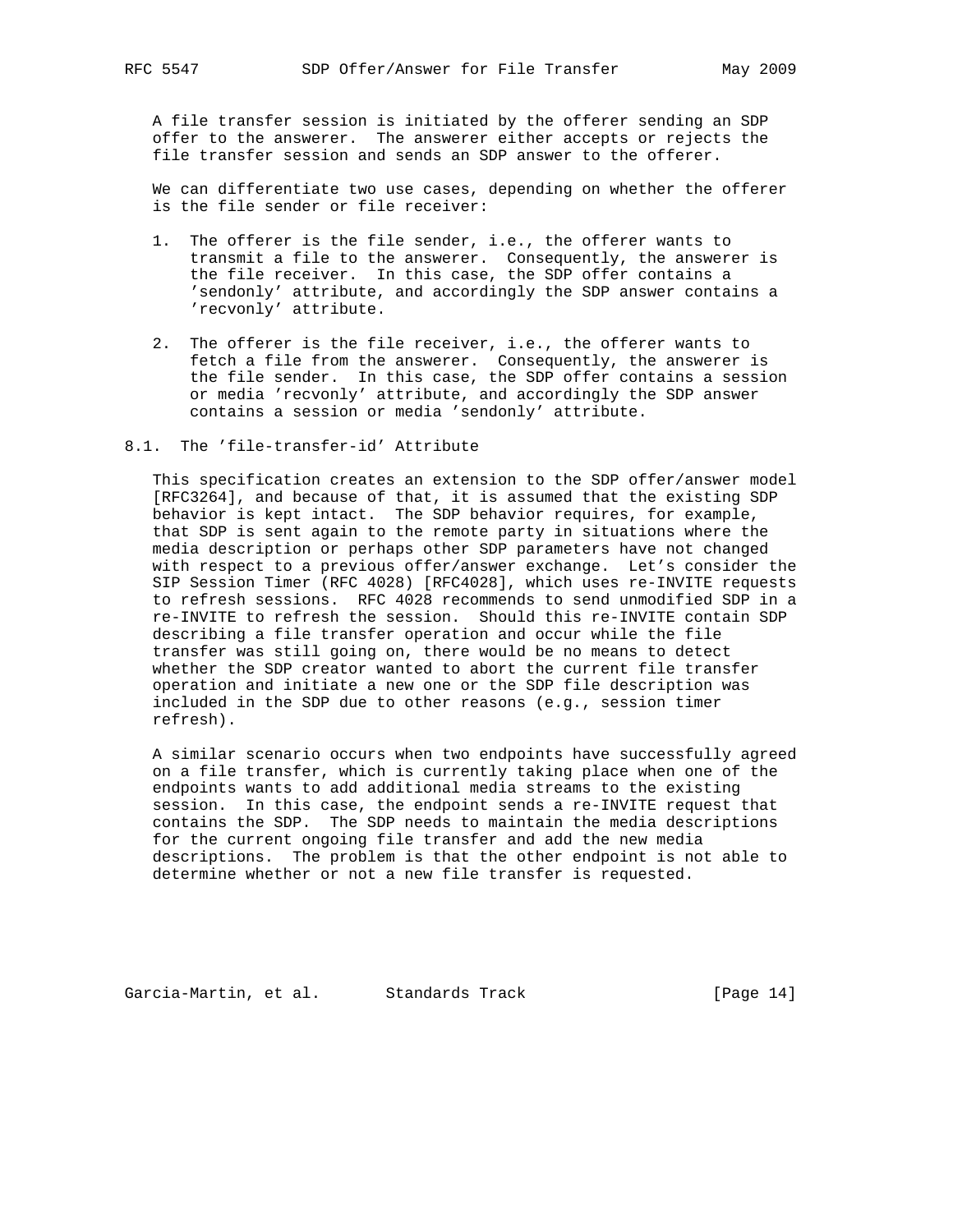In other cases, a file transfer was successfully completed. Then, if an endpoint resends the SDP offer with the media stream for the file transfer, then the other endpoint wouldn't be able to determine whether or not a new file transfer should start.

 To address these scenarios, this specification defines the 'file transfer-id' attribute, which contains a globally unique random identifier allocated to the file transfer operation. The file transfer identifier helps both endpoints to determine whether the SDP offer is requesting a new file transfer or it is a repetition of the SDP. A new file transfer is one that, in case of acceptance, will provoke the actual transfer of a file. This is typically the case of new offer/answer exchanges, or in cases where an endpoint wants to abort the existing file transfer and restart the file transfer once more. On the other hand, the repetition of the SDP does not lead to any actual file to be transferred, potentially because the file transfer is still going on or because it has already finished. This is the case of repeated offer/answer exchanges, which can be due to a number of reasons (session timer, addition/removal of other media types in the SDP, update in SDP due to changes in other session parameters, etc.).

 Implementations according to this specification MUST include a 'file transfer-id' attribute in SDP offers and answers. The SDP offerer MUST select a file transfer identifier according to the syntax and add it to the 'file-transfer-id' attribute. The SDP answerer MUST copy the value of the 'file-transfer-id' attribute in the SDP answer.

 The file transfer identifier MUST be unique within the current session (never used before in this session), and it is RECOMMENDED to be unique across different sessions. It is RECOMMENDED to select a relatively big random identifier (e.g., 32 characters) to avoid duplications. The SDP answerer MUST keep track of the proposed file transfer identifiers in each session and copy the value of the received file transfer identifier in the SDP answer.

 If a file transfer is suspended and resumed at a later time, the resumption is considered a new file transfer (even when the file to be transferred is the same); therefore, the SDP offerer MUST choose a new file transfer identifier.

 If an endpoint sets the port number to zero in the media description of a file transfer, for example, because it wants to reject the file transfer operation, then the SDP answer MUST mirror the value of the 'file-transfer-id' attribute included in the SDP offer. This effectively means that setting a media stream to zero has higher precedence than any value that the 'file-transfer-id' attribute can take.

Garcia-Martin, et al. Standards Track [Page 15]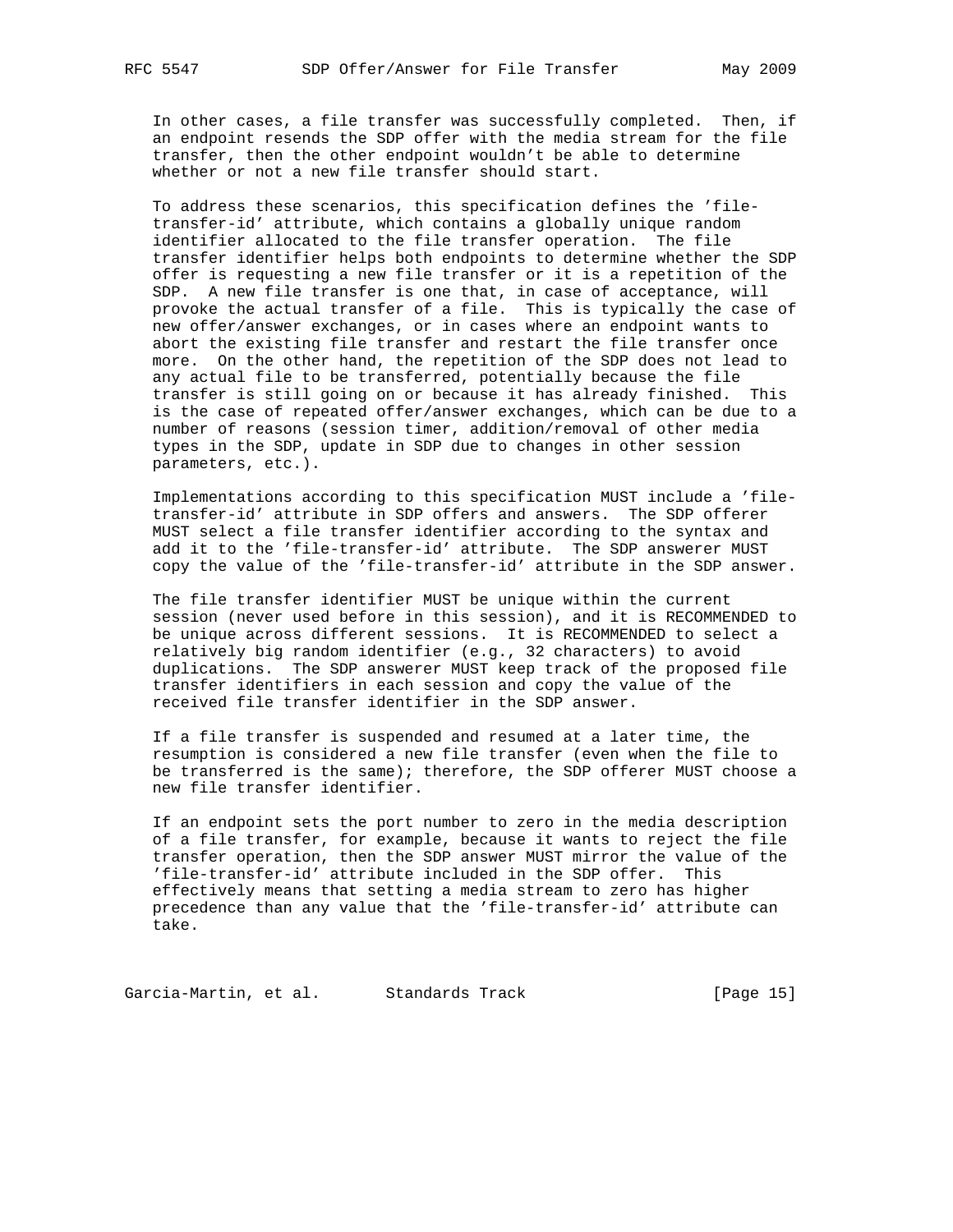As a side effect, the 'file-transfer-id' attribute can be used for aborting and restarting again an ongoing file transfer. Assume that two endpoints agree on a file transfer and the actual transfer of the file is taking place. At some point in time in the middle of the file transfer, one endpoint sends a new SDP offer, equal to the initial one except for the value of the 'file-transfer-id' attribute, which is a new globally unique random value. This indicates that the offerer wants to abort the existing transfer and start a new one, according to the SDP parameters. The SDP answerer SHOULD abort the ongoing file transfer, according to the procedures of the file transfer protocol (e.g., MSRP), and start sending file once more from the initial requested octet. Section 8.4 further discusses aborting a file transfer.

 If an endpoint creates an SDP offer where the 'file-transfer-id' attribute value does not change with respect to a previously sent one, but the file selector changes so that a new file is selected, then this is considered an error, and the SDP answerer MUST abort the file transfer operation (e.g., by setting the port number to zero in the SDP answer). Note that endpoints MAY change the 'file-selector' attribute as long as the selected file does not change (e.g., by adding a hash selector); however, it is RECOMMENDED that endpoints do not change the value of the 'file-selector' attribute if it is requested to transfer the same file described in a previous SDP offer/answer exchange.

 Figure 3 summarizes the relation of the 'file-transfer-id' attribute with the file selector in subsequent SDP exchanges.

| file selector<br>'file-transfer-id' | different<br>file                 | same<br>file                           |
|-------------------------------------|-----------------------------------|----------------------------------------|
| changed                             | new file<br>transfer<br>operation | new file<br>transfer<br>operation      |
| unchanged                           | error                             | existing file<br>transfer<br>operation |

 Figure 3: Relation of the 'file-transfer-id' attribute with the selector of the file in a subsequent SDP exchange

 In another scenario, an endpoint that has successfully transferred a file wants to send an SDP due to other reasons than the transfer of a file. The SDP offerer creates an SDP file description that maintains

Garcia-Martin, et al. Standards Track [Page 16]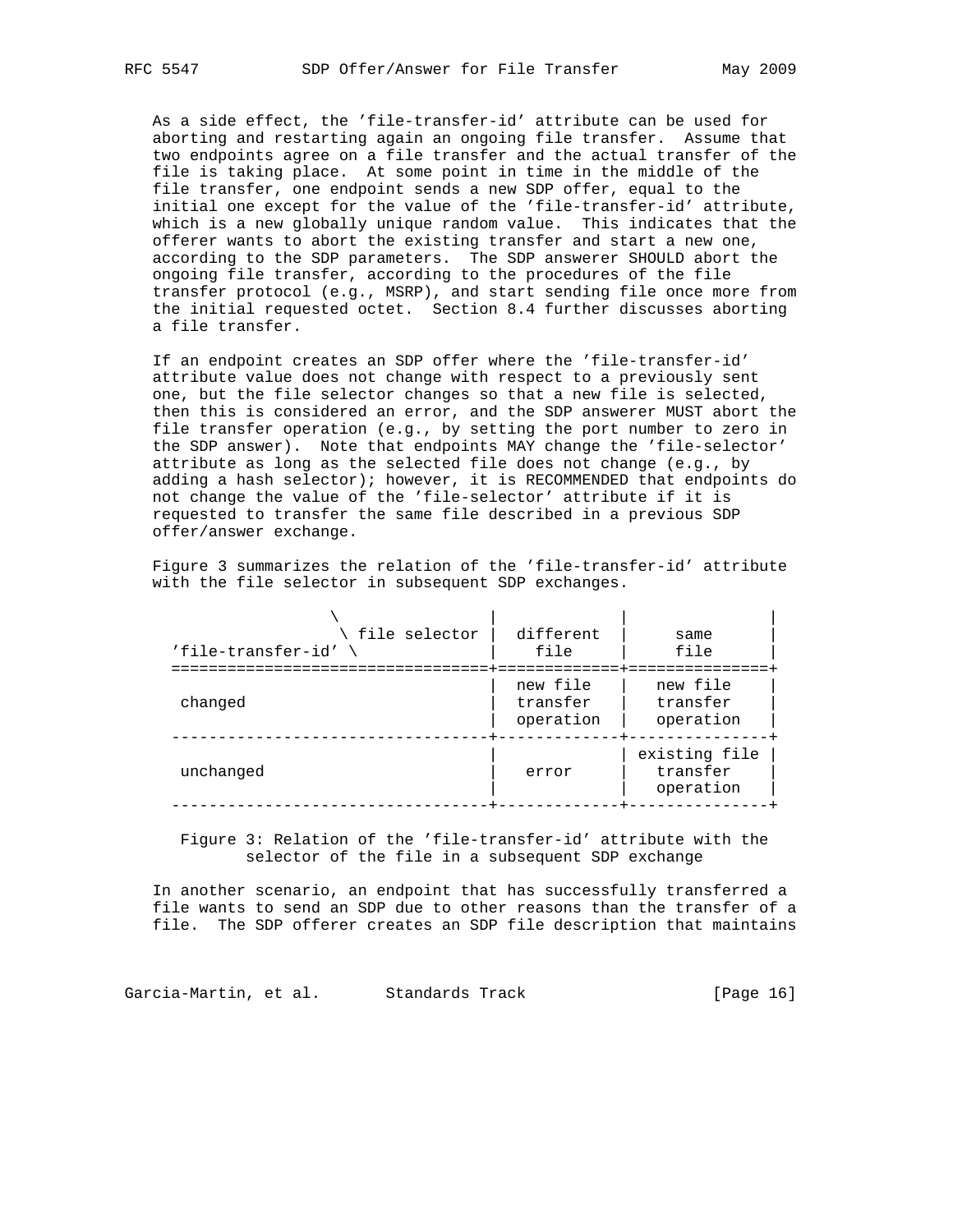the media description line corresponding to the file transfer. The SDP offerer MUST then set the port number to zero and MUST keep the same value of the 'file-transfer-id' attribute that the initial file transfer got.

# 8.2. Offerer's Behavior

 An offerer who wishes to send or receive one or more files to or from an answerer MUST build an SDP [RFC4566] description of a session containing one "m=" line per file. When MSRP is used as the transfer mechanism, each "m=" line also describes a single MSRP session, according to the MSRP [RFC4975] procedures. Any "m=" lines that may have already been present in a previous SDP exchange are normally kept unmodified; the new "m=" lines are added afterwards (Section 8.6 describes cases when "m=" lines are reused). All the media line attributes specified and required by MSRP [RFC4975] (e.g., "a=path", "a=accept-types", etc.) MUST be included as well.

#### 8.2.1. The Offerer Is a File Sender

 In a push operation, the file sender creates an SDP offer describing the file to be sent. The file sender MUST add a 'file-selector' attribute media line containing at least one of the 'type', 'size', or 'hash' selectors in indicating the type, size, or hash of the file, respectively. If the file sender wishes to start a new file transfer, the file sender MUST add a 'file-transfer-id' attribute containing a new globally unique random identifier value. Additionally, the file sender MUST add a session or media 'sendonly' attribute to the SDP offer. Then the file sender sends the SDP offer to the file receiver.

 Not all the selectors in the 'file-selector' attribute might be known when the file sender creates the SDP offer, for example, because the host is still processing the file.

 The 'hash' selector in the 'file-selector' attribute contains valuable information for the file receiver to identify whether the file is already available and need not be transmitted.

 The file sender MAY also add a 'name' selector in the 'file-selector' attribute, and 'file-icon', 'file-disposition', and 'file-date' attributes further describing the file to be transferred. The 'file disposition' attribute provides a presentation suggestion (for example: the file sender would like the file receiver to render the file or not). The three date attributes provide the answerer with an indication of the age of the file. The file sender MAY also add a 'file-range' attribute indicating the start and stop offsets of the file.

Garcia-Martin, et al. Standards Track [Page 17]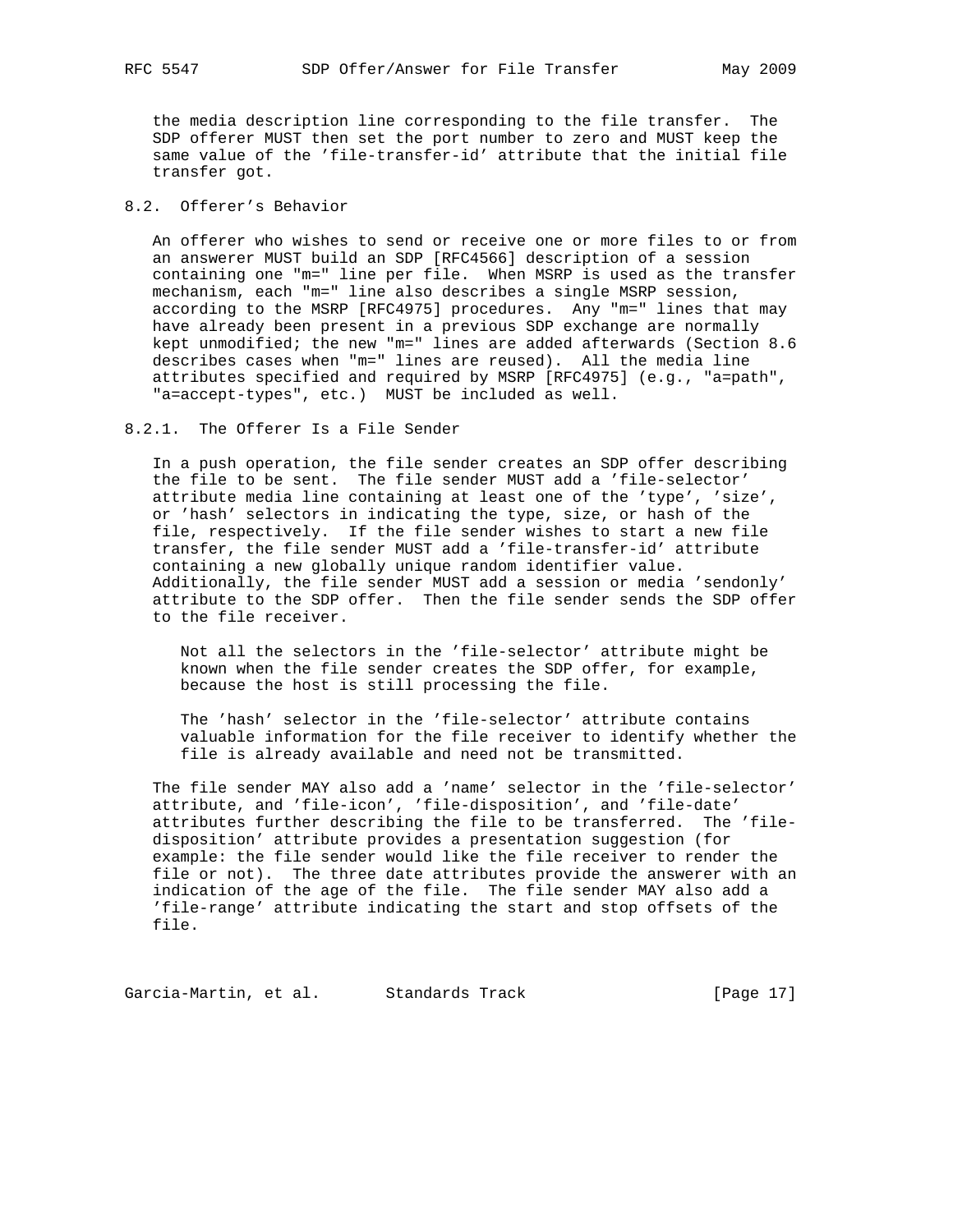When the file sender receives the SDP answer, if the port number of the answer for a file request is non-zero, the file sender starts the transfer of the file according to the negotiated parameters in SDP.

# 8.2.2. The Offerer Is a File Receiver

 In a pull operation, the file receiver creates the SDP offer and sends it to the file sender. The file receiver MUST include a 'file selector' attribute and MUST include, at least, one of the selectors defined for such attribute (i.e., 'name', 'type', 'size', or 'hash'). In many cases, if the hash of the file is known, that is enough to identify the file; therefore, the offerer can include only a 'hash' selector. However, particularly in cases where the hash of the file is unknown, the file name, size, and type can provide a description of the file to be fetched. If the file receiver wishes to start a new file transfer, it MUST add a 'file-transfer-id' attribute containing a new globally unique random value. The file receiver MAY also add a 'file-range' attribute indicating the start and stop offsets of the file. There is no need for the file receiver to include further file attributes in the SDP offer; thus, it is RECOMMENDED that SDP offerers do not include any other file attribute defined by this specification (other than the mandatory ones). Additionally, the file receiver MUST add a session or media 'recvonly' attribute in the SDP offer. Then, the file receiver sends the SDP offer to the file sender.

 When the file receiver receives the SDP answer, if the port number of the answer for a file request is non-zero, then the file receiver should receive the file using the protocol indicated in the "m=" line. If the SDP answer contains a supported hashing algorithm in the 'hash' selectors of the 'file-selector' attribute, then the file receiver SHOULD compute the hash of the file after its reception and check it against the hash received in the answer. In case the computed hash does not match the one contained in the SDP answer, the file receiver SHOULD consider that the file transfer failed and SHOULD inform the user. Similarly, the file receiver SHOULD also verify that the other selectors declared in the SDP match the file properties, otherwise, the file receiver SHOULD consider that the file transfer failed and SHOULD inform the user.

### 8.2.3. SDP Offer for Several Files

 An offerer that wishes to send or receive more than one file generates an "m=" line per file along with the file attributes described in this specification. This way, the answerer can reject individual files by setting the port number of their associated "m=" lines to zero, as per regular SDP [RFC4566] procedures. Similarly, the answerer can accept each individual file separately by setting

Garcia-Martin, et al. Standards Track [Page 18]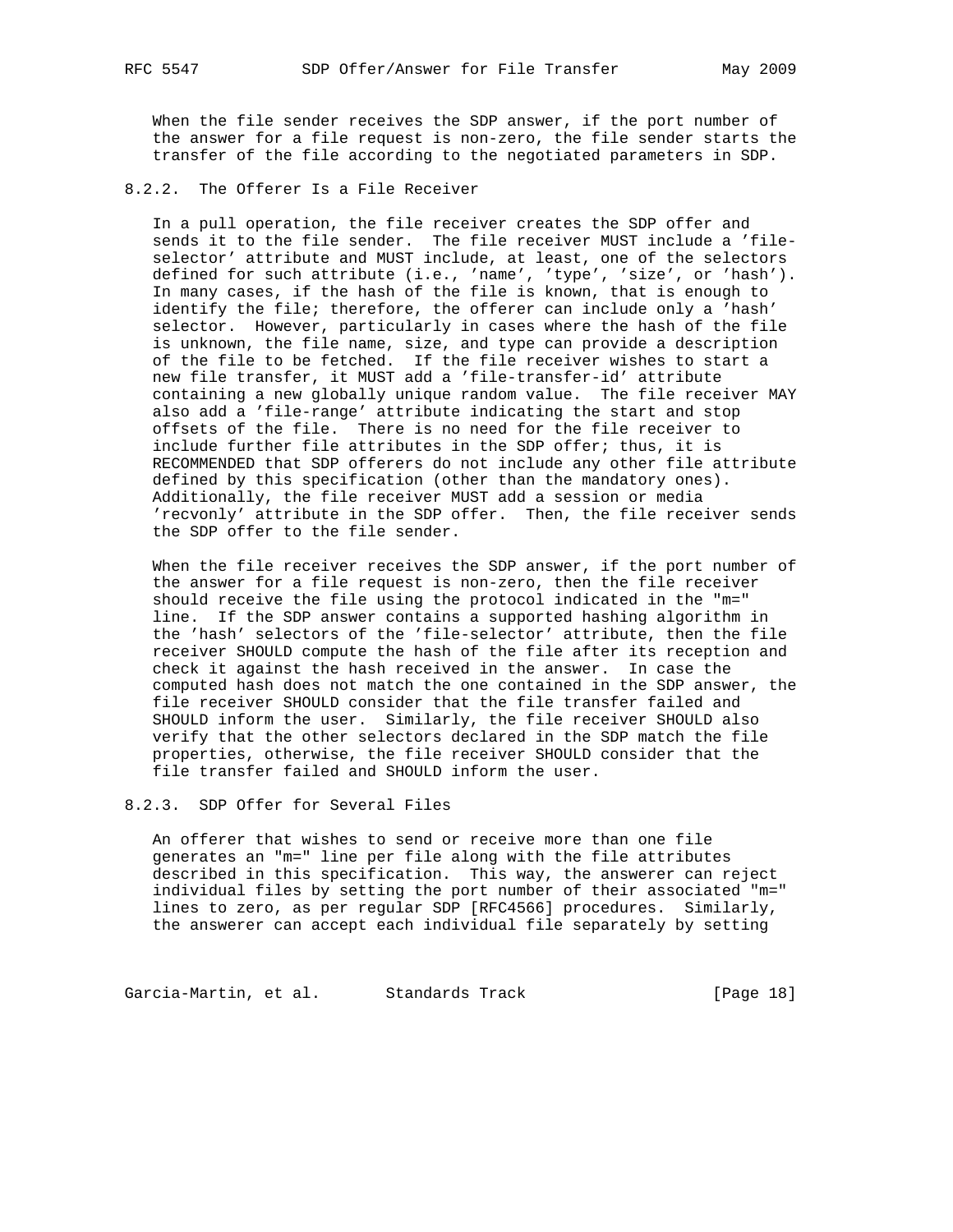the port number of their associated "m=" lines to non-zero value. Each file has its own file transfer identifier, which uniquely identifies each file transfer.

 Using an "m=" line per file implies that different files are transferred using different MSRP sessions. However, all those MSRP sessions can be set up to run over a single TCP connection, as described in Section 8.1 of RFC 4975 [RFC4975]. The same TCP connection can also be reused for sequential file transfers.

#### 8.3. Answerer's Behavior

 If the answerer wishes to reject a file offered by the offerer, it sets the port number of the "m=" line associated with the file to zero, as per regular SDP [RFC4566] procedures. The rejected answer MUST contained a 'file-selector' and 'file-transfer-id' attributes whose values mirror the corresponding values of the SDP offer.

 If the answerer decides to accept the file, it proceeds as per regular MSRP [RFC4975] and SDP [RFC4566] procedures.

#### 8.3.1. The Answerer Is a File Receiver

 In a push operation, the SDP answerer is the file receiver. When the file receiver gets the SDP offer, it first examines the port number. If the port number is set to zero, the file transfer operation is closed, and no more data is expected over the media stream. Then, if the port number is different than zero, the file receiver inspects the 'file-transfer-id' attribute. If the value of the 'file transfer-id' attribute has been previously used, then the existing session remains without changes; perhaps the file transfer is still in progress, or perhaps it has concluded, but there are no changes with respect to the current status. In any case, independently of the port number, the SDP answerer creates a regular SDP answer and sends it to the offerer.

 If the port number is different than zero and the SDP offer contains a new 'file-transfer-id' attribute, then it is signaling a request for a new file transfer. The SDP answerer extracts the attributes and parameters that describe the file and typically requests permission from the user to accept or reject the reception of the file. If the file transfer operation is accepted, the file receiver MUST create an SDP answer according to the procedures specified in RFC 3264 [RFC3264]. If the offer contains 'name', 'type', or 'size' selectors in the 'file-selector' attribute, the answerer MUST copy them into the answer. The file receiver copies the value of the 'file-transfer-id' attribute to the SDP answer. Then the file receiver MUST add a session or media 'recvonly' attribute according

Garcia-Martin, et al. Standards Track [Page 19]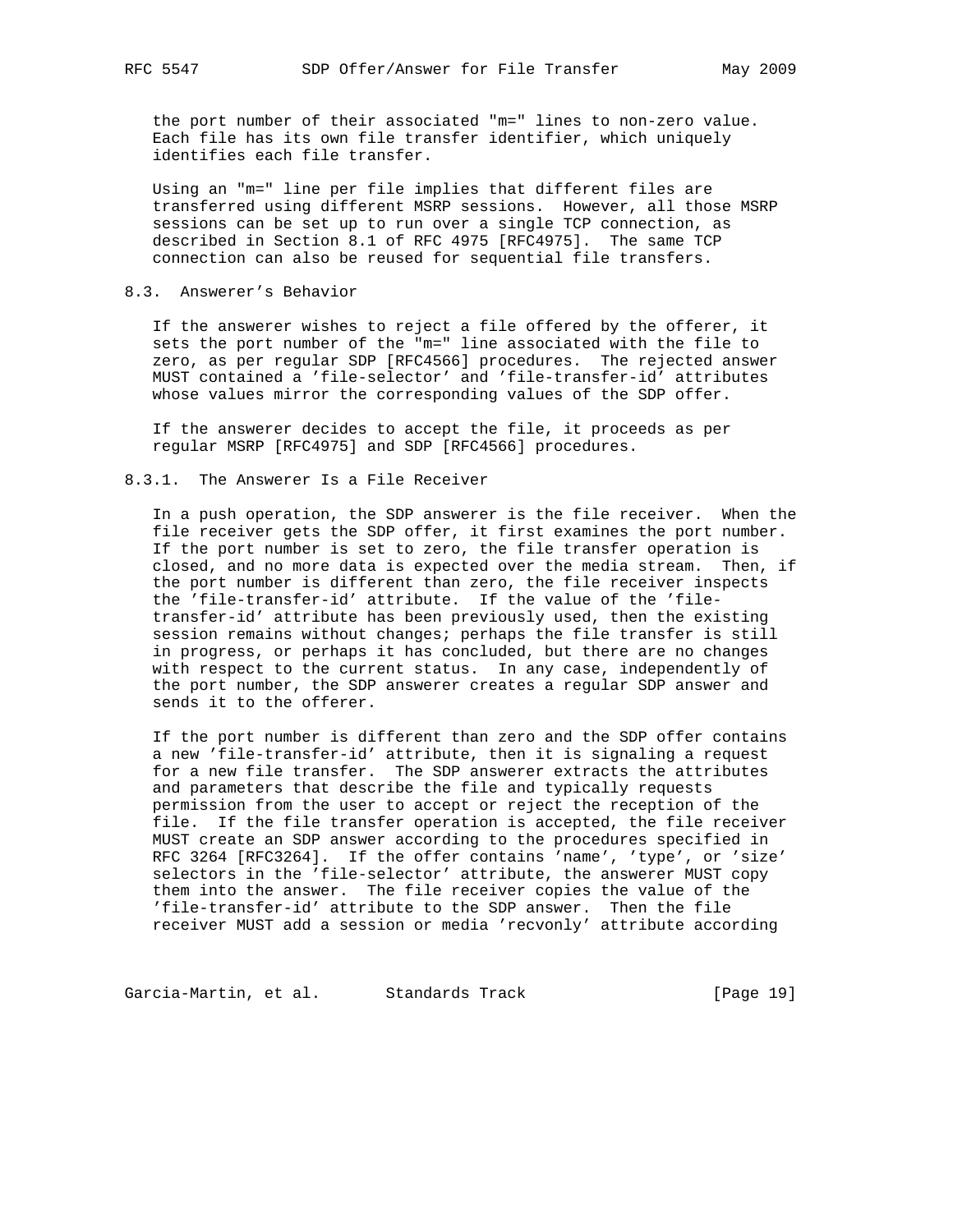to the procedures specified in RFC 3264 [RFC3264]. The file receiver MUST NOT include 'file-icon', 'file-disposition', or 'file-date' attributes in the SDP answer.

 The file receiver can use the hash to find out if a local file with the same hash is already available, in which case, this could imply the reception of a duplicated file. It is up to the answerer to determine whether or not the file transfer is accepted in case of a duplicated file.

 If the SDP offer contains a 'file-range' attribute and the file receiver accepts to receive the range of octets declared in there, the file receiver MUST include a 'file-range' attribute in the SDP answer with the same range of values. If the file receiver does not accept the reception of that range of octets, it SHOULD reject the transfer of the file.

 When the file transfer operation is complete, the file receiver computes the hash of the file and SHOULD verify that it matches the hash declared in the SDP. If they do not match, the file receiver SHOULD consider that the file transfer failed and SHOULD inform the user. Similarly, the file receiver SHOULD also verify that the other selectors declared in the SDP match the file properties; otherwise, the file receiver SHOULD consider that the file transfer failed and SHOULD inform the user.

## 8.3.2. The Answerer Is a File Sender

 In a pull operation the answerer is the file sender. In this case, the SDP answerer MUST first inspect the value of the 'file-transfer-id' attribute. If it has not been previously used throughout the session, then acceptance of the file MUST provoke the transfer of the file over the negotiated protocol. However, if the value has been previously used by another file transfer operation within the session, then the file sender MUST NOT alert the user and MUST NOT start a new transfer of the file. No matter whether or not an actual file transfer is initiated, the file sender MUST create a proper SDP answer that contains the 'file-transfer-id' attribute with the same value received in the SDP offer, and then it MUST continue processing the SDP answer.

 The file sender MUST always create an SDP answer according to the SDP offer/answer procedures specified in RFC 3264 [RFC3264]. The file sender inspects the file selector of the received SDP offer, which is encoded in the 'file-selector' media attribute line. Then the file sender applies the file selector, which implies selecting those files that match one by one with the 'name', 'type', 'size', and 'hash' selectors of the 'file-selector' attribute line (if they are

Garcia-Martin, et al. Standards Track [Page 20]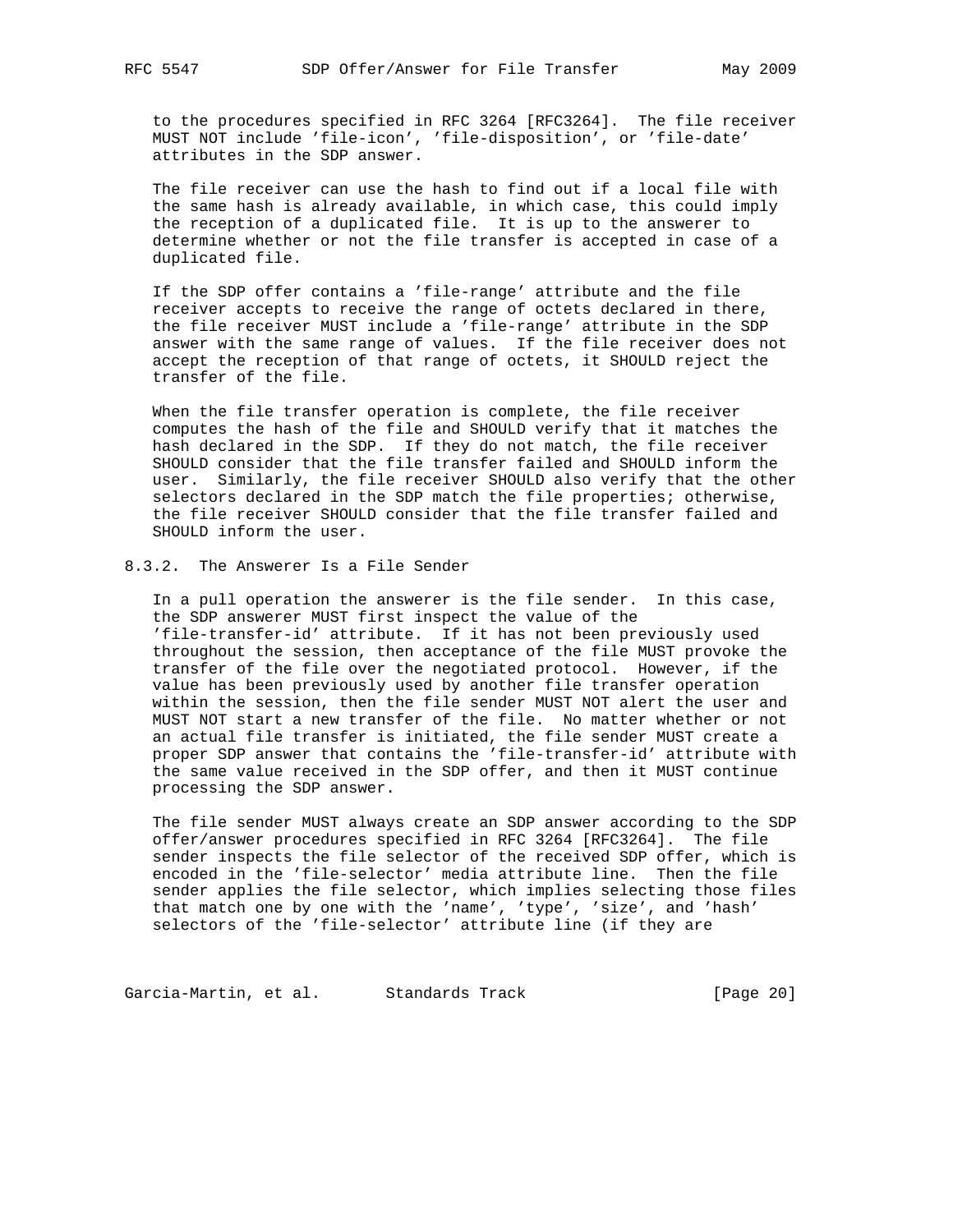present). The file selector identifies zero or more candidate files to be sent. If the file selector is unable to identify any file, then the answerer MUST reject the MSRP stream for file transfer by setting the port number to zero, and then the answerer SHOULD also reject the SDP as per procedures in RFC 3264 [RFC3264], if this is the only stream described in the SDP offer.

 If the file selector points to a single file and the file sender decides to accept the file transfer, the file sender MUST create an SDP answer that contains a 'sendonly' attribute, according to the procedures described in RFC 3264 [RFC3264]. The file sender SHOULD add a 'hash' selector in the answer with the locally computed SHA-1 hash over the complete file. If a hash value computed by the file sender differs from that specified by the file receiver, the file sender can either send the file without that hash value or reject the request by setting the port in the media stream to zero. The file sender MAY also include a 'type' selector in the 'file-selector' attribute line of the SDP answer. The answerer MAY also include 'file-icon' and 'file-disposition' attributes to further describe the file. Although the answerer MAY also include a 'name' and 'size' selectors in the 'file-selector' attribute, and a 'file-date' attribute, it is RECOMMENDED not to include them in the SDP answer if the actual file transfer protocol (e.g., MSRP [RFC4975]) can accommodate a Content-Disposition header field [RFC2183] with the equivalent parameters.

 The whole idea of adding file descriptors to SDP is to provide a mechanism where a file transfer can be accepted prior to its start. Adding any SDP attributes that are otherwise signaled later in the file transfer protocol would just duplicate the information, but will not provide any information to the offerer to accept or reject the file transfer (note that the offerer is requesting a file).

 Last, if the file selector points to multiple candidate files, the answerer MAY use some local policy, e.g., consulting the user, to choose one of them to be defined in the SDP answer. If that choice cannot be done, the answerer SHOULD reject the MSRP media stream for file transfer (by setting the port number to zero).

 If the need arises, future specifications can provide a suitable mechanism that allows to either select multiple files or, e.g., resolve ambiguities by returning a list of files that match the file selector.

 If the SDP offer contains a 'file-range' attribute and the file sender accepts to send the range of octets declared in there, the file sender MUST include a 'file-range' attribute in the SDP answer

Garcia-Martin, et al. Standards Track [Page 21]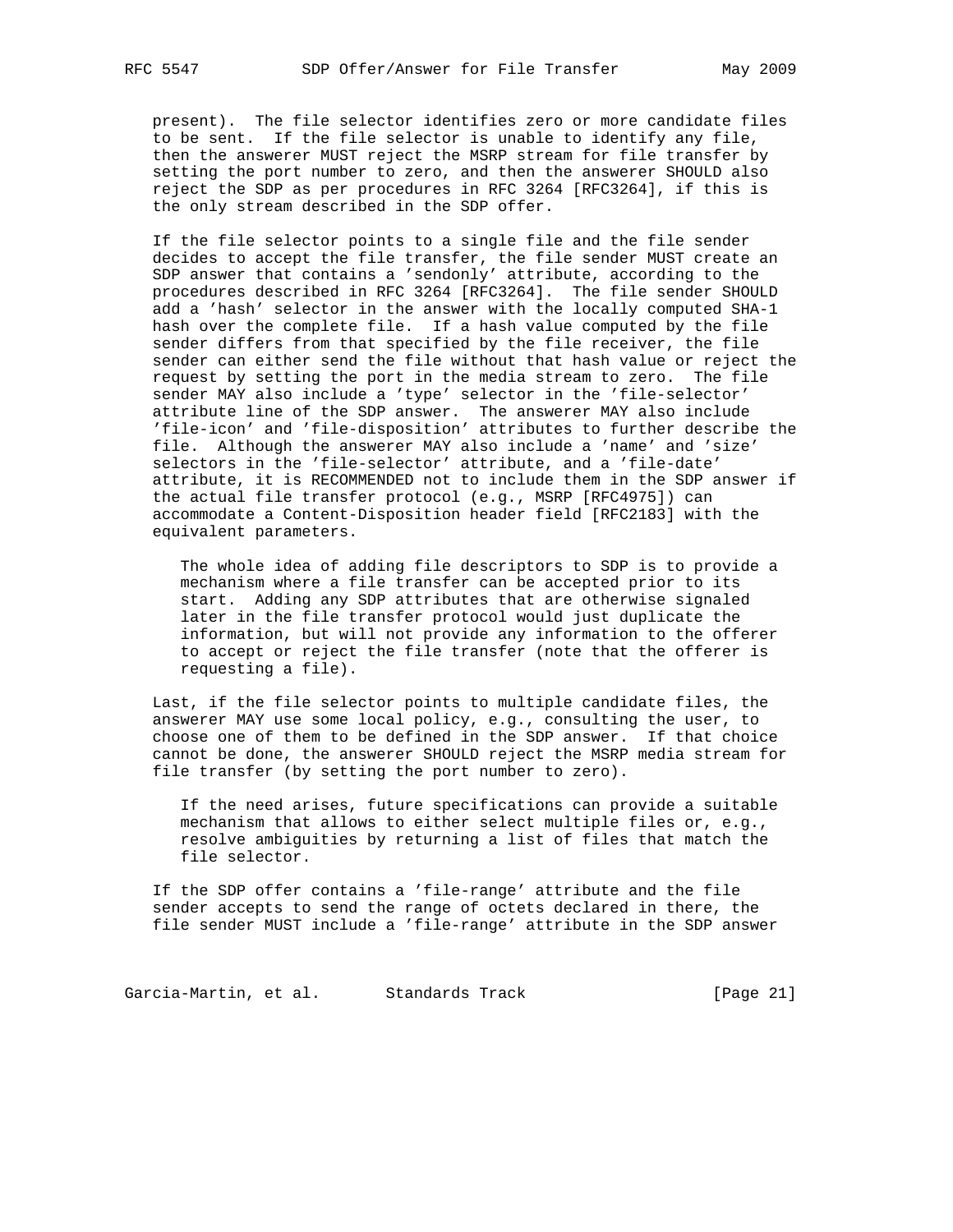with the same range of values. If the file sender does not accept sending that range of octets, it SHOULD reject the transfer of the file.

8.4. Aborting an Ongoing File Transfer Operation

 Either the file sender or the file receiver can abort an ongoing file transfer at any time. Unless otherwise noted, the entity that aborts an ongoing file transfer operation MUST follow the procedures at the media level (e.g., MSRP) and at the signaling level (SDP offer/ answer), as described below.

 Assume the scenario depicted in Figure 4 where a file sender wishes to abort an ongoing file transfer without initiating an alternative file transfer. Assume that an ongoing MSRP SEND request is being transmitted. The file sender aborts the MSRP message by including the '#' character in the continuation field of the end-line of a SEND request, according to the MSRP procedures (see Section 7.1 of RFC 4975 [RFC4975]). Since a file is transmitted as one MSRP message, aborting the MSRP message effectively aborts the file transfer. The file receiver acknowledges the MSRP SEND request with a 200 response. Then the file sender SHOULD close the MSRP session by creating a new SDP offer that sets the port number to zero in the related "m=" line that describes the file transfer (see Section 8.2 of RFC 3264 [RFC3264]). This SDP offer MUST conform with the requirements of Section 8.2.1. The 'file-transfer-id' attribute MUST be the same attribute that identifies the ongoing transfer. Then the file sender sends this SDP offer to the file receiver.

 Rather than close the MSRP session by setting the port number to zero in the related "m=" line, the file sender could also tear down the whole session, e.g., by sending a SIP BYE request.

 Note that it is the responsibility of the file sender to tear down the MSRP session. Implementations should be prepared for misbehaviors and implement measures to avoid hang states. For example, upon expiration of a timer the file receiver can close the aborted MSRP session by using regular MSRP procedures.

 A file receiver that receives the above SDP offer creates an SDP answer according to the procedures of the SDP offer/answer (RFC 3264 [RFC3264]). This SDP answer MUST conform with the requirements of Section 8.3.1. Then the file receiver sends this SDP answer to the file sender.

Garcia-Martin, et al. Standards Track [Page 22]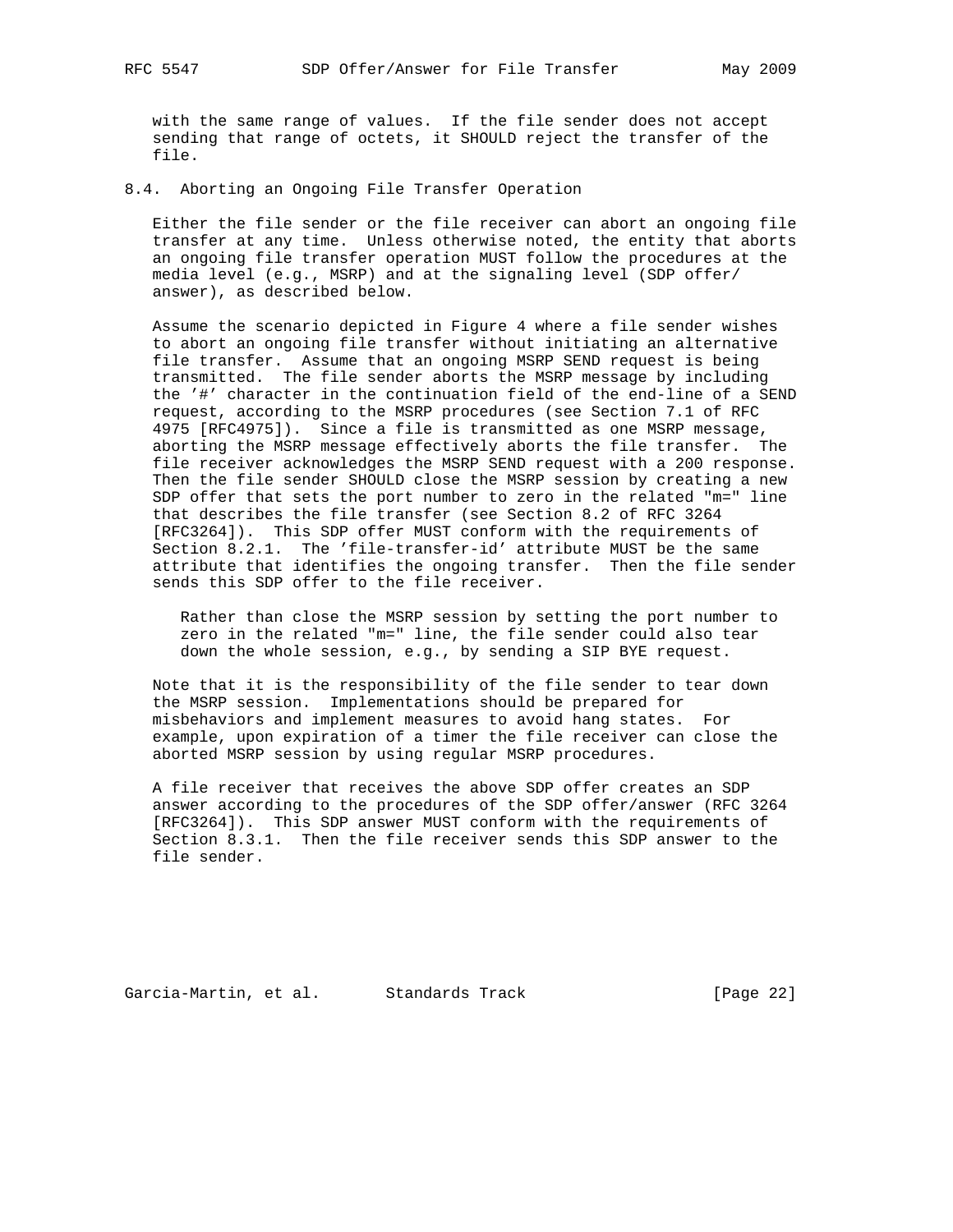

Figure 4: File sender aborts an ongoing file transfer

 When the file receiver wants to abort the file transfer, there are two possible scenarios, depending on the value of the Failure-Report header in the ongoing MSRP SEND request. Assume now the scenario depicted in Figure 5 where the MSRP SEND request includes a Failure- Report header set to a value different than "no". When the file receiver wishes to abort the ongoing file transfer, the file receiver generates an MSRP 413 response to the current MSRP SEND request (see Section 10.5 of RFC 4975 [RFC4975]). Then the file receiver MUST close the MSRP session by generating a new SDP offer that sets the port number to zero in the related "m=" line that describes the file transfer (see Section 8.2 of RFC 3264 [RFC3264]). This SDP offer MUST conform with the requirements expressed in Section 8.2.2. The 'file-transfer-id' attribute MUST be the same attribute that identifies the ongoing transfer. Then the file receiver sends this SDP offer to the file sender.

Garcia-Martin, et al. Standards Track [Page 23]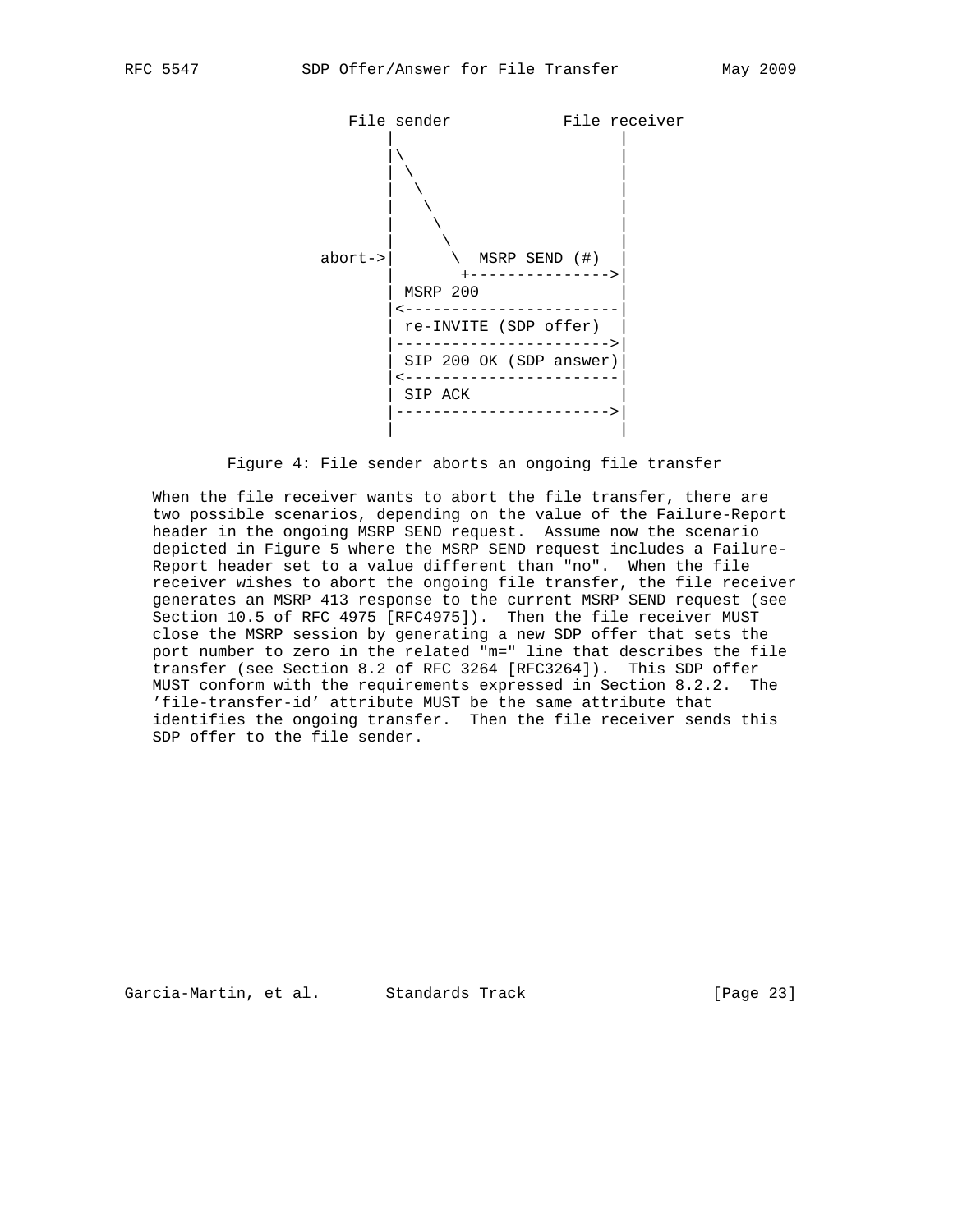

 Figure 5: File receiver aborts an ongoing file transfer. Failure- Report set to a value different than "no" in MSRP

 In another scenario, depicted in Figure 6, an ongoing file transfer is taking place, where the MSRP SEND request contains a Failure- Report header set to the value "no". When the file receiver wants to abort the ongoing transfer, it MUST close the MSRP session by generating a new SDP offer that sets the port number to zero in the related "m=" line that describes the file transfer (see Section 8.2 of RFC 3264 [RFC3264]). This SDP offer MUST conform with the requirements expressed in Section 8.2.2. The 'file-transfer-id' attribute MUST be the same attribute that identifies the ongoing transfer. Then the file receiver sends this SDP offer to the file sender.

Garcia-Martin, et al. Standards Track [Page 24]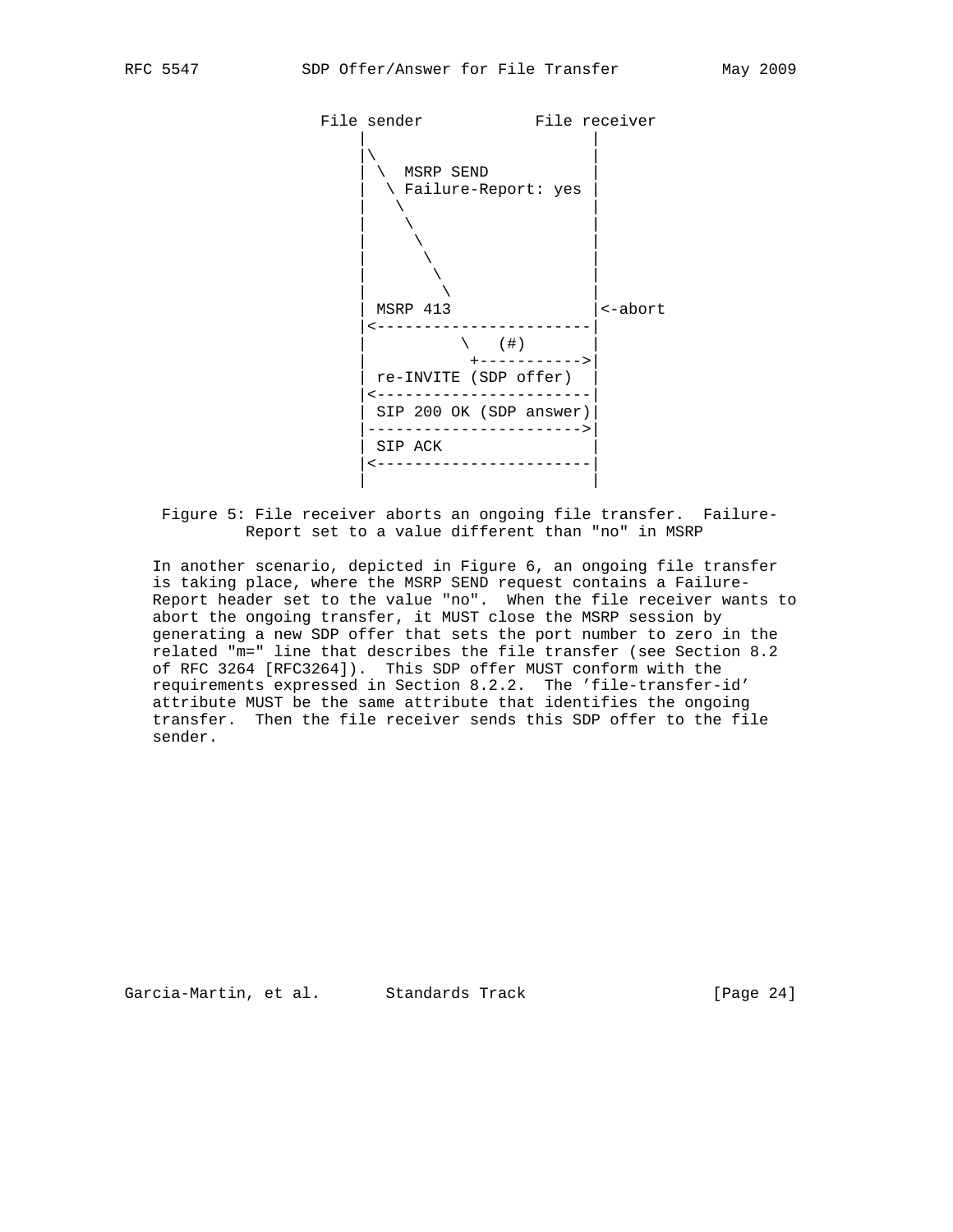

# Figure 6: File receiver aborts an ongoing file transfer. Failure- Report set to "no" in MSRP

 A file sender that receives an SDP offer setting the port number to zero in the related "m=" line for file transfer, first, if an ongoing MSRP SEND request is being transmitted, aborts the MSRP message by including the '#' character in the continuation field of the end-line of a SEND request, according to the MSRP procedures (see Section 7.1 of RFC 4975 [RFC4975]). Since a file is transmitted as one MSRP message, aborting the MSRP message effectively aborts the file transfer. Then the file sender creates an SDP answer according to the procedures of the SDP offer/answer (RFC 3264 [RFC3264]). This SDP answer MUST conform with the requirements of Section 8.3.2. Then the file sender sends this SDP answer to the file receiver.

# 8.5. Indicating File Transfer Offer/Answer Capability

 The SDP offer/answer model [RFC3264] provides provisions for indicating a capability to another endpoint (see Section 9 of RFC 3264 [RFC3264]). The mechanism assumes a high-level protocol, such as SIP [RFC3261], that provides a capability query (such as a SIP OPTIONS request). RFC 3264 [RFC3264] indicates how to build the SDP that is included in the response to such capability query. As such, RFC 3264 indicates that an endpoint builds an SDP body that contains

Garcia-Martin, et al. Standards Track [Page 25]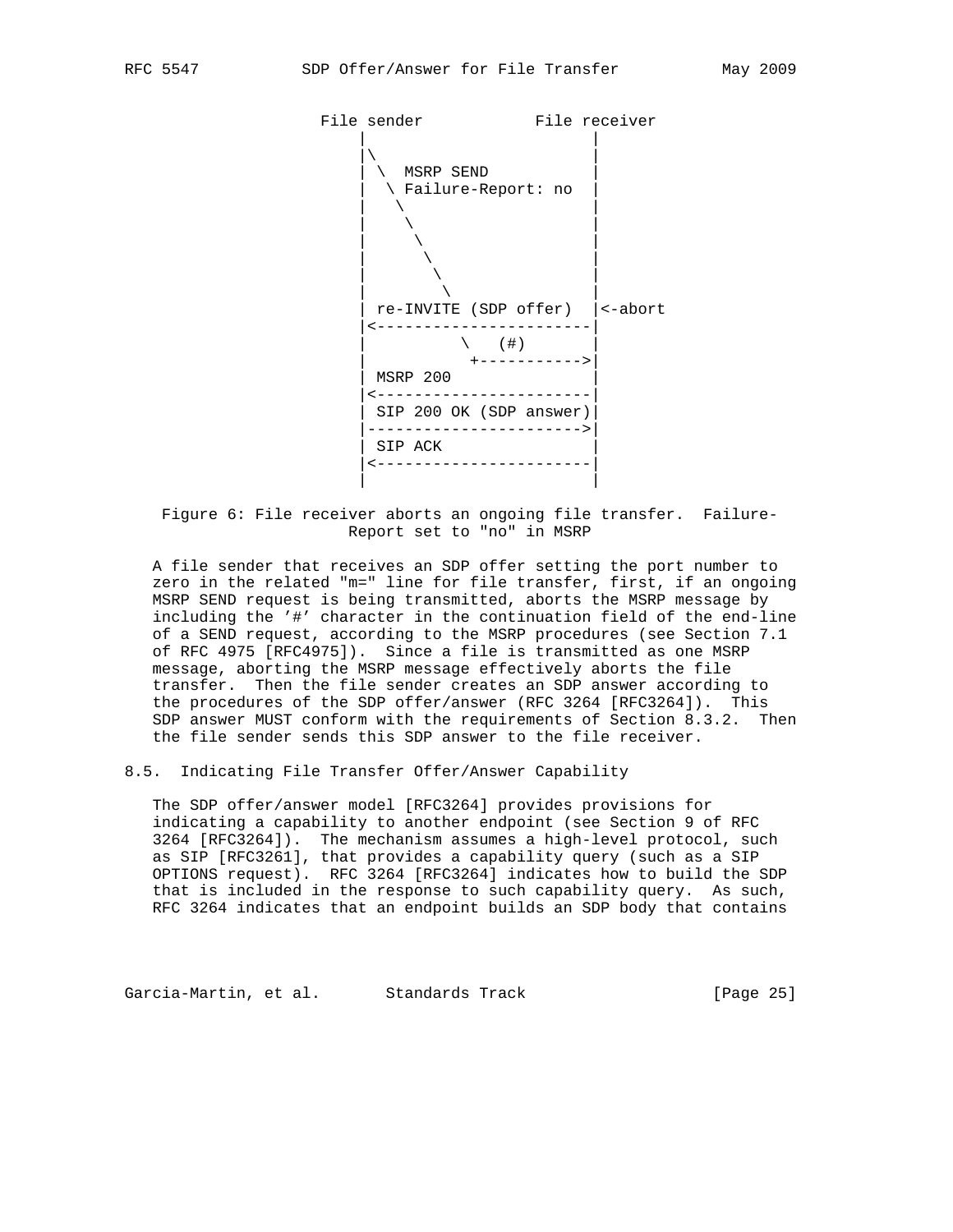an "m=" line containing the media type (message, for MSRP). An endpoint that implements the procedures specified in this document SHOULD also add a 'file-selector' media attribute for the "m=message" line. The 'file-selector' media attribute MUST be empty, i.e., it MUST NOT contain any selector. The endpoint MUST NOT add any of the other file attributes defined in this specification.

#### 8.6. Reusage of Existing "m=" Lines in SDP

 The SDP offer/answer model [RFC3264] provides rules that allow SDP offerers and answerers to modify an existing media line, i.e., reuse an existing media line with different attributes. The same is also possible when SDP signals a file transfer operation according to the rules of this memo. Therefore, the procedures defined in RFC 3264 [RFC3264], in particular those defined in Section 8.3, MUST apply for file transfer operations. An endpoint that wants to reuse an existing "m=" line to start the file transfer of another file creates a different 'file-selector' attribute and selects a new globally unique random value of the 'file-transfer-id' attribute.

 If the file offerer resends an SDP offer with a port different than zero, then the 'file-transfer-id' attribute determines whether a new file transfer will start or whether the file transfer does not need to start. If the SDP answerer accepts the SDP, then file transfer starts from the indicated octet (if a 'file-range' attribute is present).

### 8.7. MSRP Usage

 The file transfer service specified in this document uses "m=" lines in SDP to describe the unidirectional transfer of a file. Consequently, each MSRP session established following the procedures in Section 8.2 and Section 8.3 is only used to transfer a single file. So, senders MUST only use the dedicated MSRP session to send the file described in the SDP offer or answer. That is, senders MUST NOT send additional files over the same MSRP session.

 File transfer may be accomplished using a new multimedia session established for the purpose. Alternatively, a file transfer may be conducted within an existing multimedia session, without regard for the media in use within that session. Of particular note, file transfer may be done within a multimedia session containing an MSRP session used for regular instant messaging. If file transfer is initiated within an existing multimedia session, the SDP offerer MUST NOT reuse an existing "m=" line that is still being used by MSRP (either regular MSRP for instant messaging or an ongoing file transfer). Rather, it MUST add an additional "m=" line or else reuse an "m=" line that is no longer being used.

Garcia-Martin, et al. Standards Track [Page 26]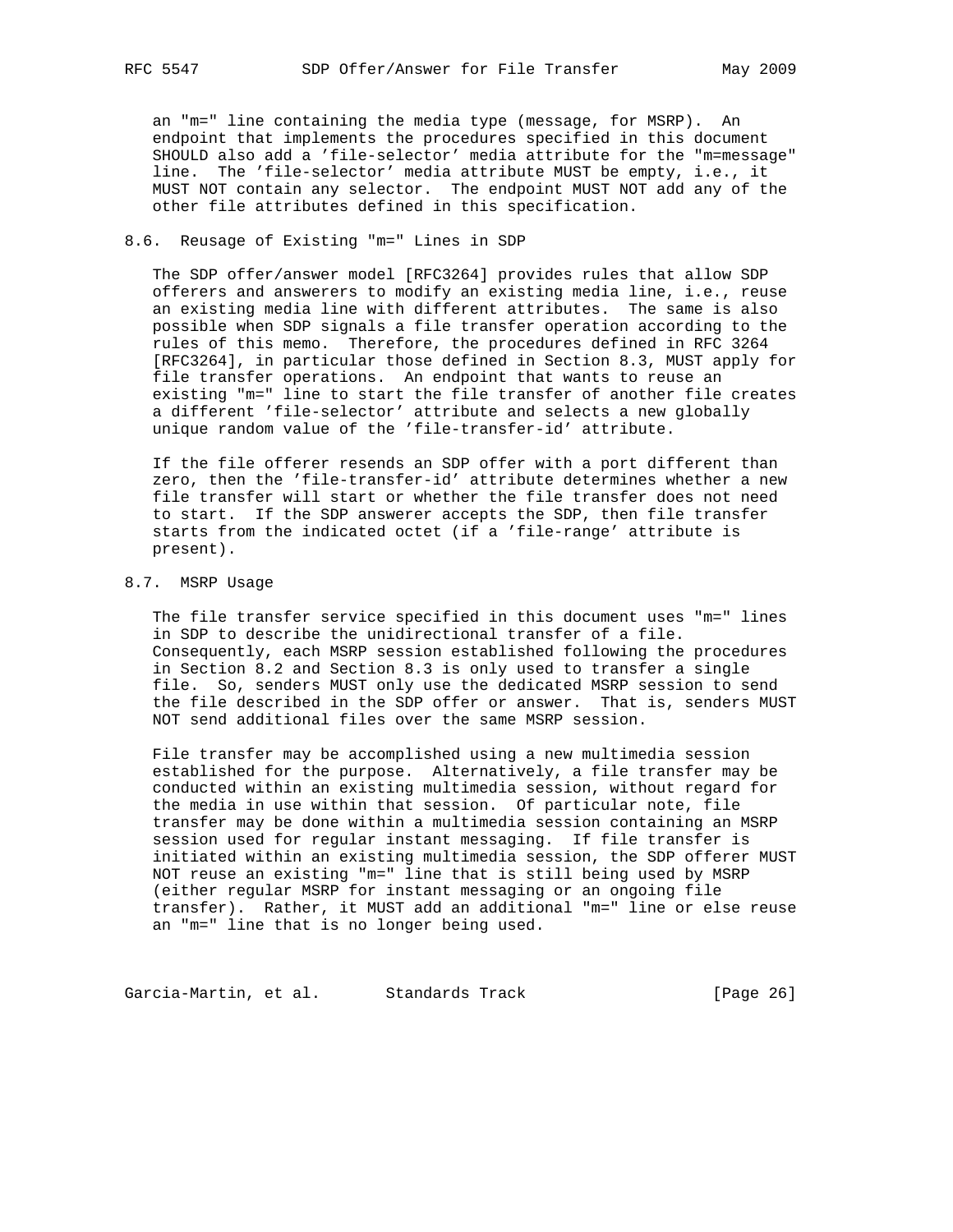Additionally, implementations according to this specification MUST include a single file in a single MSRP message. Notice that the MSRP specification defines "MSRP message" as a complete unit of MIME or text content, which can be split and delivered in more than one MSRP request; each of these portions of the complete message is called a "chunk". So, it is still valid to send a file in several chunks, but from the MSRP point of view, all the chunks together form an MSRP message: the Common Presence and Instant Messaging (CPIM) message that wraps the file. When chunking is used, it should be noticed that MSRP does not require to wait for a 200-class response for a chunk before sending the following one. Therefore, it is valid to send pipelined MSRP SEND requests containing chunks of the same MSRP message (the file). Section 9.1 contains an example of a file transfer using pipelined MSRP requests.

 The MSRP specification [RFC4975] defines a 'max-size' SDP attribute. This attribute specifies the maximum number of octets of an MSRP message that the creator of the SDP is willing to receive (notice once more the definition of "MSRP message"). File receivers MAY add a 'max-size' attribute to the MSRP "m=" line that specifies the file, indicating the maximum number of octets of an MSRP message. File senders MUST NOT exceed the 'max-size' limit for any message sent in the resulting session.

 In the absence of a 'file-range' attribute in the SDP, the MSRP file transfer MUST start with the first octet of the file and end with the last octet (i.e., the whole file is transferred). If a 'file-range' attribute is present in SDP, the file sender application MUST extract the indicated range of octets from the file (start and stop offset octets, both inclusive). Then the file sender application MAY wrap those octets in an appropriate wrapper. MSRP mandates implementations to implement the message/cpim wrapper [RFC3862]. Usage of a wrapper is negotiated in the SDP (see Section 8.6 in RFC 4975 [RFC4975]). Last, the file sender application delivers the content (e.g., the message/cpim body) to MSRP for transportation. MSRP will consider the delivered content as a whole message, and will start numbering bytes with the number 1.

 Note that the default content disposition of MSRP bodies is 'render'. When MSRP is used to transfer files, the MSRP Content-Disposition header can also take the value 'attachment' as indicated in Section 7.

 Once the file transfer is completed, the file sender SHOULD close the MSRP session and MUST behave according to the MSRP [RFC4975] procedures with respect to closing MSRP sessions. Note that MSRP

Garcia-Martin, et al. Standards Track [Page 27]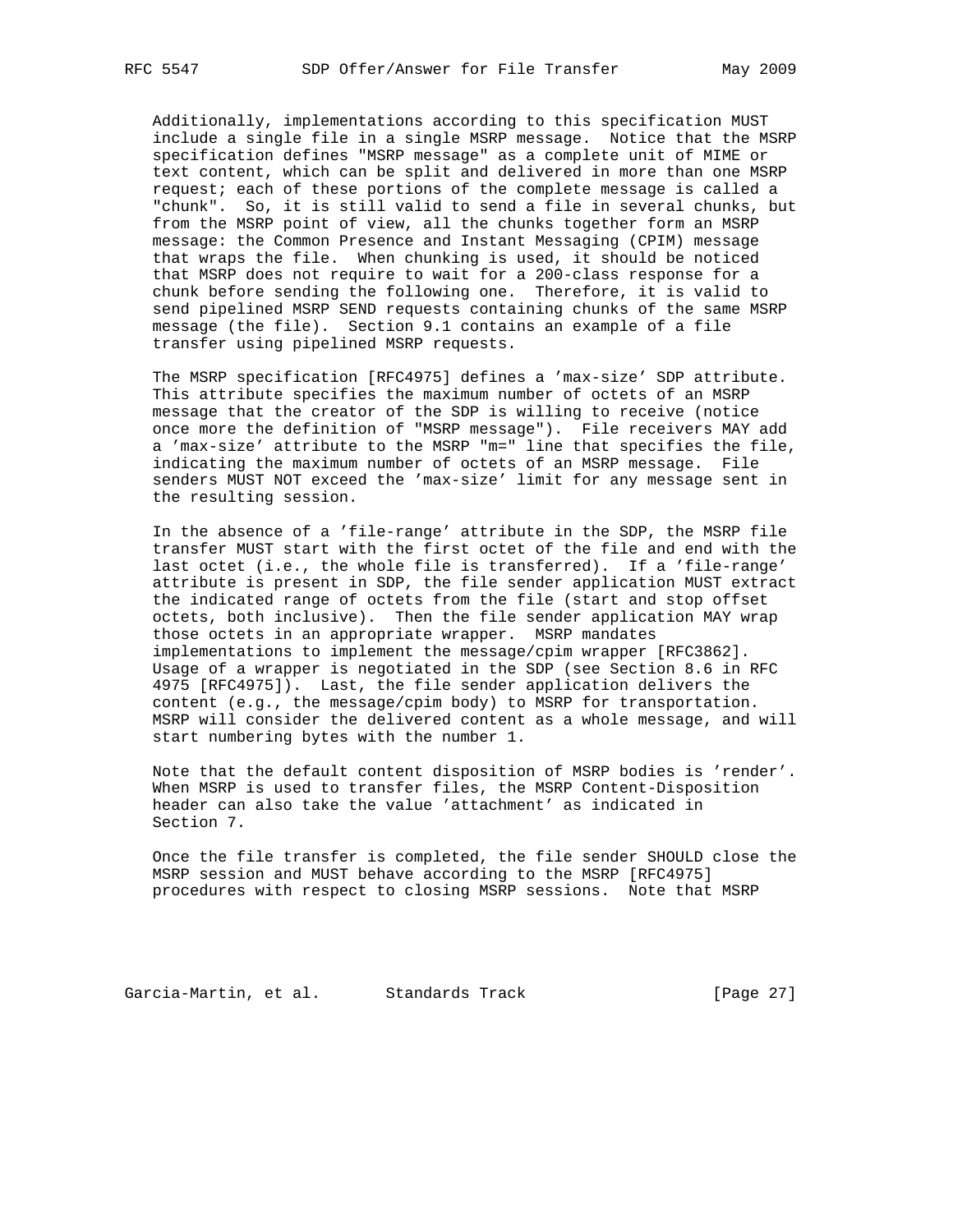session management is not related to TCP connection management. As a matter of fact, MSRP allows multiple MSRP sessions to share the same TCP connection.

### 8.8. Considerations about the 'file-icon' Attribute

 This specification allows a file sender to include a small preview of an image file: an icon. A 'file-icon' attribute contains a Content-ID (CID) URL [RFC2392] pointing to an additional body that contains the actual icon. Since the icon is sent as a separate body along the SDP body, the file sender MUST wrap the SDP body and the icon bodies in a MIME multipart/related body. Therefore, implementations according to this specification MUST implement the multipart/related MIME type [RFC2387]. When creating a multipart/ related MIME wrapper, the SDP body MUST be the root body, which according to RFC 2387 [RFC2387] is identified as the first body in the multipart/related MIME wrapper or explicitly identified by the 'start' parameter. According to RFC 2387 [RFC2387], the 'type' parameter MUST be present and point to the root body, i.e., the SDP body.

 Assume that an endpoint behaving according to this specification tries to send a file to a remote endpoint that neither implements this specification nor implements multipart MIME bodies. The file sender sends an SDP offer that contains a multipart/related MIME body that includes an SDP body part and an icon body part. The file receiver, not supporting multipart MIME types, will reject the SDP offer via a higher protocol mechanism (e.g., SIP). In this case, it is RECOMMENDED that the file sender removes the icon body part, creates a single SDP body (i.e., without multipart MIME), and resends the SDP offer. This provides some backwards compatibility with file receives that do not implement this specification and increases the chances of getting the SDP accepted at the file receiver.

 Since the icon is sent as part of the signaling, it is RECOMMENDED to keep the size of icons restricted to the minimum number of octets that provide significance.

#### 9. Examples

9.1. Offerer Sends a File to the Answerer

 This section shows an example flow for a file transfer scenario. The example assumes that SIP [RFC3261] is used to transport the SDP offer/answer exchange, although the SIP details are briefly shown for the sake of brevity.

Garcia-Martin, et al. Standards Track [Page 28]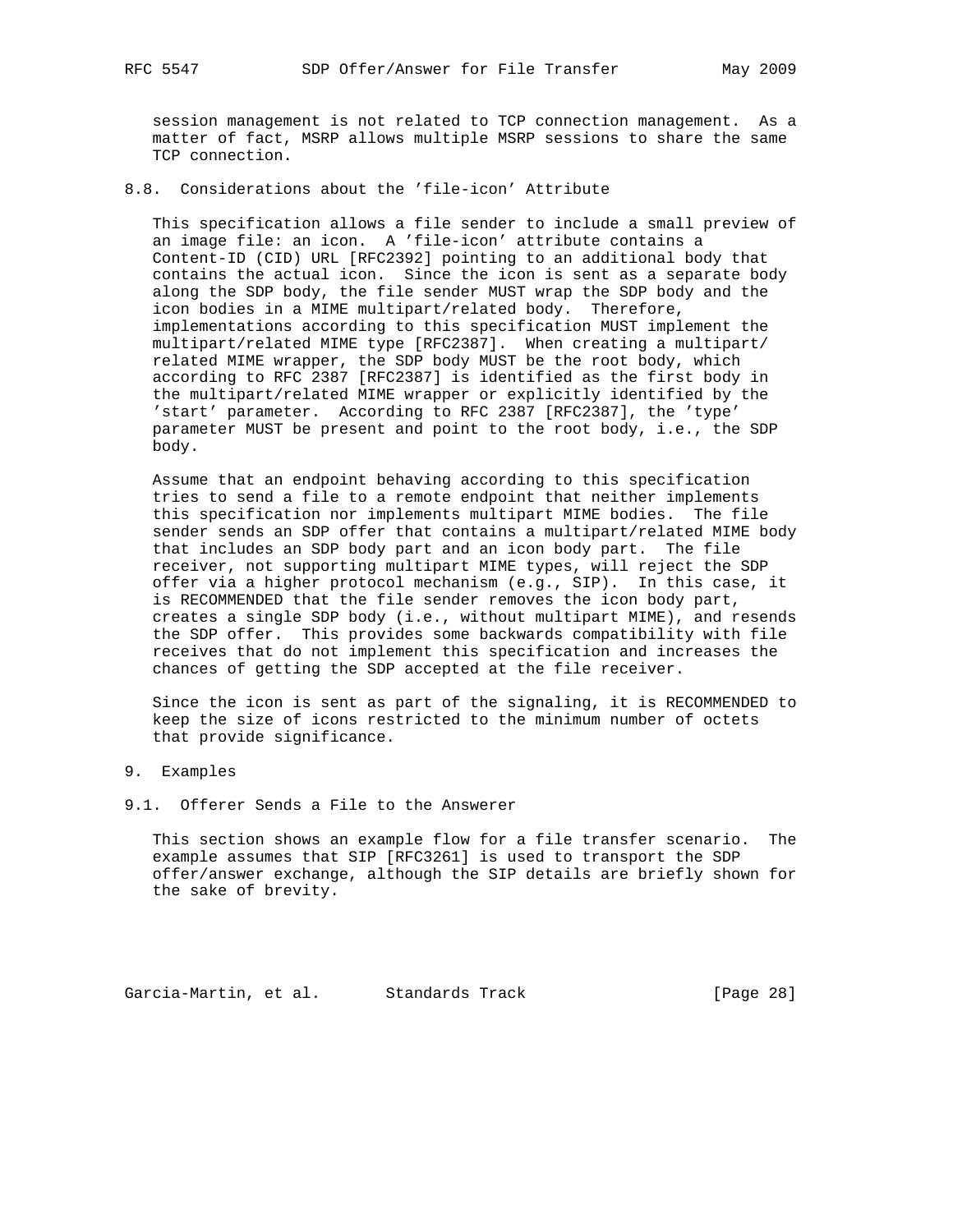Alice, the SDP offerer, wishes to send an image file to Bob (the answerer). Alice's User Agent Client (UAC) creates a unidirectional SDP offer that contains the description of the file that she wants to send to Bob's User Agent Server (UAS). The description also includes an icon representing the contents of the file to be transferred. The sequence flow is shown in Figure 7.

Alice's UAC Bob's UAS | |  $|(1)$  (SIP) INVITE |----------------------->|  $|(2)$  (SIP) 200 OK |<-----------------------| |(3) (SIP) ACK | |----------------------->| | | |(4) (MSRP) SEND (chunk) | |----------------------->| |(5) (MSRP) SEND (chunk) | |----------------------->| |(6) (MSRP) 200 OK | |<-----------------------| |(7) (MSRP) 200 OK | |<-----------------------| | | |(8) (SIP) BYE | |----------------------->| |(9) (SIP) 200 OK | |<-----------------------| | | | |

Figure 7: Flow diagram of an offerer sending a file to an answerer

 F1: Alice constructs an SDP description of the file to be sent and attaches it to a SIP INVITE request addressed to Bob.

Garcia-Martin, et al. Standards Track [Page 29]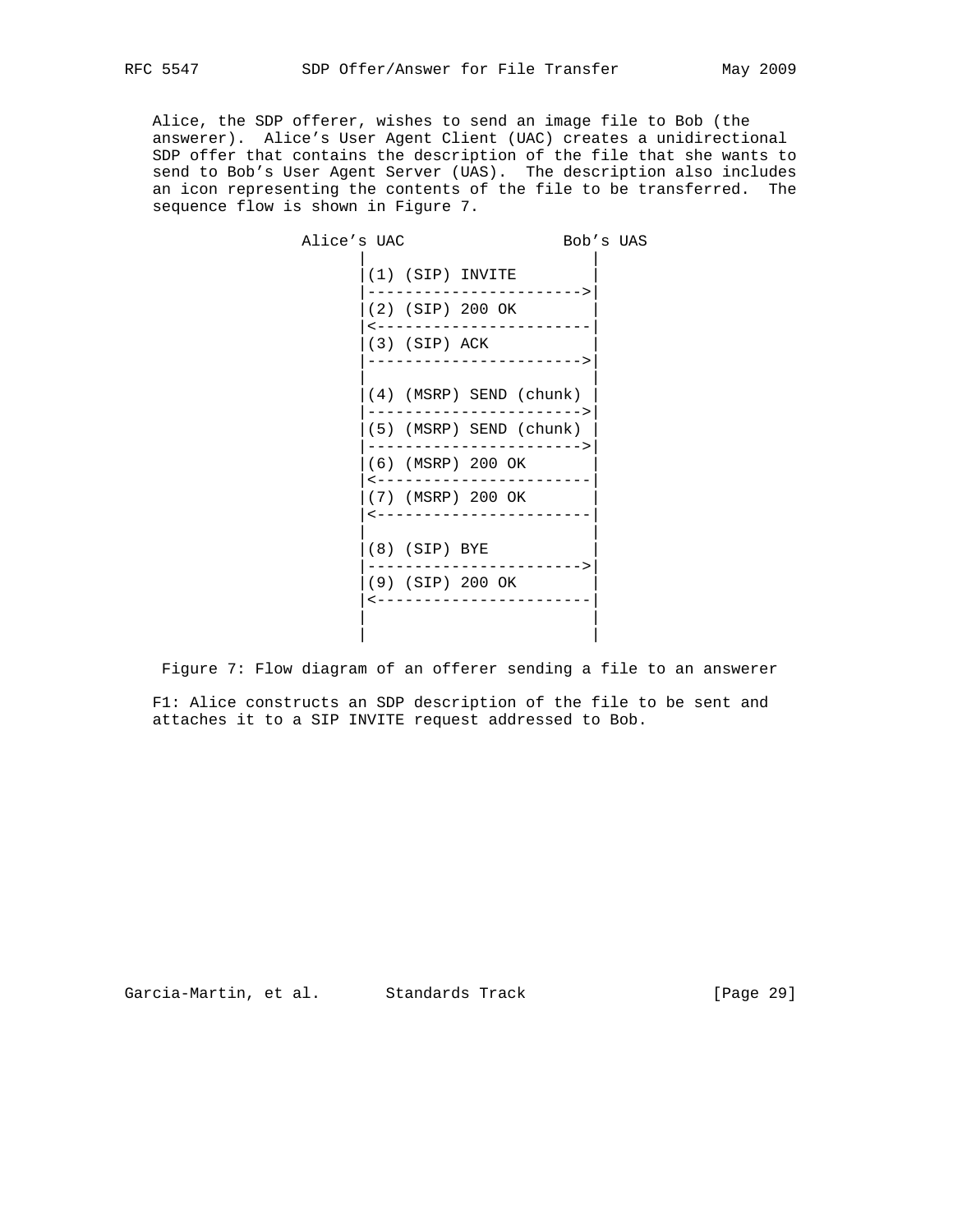```
 INVITE sip:bob@example.com SIP/2.0
 To: Bob <sip:bob@example.com>
 From: Alice <sip:alice@example.com>;tag=1928301774
 Call-ID: a84b4c76e66710
 CSeq: 1 INVITE
 Max-Forwards: 70
 Date: Sun, 21 May 2006 13:02:03 GMT
 Contact: <sip:alice@alicepc.example.com>
 Content-Type: multipart/related; type="application/sdp";
               boundary="boundary71"
 Content-Length: [length]
 --boundary71
 Content-Type: application/sdp
 Content-Length: [length of SDP]
v=0 o=alice 2890844526 2890844526 IN IP4 alicepc.example.com
s= c=IN IP4 alicepc.example.com
t=0 0
 m=message 7654 TCP/MSRP *
 i=This is my latest picture
 a=sendonly
 a=accept-types:message/cpim
 a=accept-wrapped-types:*
 a=path:msrp://alicepc.example.com:7654/jshA7we;tcp
 a=file-selector:name:"My cool picture.jpg" type:image/jpeg
   size:4092 hash:sha-1:
   72:24:5F:E8:65:3D:DA:F3:71:36:2F:86:D4:71:91:3E:E4:A2:CE:2E
 a=file-transfer-id:Q6LMoGymJdh0IKIgD6wD0jkcfgva4xvE
 a=file-disposition:render
 a=file-date:creation:"Mon, 15 May 2006 15:01:31 +0300"
 a=file-icon:cid:id2@alicepc.example.com
 --boundary71
 Content-Type: image/jpeg
 Content-Transfer-Encoding: binary
 Content-ID: <id2@alicepc.example.com>
 Content-Length: [length of image]
 Content-Disposition: icon
 [...small preview icon of the file...]
 --boundary71--
  Figure 8: INVITE request containing an SDP offer for file transfer
```
Garcia-Martin, et al. Standards Track [Page 30]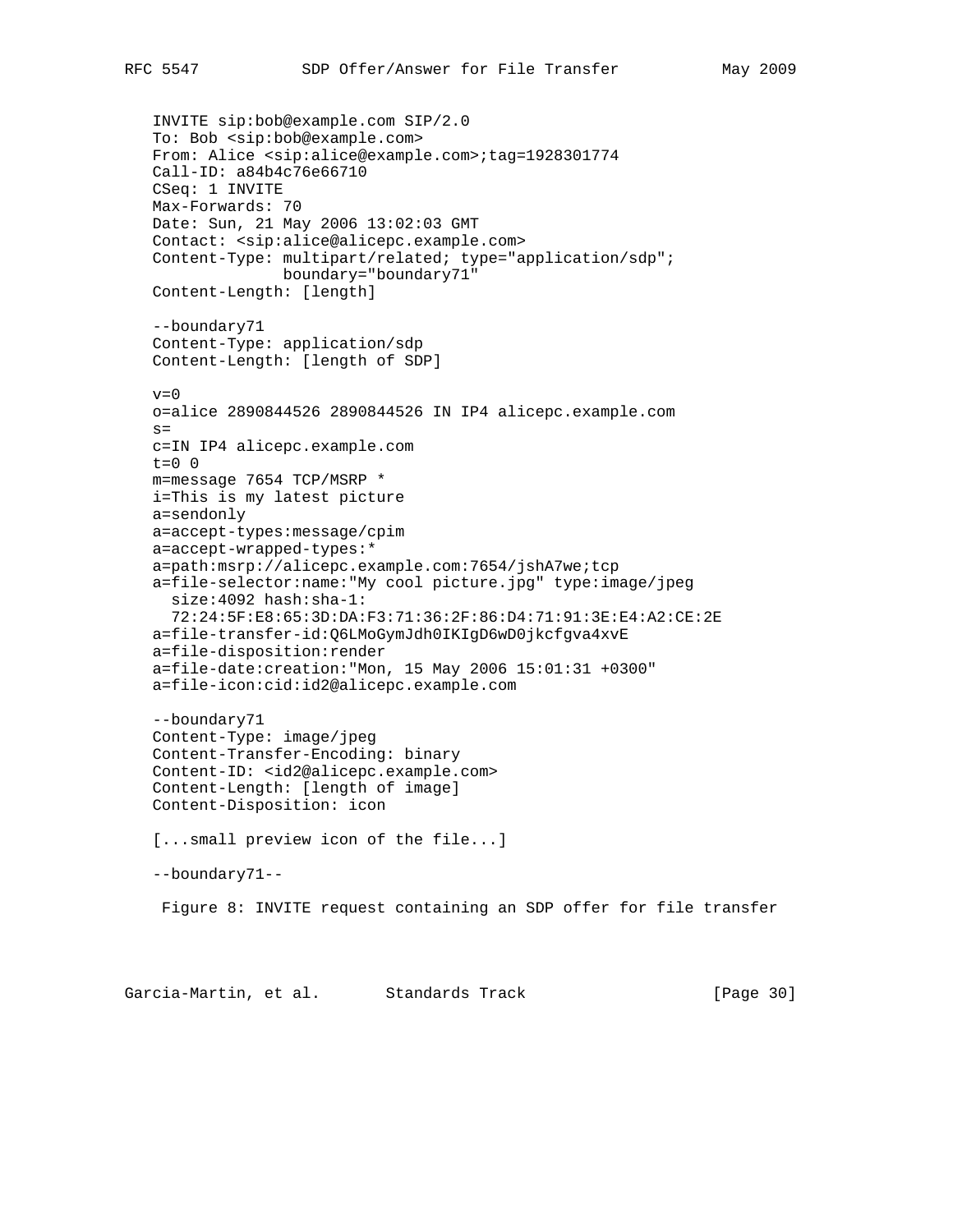NOTE: The Content-Type header field and the 'file-selector' attribute in the above figure are split in several lines for formatting purposes. Real implementations will encode it in a single line.

From now on we omit the SIP details for the sake of brevity.

 F2: Bob receives the INVITE request, inspects the SDP offer and extracts the icon body, checks the creation date and file size, and decides to accept the file transfer. So Bob creates the following SDP answer:

 $v=0$  o=bob 2890844656 2890844656 IN IP4 bobpc.example.com  $s=$  c=IN IP4 bobpc.example.com  $t=0$  0 m=message 8888 TCP/MSRP \* a=recvonly a=accept-types:message/cpim a=accept-wrapped-types:\* a=path:msrp://bobpc.example.com:8888/9di4ea;tcp a=file-selector:name:"My cool picture.jpg" type:image/jpeg size:4092 hash:sha-1: 72:24:5F:E8:65:3D:DA:F3:71:36:2F:86:D4:71:91:3E:E4:A2:CE:2E a=file-transfer-id:Q6LMoGymJdh0IKIgD6wD0jkcfgva4xvE

Figure 9: SDP answer accepting the SDP offer for file transfer

 NOTE: The 'file-selector' attribute in the above figure is split in three lines for formatting purposes. Real implementations will encode it in a single line.

 F4: Alice opens a TCP connection to Bob and creates an MSRP SEND request. This SEND request contains the first chunk of the file.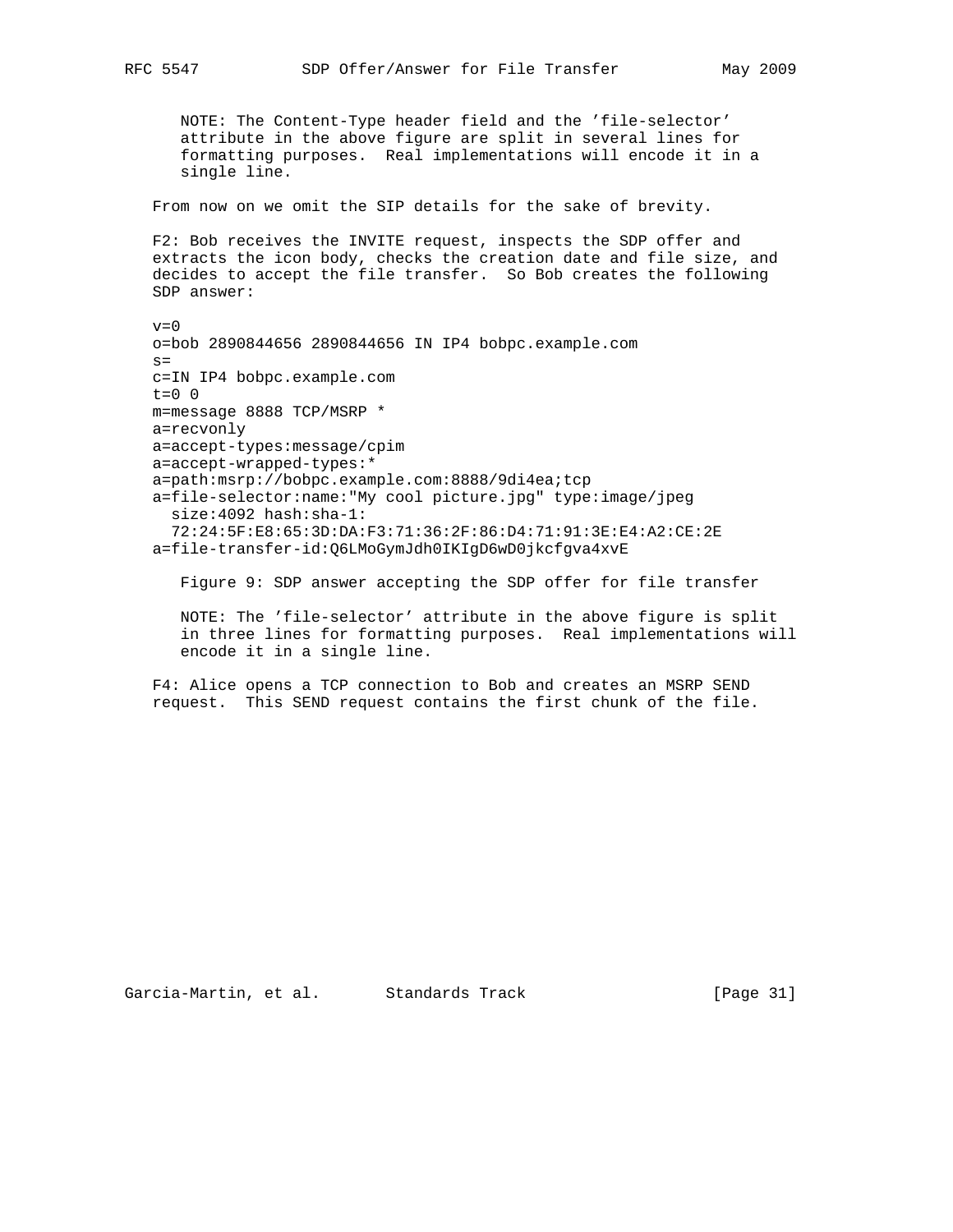MSRP d93kswow SEND To-Path: msrp://bobpc.example.com:8888/9di4ea;tcp From-Path: msrp://alicepc.example.com:7654/iau39;tcp Message-ID: 12339sdqwer Byte-Range: 1-2048/4385 Content-Type: message/cpim To: Bob <sip:bob@example.com> From: Alice <sip:alice@example.com> DateTime: 2006-05-15T15:02:31-03:00 Content-Disposition: render; filename="My cool picture.jpg"; creation-date="Mon, 15 May 2006 15:01:31 +0300"; size=4092 Content-Type: image/jpeg ... first set of bytes of the JPEG image ... -------d93kswow+ Figure 10: MSRP SEND request containing the first chunk of actual file F5: Alice sends the second and last chunk. Note that MSRP allows to send pipelined chunks, so there is no need to wait for the 200 (OK) response from the previous chunk. MSRP op2nc9a SEND To-Path: msrp://bobpc.example.com:8888/9di4ea;tcp From-Path: msrp://alicepc.example.com:7654/iau39;tcp Message-ID: 12339sdqwer Byte-Range: 2049-4385/4385 Content-Type: message/cpim ... second set of bytes of the JPEG image ... -------op2nc9a\$ Figure 11: MSRP SEND request containing the second chunk of actual file F6: Bob acknowledges the reception of the first chunk. MSRP d93kswow 200 OK To-Path: msrp://alicepc.example.com:7654/iau39;tcp From-Path: msrp://bobpc.example.com:8888/9di4ea;tcp Byte-Range: 1-2048/4385 -------d93kswow\$ Figure 12: MSRP 200 OK response

Garcia-Martin, et al. Standards Track [Page 32]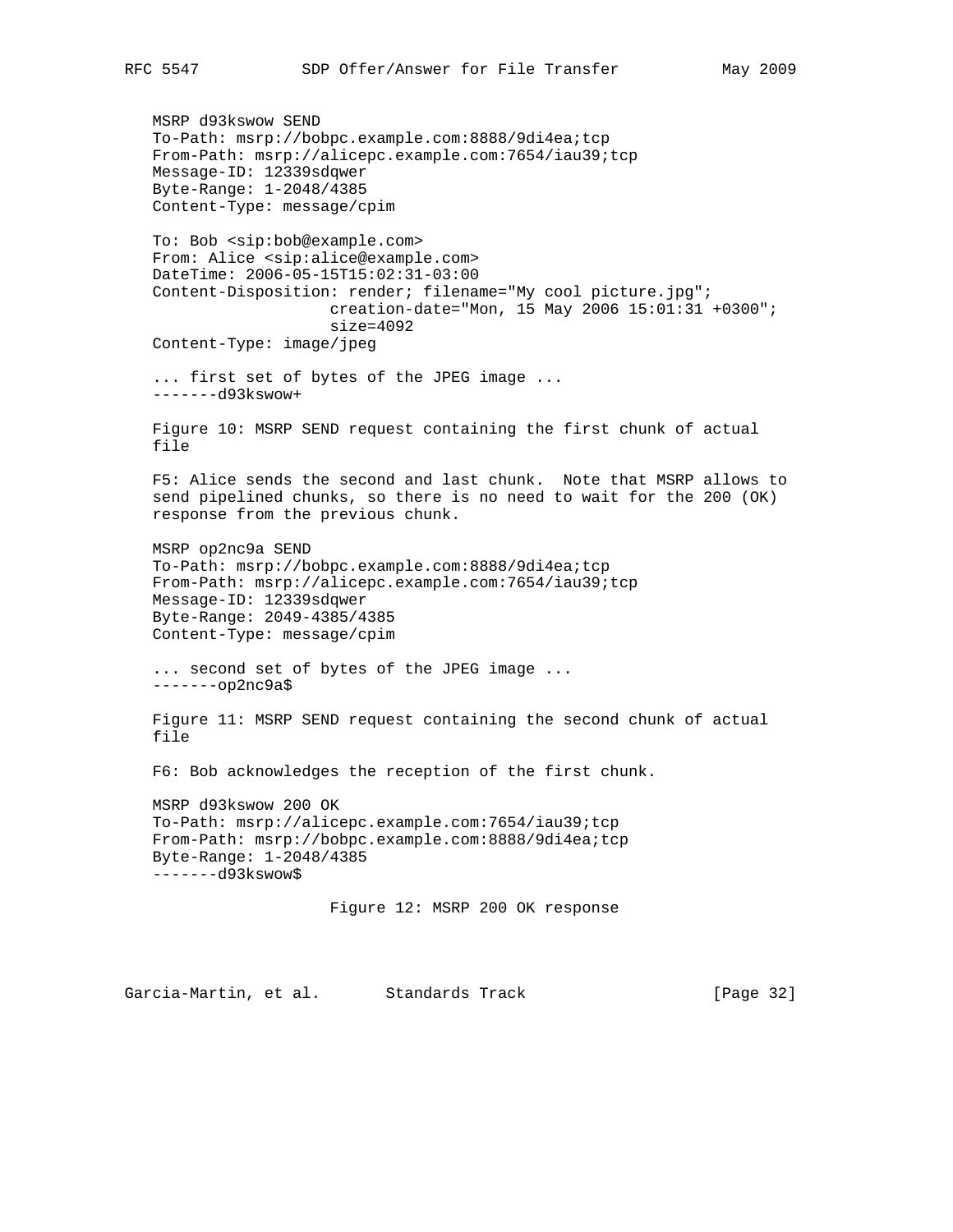F7: Bob acknowledges the reception of the second chunk.

 MSRP op2nc9a 200 OK To-Path: msrp://alicepc.example.com:7654/iau39;tcp From-Path: msrp://bobpc.example.com:8888/9di4ea;tcp Byte-Range: 2049-4385/4385 -------op2nc9a\$

Figure 13: MSRP 200 OK response

F8: Alice terminates the SIP session by sending a SIP BYE request.

 F9: Bob acknowledges the reception of the BYE request and sends a 200 (OK) response.

9.2. Offerer Requests a File from the Answerer and Second File Transfer

 In this example, Alice, the SDP offerer, first wishes to fetch a file from Bob, the SDP answerer. Alice knows that Bob has a specific file she wants to download. She has learned the hash of the file by some out-of-band mechanism. The hash selector is enough to produce a file selector that points to the specific file. So, Alice creates an SDP offer that contains the file descriptor. Bob accepts the file transfer and sends the file to Alice. When Alice has completely received Bob's file, she intends to send a new image file to Bob. Therefore, Alice reuses the existing SDP media line with different attributes and updates the description of the new file she wants to send to Bob's User Agent Server (UAS). In particular, Alice creates a new file transfer identifier since this is a new file transfer operation. Figure 14 shows the sequence flow.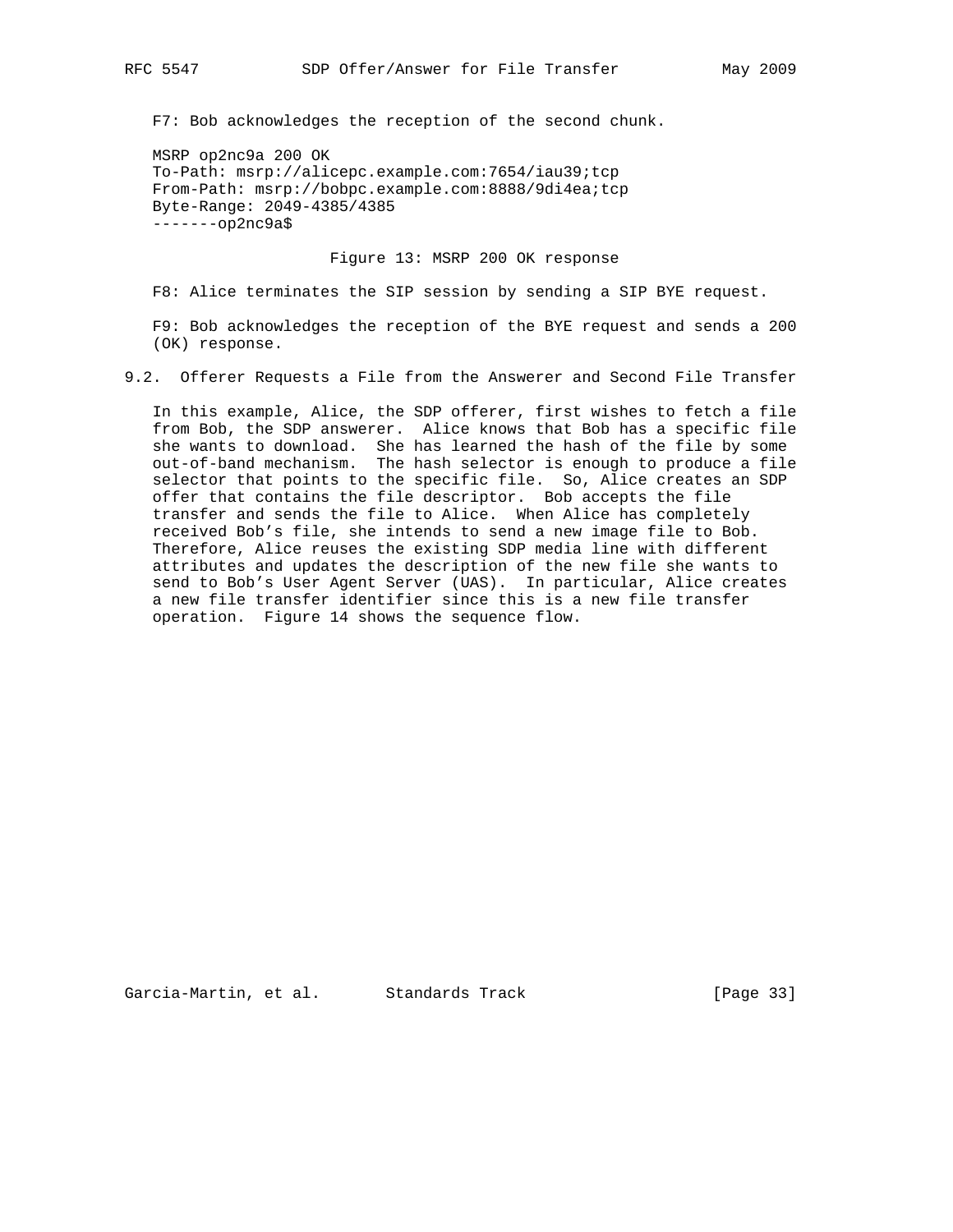Alice's UAC Bob's UAS | | |(1) (SIP) INVITE | |----------------------->| |(2) (SIP) 200 OK | |<-----------------------| |(3) (SIP) ACK | |----------------------->| | | |(4) (MSRP) SEND (file) | |<-----------------------| |(5) (MSRP) 200 OK | |----------------------->| | | |(6) (SIP) INVITE | |----------------------->| |(7) (SIP) 200 OK | |<-----------------------| |(8) (SIP) ACK | |----------------------->| | | |(9) (MSRP) SEND (file) | |----------------------->| |(10) (MSRP) 200 OK | |<-----------------------| | | |(11) (SIP) BYE | |<-----------------------| |(12) (SIP) 200 OK | |----------------------->| | | | |

 Figure 14: Flow diagram of an offerer requesting a file from the answerer and then sending a file to the answer

 F1: Alice constructs an SDP description of the file she wants to receive and attaches the SDP offer to a SIP INVITE request addressed to Bob.

Garcia-Martin, et al. Standards Track [Page 34]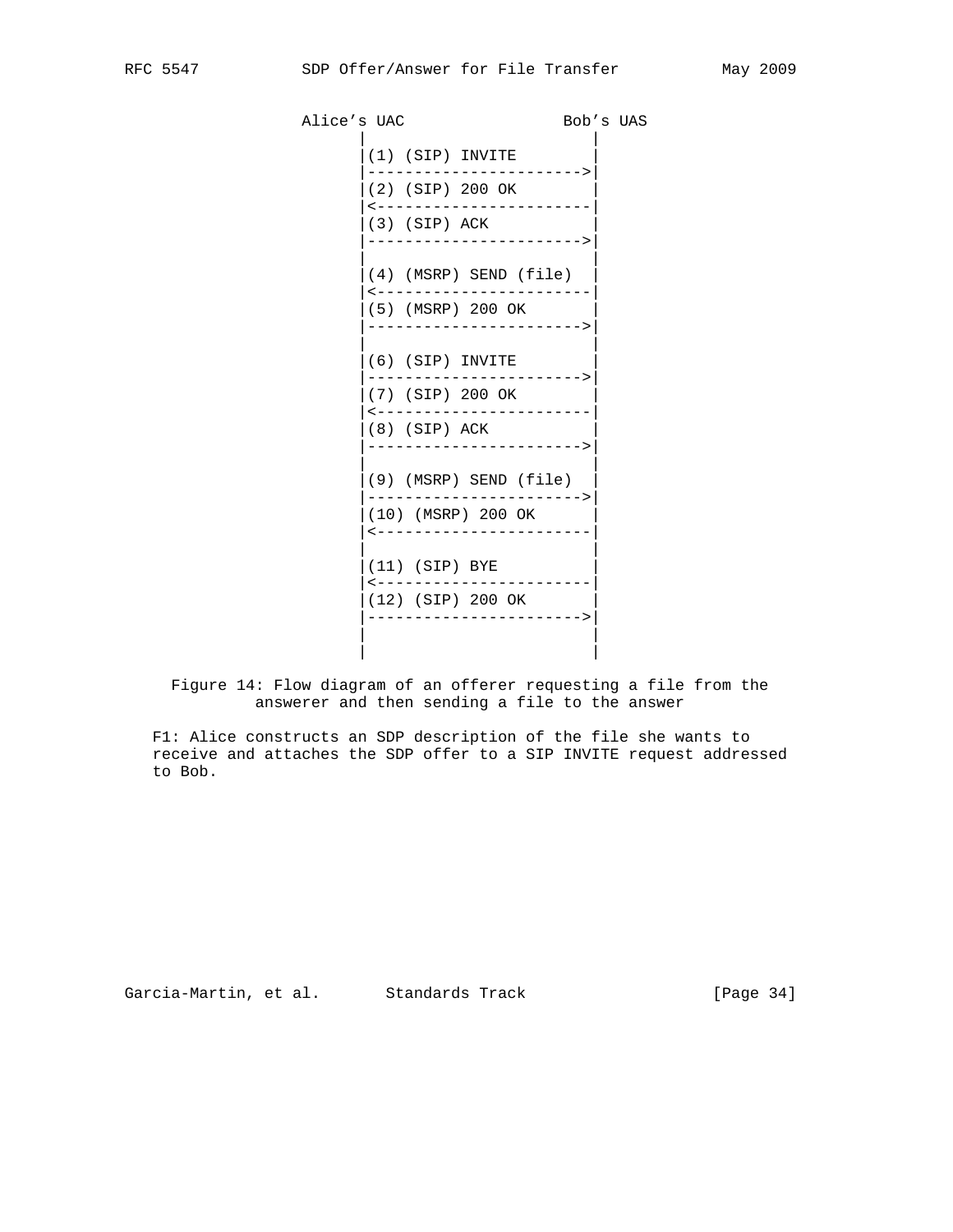INVITE sip:bob@example.com SIP/2.0 To: Bob <sip:bob@example.com> From: Alice <sip:alice@example.com>;tag=1928301774 Call-ID: a84b4c76e66710 CSeq: 1 INVITE Max-Forwards: 70 Date: Sun, 21 May 2006 13:02:03 GMT Contact: <sip:alice@alicepc.example.com> Content-Type: application/sdp Content-Length: [length of SDP]  $v=0$  o=alice 2890844526 2890844526 IN IP4 alicepc.example.com  $s=$  c=IN IP4 alicepc.example.com t=0 0 m=message 7654 TCP/MSRP \* a=recvonly a=accept-types:message/cpim a=accept-wrapped-types:\* a=path:msrp://alicepc.example.com:7654/jshA7we;tcp a=file-selector:hash:sha-1: 72:24:5F:E8:65:3D:DA:F3:71:36:2F:86:D4:71:91:3E:E4:A2:CE:2E a=file-transfer-id:aCQYuBRVoUPGVsFZkCK98vzcX2FXDIk2

Figure 15: INVITE request containing an SDP offer for file transfer

 NOTE: The 'file-selector' attribute in the above figure is split in two lines for formatting purposes. Real implementations will encode it in a single line.

From now on we omit the SIP details for the sake of brevity.

 F2: Bob receives the INVITE request, inspects the SDP offer, computes the file descriptor, and finds a local file whose hash equals the one indicated in the SDP. Bob accepts the file transfer and creates an SDP answer as follows: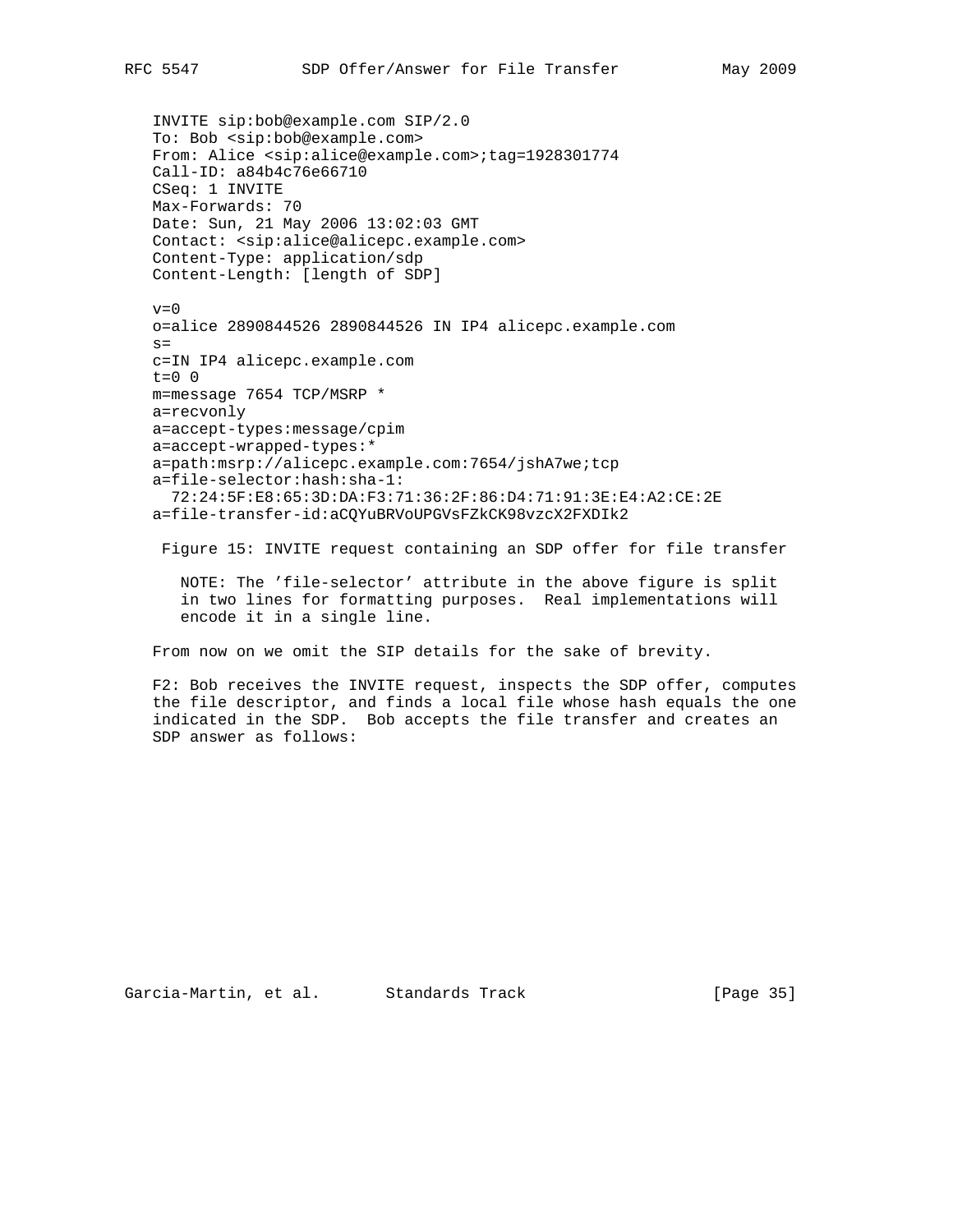```
v=0 o=bob 2890844656 2890855439 IN IP4 bobpc.example.com
s= c=IN IP4 bobpc.example.com
t=0 0
 m=message 8888 TCP/MSRP *
 a=sendonly
 a=accept-types:message/cpim
 a=accept-wrapped-types:*
 a=path:msrp://bobpc.example.com:8888/9di4ea;tcp
 a=file-selector:type:image/jpeg hash:sha-1:
   72:24:5F:E8:65:3D:DA:F3:71:36:2F:86:D4:71:91:3E:E4:A2:CE:2E
 a=file-transfer-id:aCQYuBRVoUPGVsFZkCK98vzcX2FXDIk2
    Figure 16: SDP answer accepting the SDP offer for file transfer
    NOTE: The 'file-selector' attribute in the above figure is split
    in two lines for formatting purposes. Real implementations will
```
encode it in a single line.

 F4: Alice opens a TCP connection to Bob. Bob then creates an MSRP SEND request that contains the file.

 MSRP d93kswow SEND To-Path: msrp://alicepc.example.com:7654/jshA7we;tcp From-Path: msrp://bobpc.example.com:8888/9di4ea;tcp Message-ID: 12339sdqwer Byte-Range: 1-2027/2027 Content-Type: message/cpim

 To: Bob <sip:bob@example.com> From: Alice <sip:alice@example.com> DateTime: 2006-05-15T15:02:31-03:00 Content-Disposition: render; filename="My cool photo.jpg"; creation-date="Mon, 15 May 2006 15:01:31 +0300"; modification-date="Mon, 15 May 2006 16:04:53 +0300"; read-date="Mon, 16 May 2006 09:12:27 +0300"; size=1931 Content-Type: image/jpeg

 ...binary JPEG image... -------d93kswow\$

 Figure 17: MSRP SEND request containing the actual file F5: Alice acknowledges the reception of the SEND request.

Garcia-Martin, et al. Standards Track [Page 36]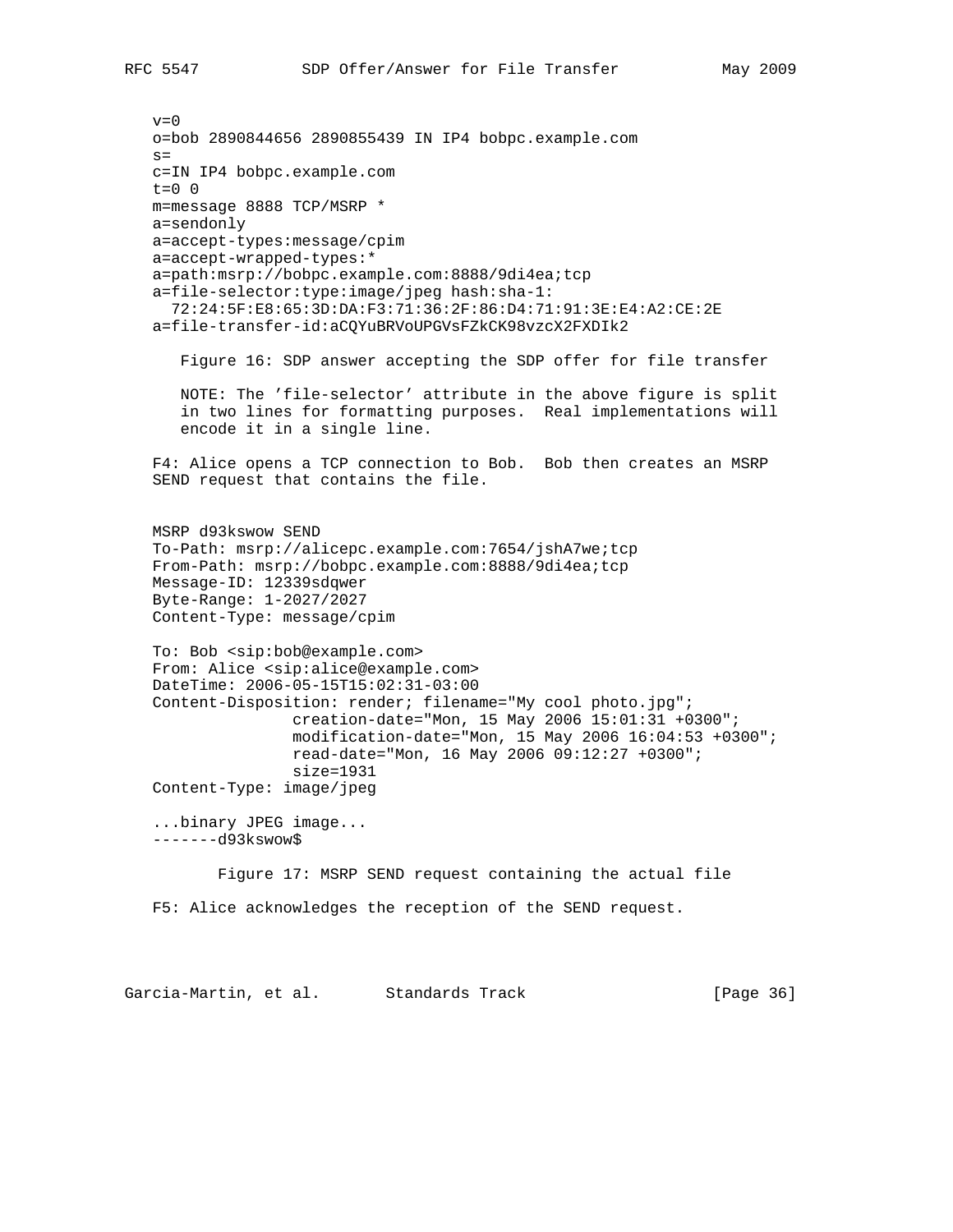MSRP d93kswow 200 OK To-Path: msrp://bobpc.example.com:8888/9di4ea;tcp From-Path: msrp://alicepc.example.com:7654/jshA7we;tcp Byte-Range: 1-2027/2027 -------d93kswow\$

## Figure 18: MSRP 200 OK response

 F6: Alice reuses the existing SDP media line inserting the description of the file to be sent and attaches it to a SIP re-INVITE request addressed to Bob. Alice reuses the TCP port number for the MSRP stream, but changes the MSRP session and the 'file-transfer-id' value according to this specification.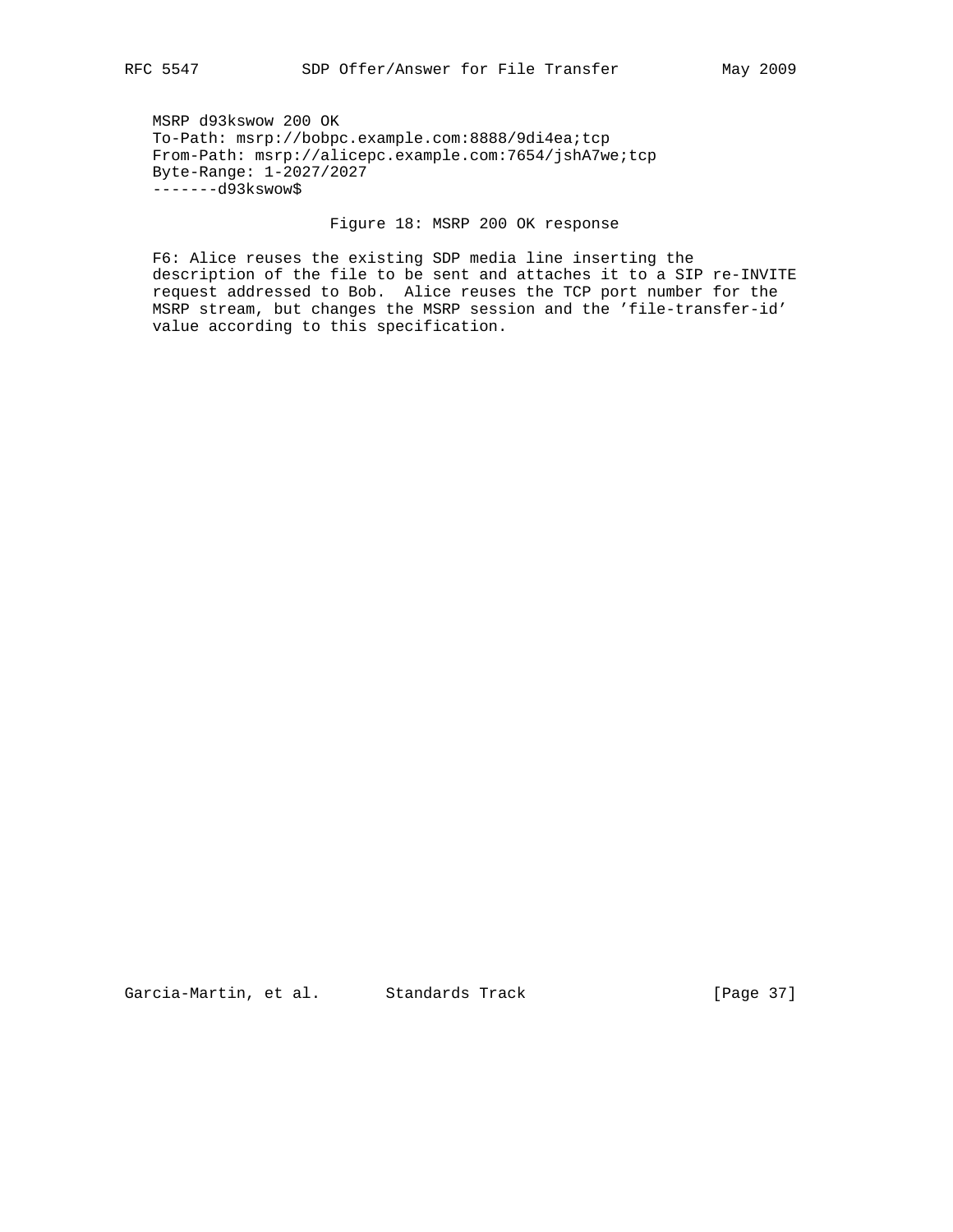```
 INVITE sip:bob@example.com SIP/2.0
 To: Bob <sip:bob@example.com>;tag=1928323431
 From: Alice <sip:alice@example.com>;tag=1928301774
 Call-ID: a84b4c76e66710
 CSeq: 2 INVITE
 Max-Forwards: 70
 Date: Sun, 21 May 2006 13:02:33 GMT
 Contact: <sip:alice@alicepc.example.com>
 Content-Type: multipart/related; type="application/sdp";
               boundary="boundary71"
 Content-Length: [length of multipart]
 --boundary71
 Content-Type: application/sdp
 Content-Length: [length of SDP]
v=0 o=alice 2890844526 2890844527 IN IP4 alicepc.example.com
s= c=IN IP4 alicepc.example.com
t=0 0
 m=message 7654 TCP/MSRP *
 i=This is my latest picture
 a=sendonly
 a=accept-types:message/cpim
 a=accept-wrapped-types:*
 a=path:msrp://alicepc.example.com:7654/iau39;tcp
 a=file-selector:name:"sunset.jpg" type:image/jpeg
   size:4096 hash:sha-1:
   58:23:1F:E8:65:3B:BC:F3:71:36:2F:86:D4:71:91:3E:E4:B1:DF:2F
 a=file-transfer-id:ZVE8MfI9mhAdZ8GyiNMzNN5dpqgzQlCO
 a=file-disposition:render
 a=file-date:creation:"Sun, 21 May 2006 13:02:15 +0300"
 a=file-icon:cid:id3@alicepc.example.com
 --boundary71
 Content-Type: image/jpeg
 Content-Transfer-Encoding: binary
 Content-ID: <id3@alicepc.example.com>
 Content-Length: [length of image]
 Content-Disposition: icon
 [..small preview icon...]
 --boundary71--
         Figure 19: Reuse of the SDP in a second file transfer
```
Garcia-Martin, et al. Standards Track [Page 38]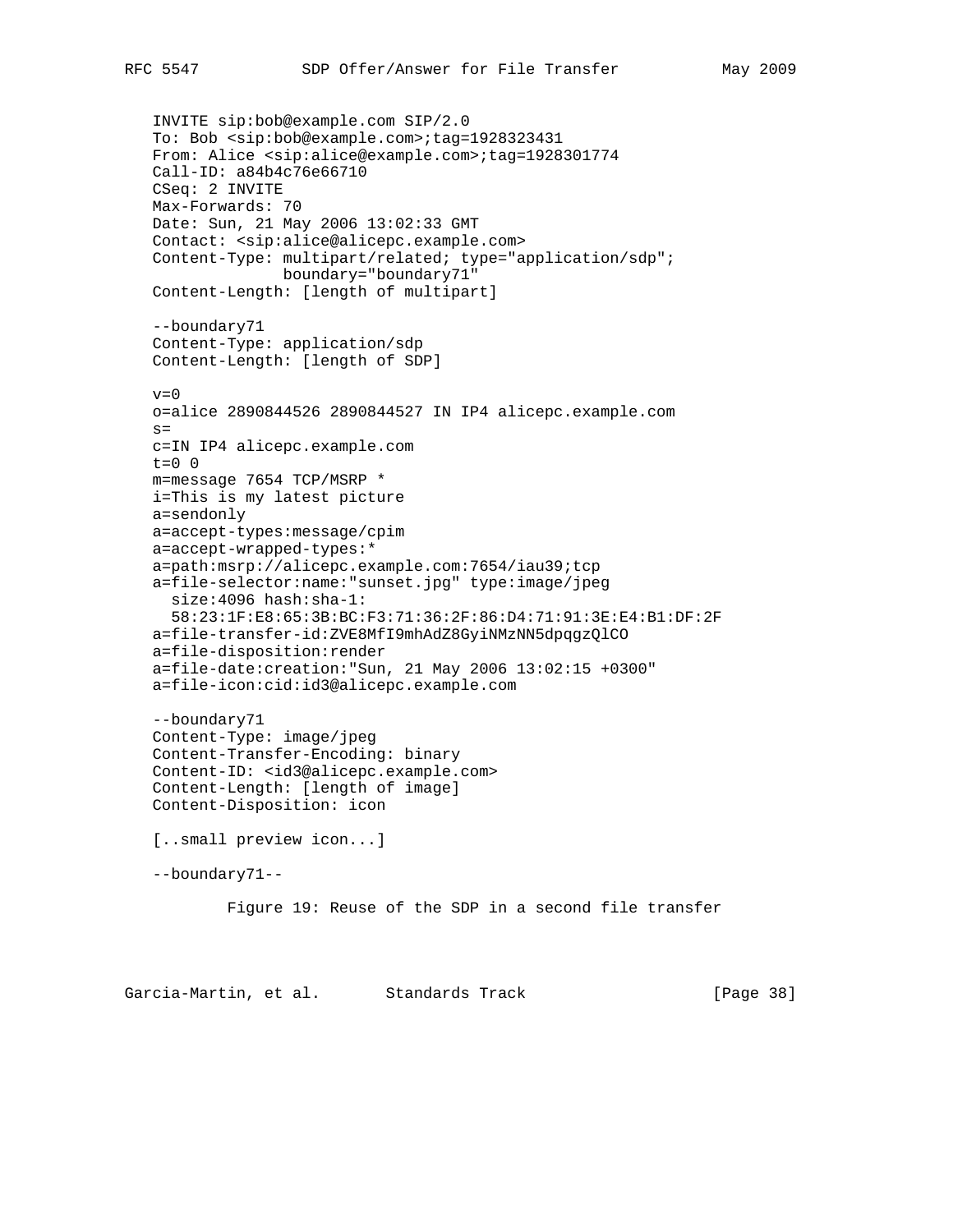NOTE: The Content-Type header field and the 'file-selector' attribute in the above figure are split in several lines for formatting purposes. Real implementations will encode it in a single line.

 F7: Bob receives the re-INVITE request, inspects the SDP offer and extracts the icon body, checks the creation date and the file size, and decides to accept the file transfer. So Bob creates an SDP answer where he reuses the same TCP port number, but changes his MSRP session, according to the procedures of this specification.

 $v=0$  o=bob 2890844656 2890855440 IN IP4 bobpc.example.com  $s=$  c=IN IP4 bobpc.example.com  $t=0$  0 m=message 8888 TCP/MSRP \* a=recvonly a=accept-types:message/cpim a=accept-wrapped-types:\* a=path:msrp://bobpc.example.com:8888/eh10dsk;tcp a=file-selector:name:"sunset.jpg" type:image/jpeg size:4096 hash:sha-1: 58:23:1F:E8:65:3B:BC:F3:71:36:2F:86:D4:71:91:3E:E4:B1:DF:2F a=file-transfer-id:ZVE8MfI9mhAdZ8GyiNMzNN5dpqgzQlCO a=file-disposition:render

Figure 20: SDP answer accepting the SDP offer for file transfer

 NOTE: The 'file-selector' attribute in the above figure is split in three lines for formatting purposes. Real implementations will encode it in a single line.

 F9: If a TCP connection towards Bob is already open, Alice reuses that TCP connection to send an MSRP SEND request that contains the file.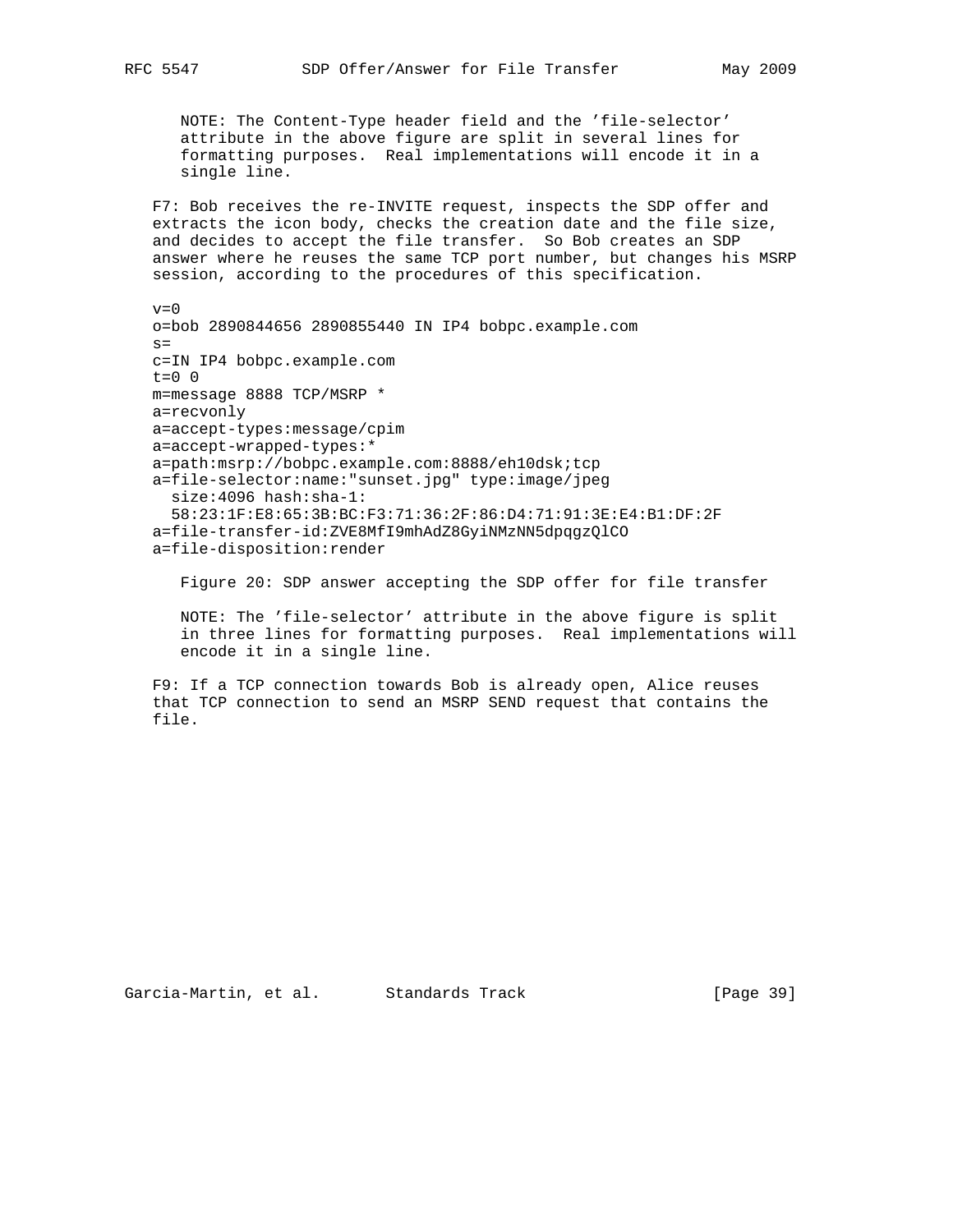MSRP d95ksxox SEND To-Path: msrp://bobpc.example.com:8888/eh10dsk;tcp From-Path: msrp://alicepc.example.com:7654/iau39;tcp Message-ID: 13449sdqwer Byte-Range: 1-2027/2027 Content-Type: message/cpim To: Bob <sip:bob@example.com> From: Alice <sip:alice@example.com> DateTime: 2006-05-21T13:02:15-03:00 Content-Disposition: render; filename="Sunset.jpg"; creation-date="Sun, 21 May 2006 13:02:15 -0300"; size=1931 Content-Type: image/jpeg ...binary JPEG image... -------d95ksxox+ Figure 21: MSRP SEND request containing the actual file F10: Bob acknowledges the reception of the SEND request. MSRP d95ksxox 200 OK To-Path: msrp://alicepc.example.com:7654/iau39;tcp From-Path: msrp://bobpc.example.com:8888/eh10dsk;tcp Byte-Range: 1-2027/2027 -------d95ksxox\$ Figure 22: MSRP 200 OK response F11: Then Bob terminates the SIP session by sending a SIP BYE request. F12: Alice acknowledges the reception of the BYE request and sends a 200 (OK) response. 9.3. Example of a Capability Indication Alice sends an OPTIONS request to Bob (this request does not contain

 SDP). Bob answers with a 200 (OK) response that contain the SDP shown in Figure 24. The SDP indicates support for CPIM messages that can contain other MIME types. The maximum MSRP message size that the endpoint can receive is 20000 octets. The presence of the 'file selector' attribute indicates support for the file transfer offer/ answer mechanism.

Garcia-Martin, et al. Standards Track [Page 40]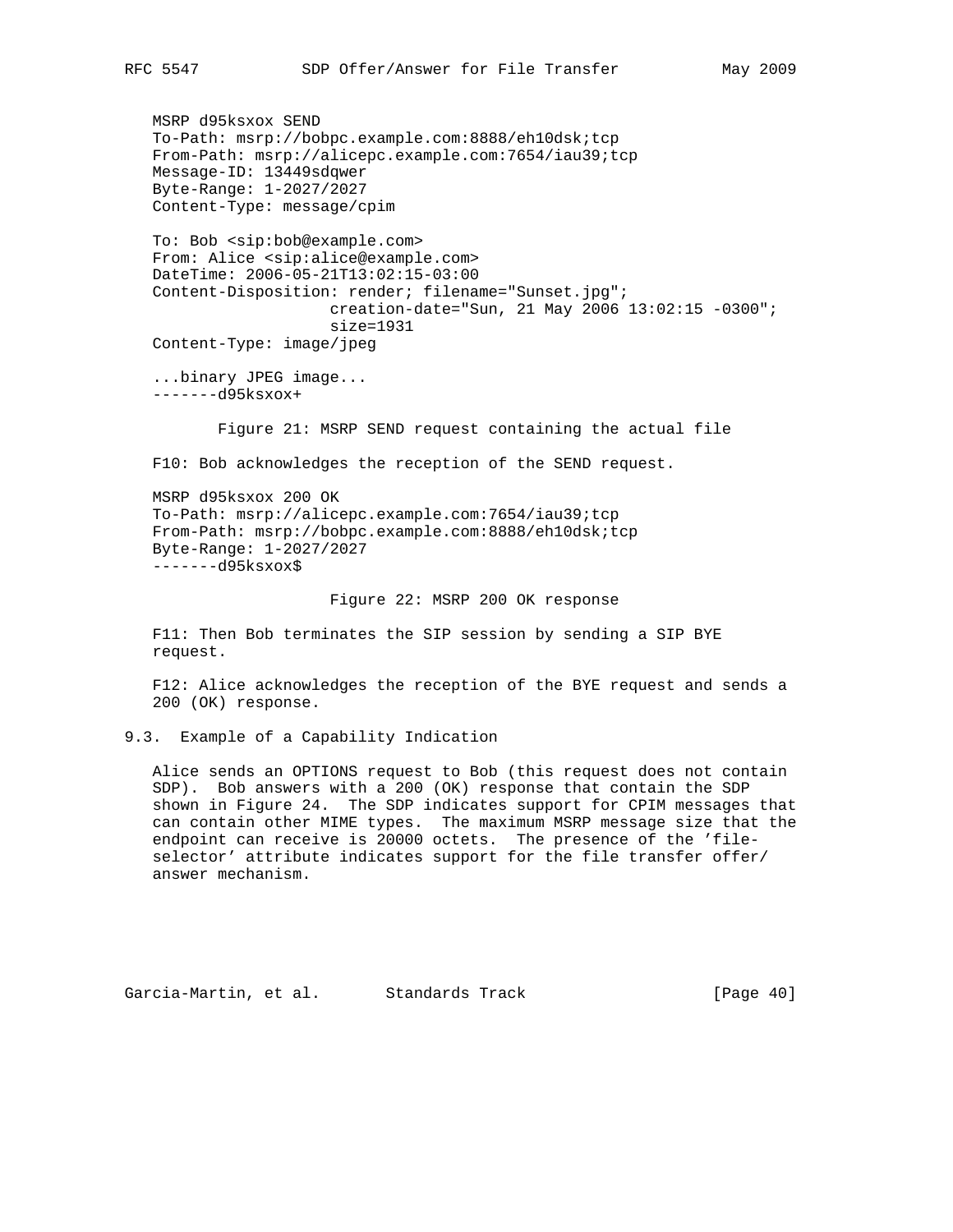Alice's UAC Bob's UAS | | |(1) (SIP) OPTIONS | |----------------------->| |(2) (SIP) 200 OK | with SDP |<-----------------------| | | | |

Figure 23: Flow diagram of a capability request

 $v=0$  o=bob 2890844656 2890855439 IN IP4 bobpc.example.com  $s=$  c=IN IP4 bobpc.example.com  $t=0$  0 m=message 0 TCP/MSRP \* a=accept-types:message/cpim a=accept-wrapped-types:\* a=max-size:20000 a=file-selector

Figure 24: SDP of the 200 (OK) response to an OPTIONS request

#### 10. Security Considerations

 The SDP attributes defined in this specification identify a file to be transferred between two endpoints. An endpoint can offer to send the file to the other endpoint or request to receive the file from the other endpoint. In the former case, an attacker modifying those SDP attributes could cheat the receiver making it think that the file to be transferred was a different one. In the latter case, the attacker could make the sender send a different file than the one requested by the receiver. Consequently, it is RECOMMENDED that integrity protection be applied to the SDP session descriptions carrying the attributes specified in this specification. Additionally, it is RECOMMENDED that senders verify the properties of the file against the selectors that describe it.

 The descriptions of the files being transferred between endpoints may reveal information the endpoints may consider confidential. Therefore, it is RECOMMENDED that SDP session descriptions carrying the attributes specified in this specification are encrypted.

 TLS and S/MIME are the natural choices to provide offer/answer exchanges with integrity protection and confidentiality.

Garcia-Martin, et al. Standards Track [Page 41]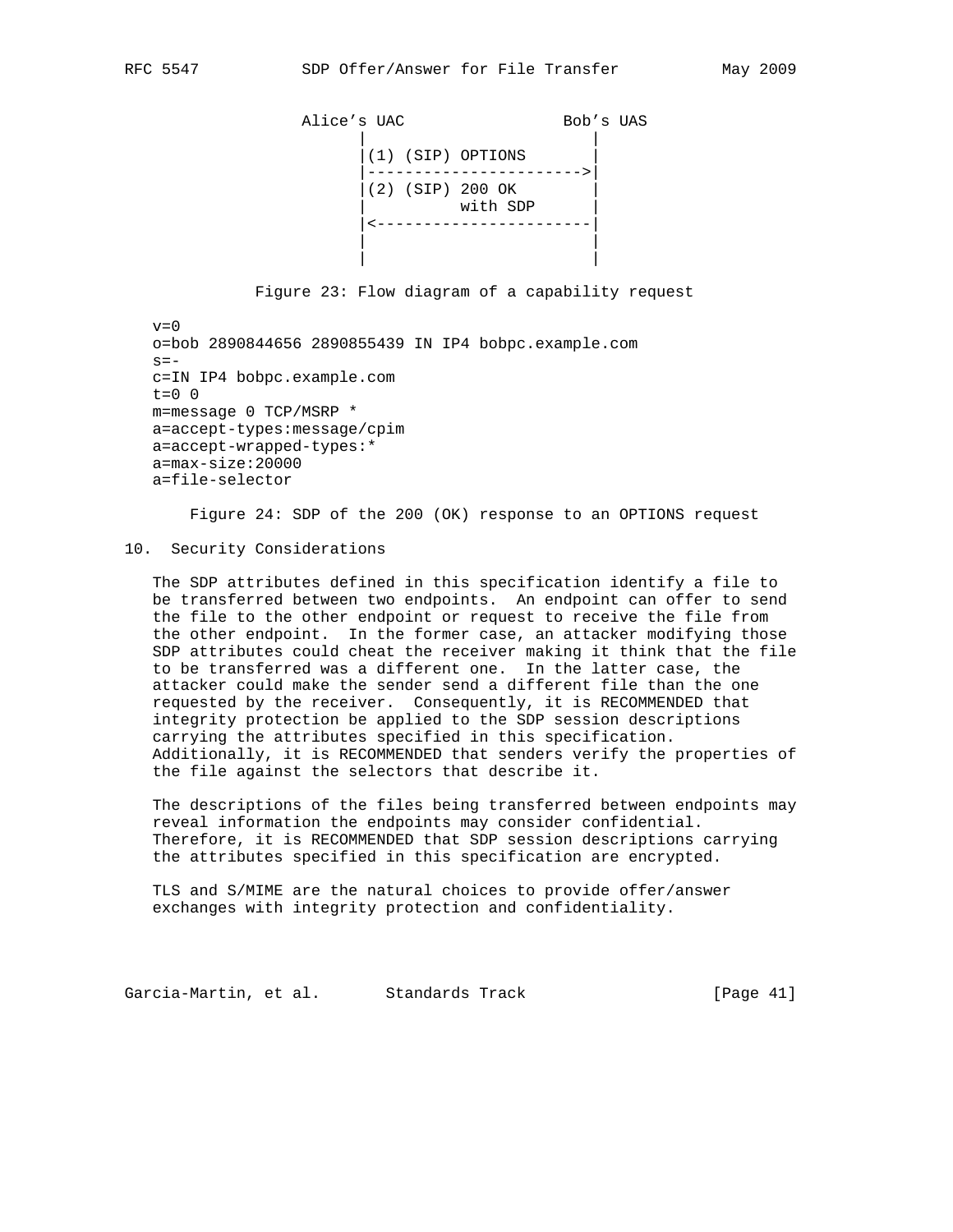When an SDP offer contains the description of a file to be sent or received, the SDP answerer MUST first authenticate the SDP offerer and then it MUST authorize the file transfer operation, typically according to a local policy. Typically, these functions are integrated in the high-level protocol that carries SDP (e.g., SIP), and in the file transfer protocol (e.g., MSRP). If SIP [RFC3261] and MSRP [RFC4975] are used, the standard mechanisms for user authentication and authorization are sufficient.

 It is possible that a malicious or misbehaving implementation tries to exhaust the resources of the remote endpoint, e.g., the internal memory or the file system, by sending very large files. To protect from this attack, an SDP answer SHOULD first verify the identity of the SDP offerer, and perhaps only accept file transfers from trusted sources. Mechanisms to verify the identity of the file sender depend on the high-level protocol that carries the SDP, for example, SIP [RFC3261] and MSRP [RFC4975].

 It is also RECOMMENDED that implementations take measures to avoid attacks on resource exhaustion, for example, by limiting the size of received files, verifying that there is enough space in the file system to store the file prior to its reception, or limiting the number of simultaneous file transfers.

 File receivers MUST also sanitize all input, such as the local file name, prior to making calls to the local file system to store a file. This is to prevent the existence of meaningful characters to the local operating system that could damage it.

 Once a file has been transferred, the file receiver must take care of it. Typically, file transfer is a commonly used mechanism for transmitting computer virus, spyware, and other types of malware. File receivers should apply all possible security technologies (e.g., anti-virus, anti-spyware) to mitigate the risk of damage at their host.

11. IANA Considerations

 IANA has registered a number of SDP attributes according to the following.

11.1. Registration of New SDP Attributes

 IANA has registered a number of media-level-only attributes in the Session Description Protocol Parameters registry [IANA]. The registration data, according to RFC 4566 [RFC4566], follows.

Garcia-Martin, et al. Standards Track [Page 42]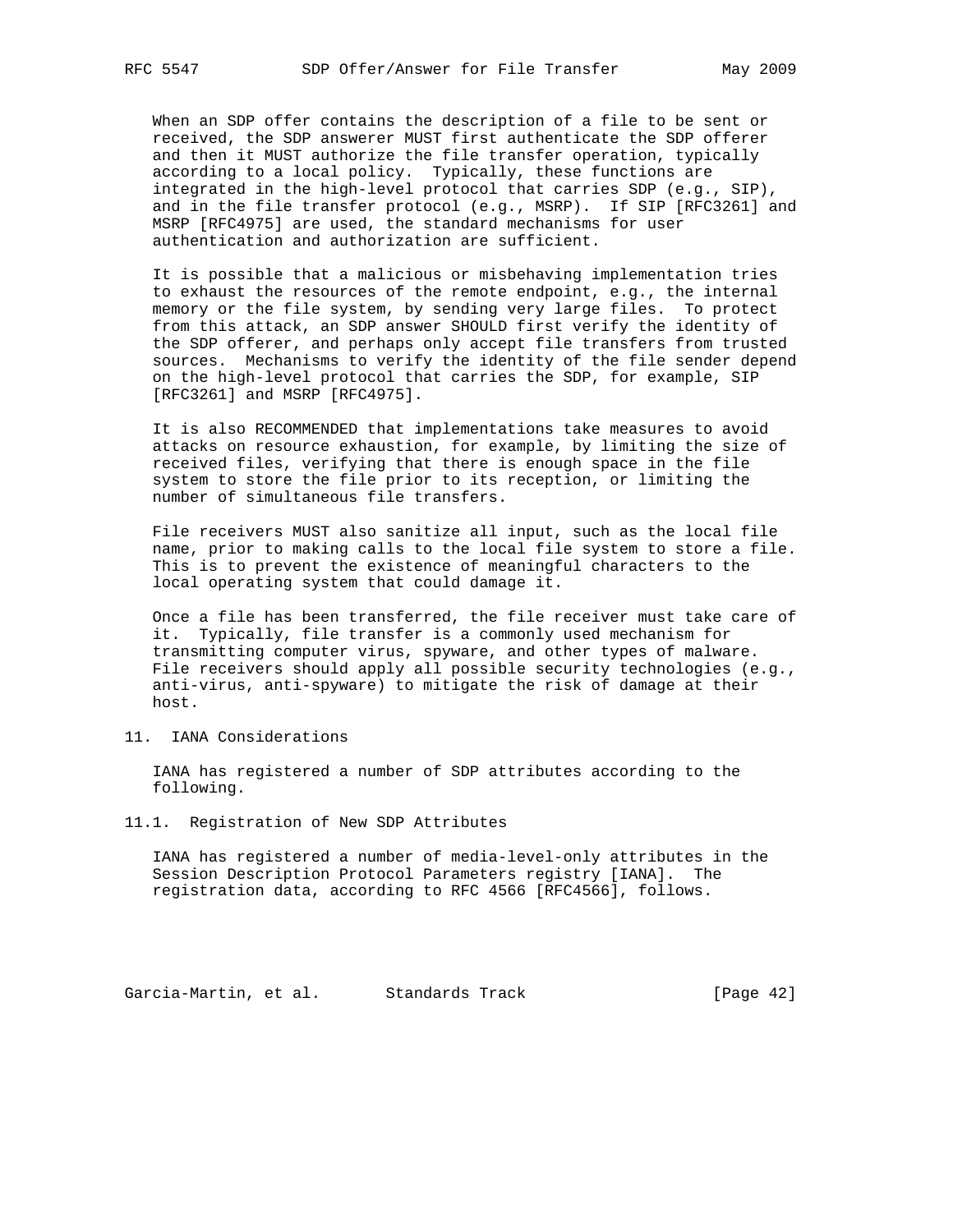11.1.1. Registration of the file-selector Attribute Contact: Miguel Garcia <miguel.a.garcia@ericsson.com> Phone: +34 91 339 1000 Attribute name: file-selector Long-form attribute name: File Selector Type of attribute: media level only This attribute is subject to the charset attribute Description: This attribute unambiguously identifies a file by indicating a combination of the 4-tuple composed of the name, size, type, and hash of the file. Specification: RFC 5547 11.1.2. Registration of the file-transfer-id Attribute Contact: Miguel Garcia <miguel.a.garcia@ericsson.com> Phone: +34 91 339 1000 Attribute name: file-transfer-id Long-form attribute name: File Transfer Identifier Type of attribute: media level only This attribute is subject to the charset attribute Description: This attribute contains a unique identifier of the file transfer operation within the session. Specification: RFC 5547 11.1.3. Registration of the file-disposition Attribute Contact: Miguel Garcia <miguel.a.garcia@ericsson.com> Phone: +34 91 339 1000 Attribute name: file-disposition Long-form attribute name: File Disposition Type of attribute: media level only

Garcia-Martin, et al. Standards Track [Page 43]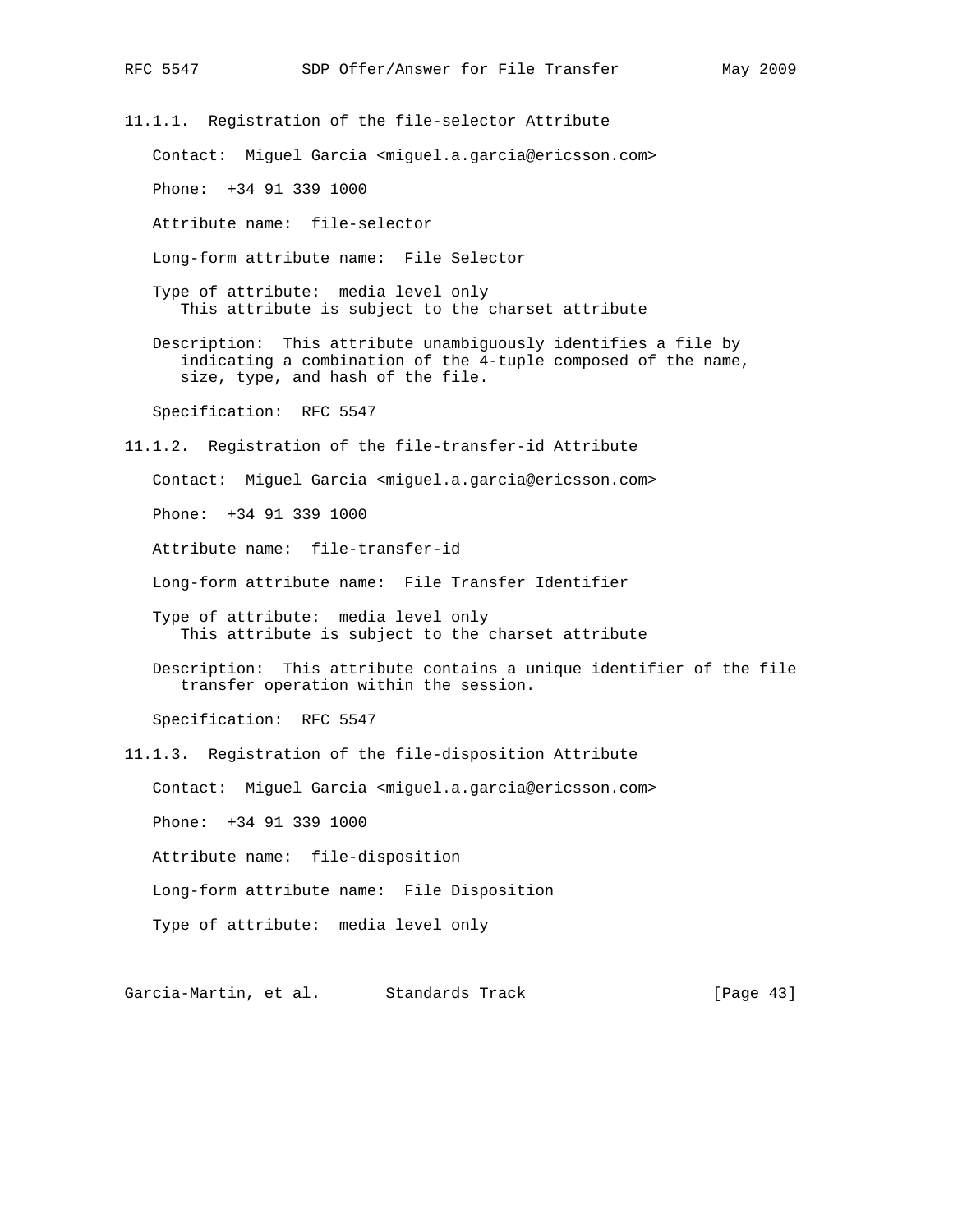This attribute is not subject to the charset attribute

 Description: This attribute provides a suggestion to the other endpoint about the intended disposition of the file.

Specification: RFC 5547

11.1.4. Registration of the file-date Attribute

Contact: Miguel Garcia <miguel.a.garcia@ericsson.com>

Phone: +34 91 339 1000

Attribute name: file-date

Long-form attribute name:

- Type of attribute: media level only This attribute is not subject to the charset attribute
- Description: This attribute indicates the dates on which the file was created, modified, or last read.

Specification: RFC 5547

11.1.5. Registration of the file-icon Attribute

Contact: Miguel Garcia <miguel.a.garcia@ericsson.com>

Phone: +34 91 339 1000

Attribute name: file-icon

Long-form attribute name: File Icon

- Type of attribute: media level only This attribute is not subject to the charset attribute
- Description: For image files, this attribute contains a pointer to a body that includes a small preview icon representing the contents of the file to be transferred.

Specification: RFC 5547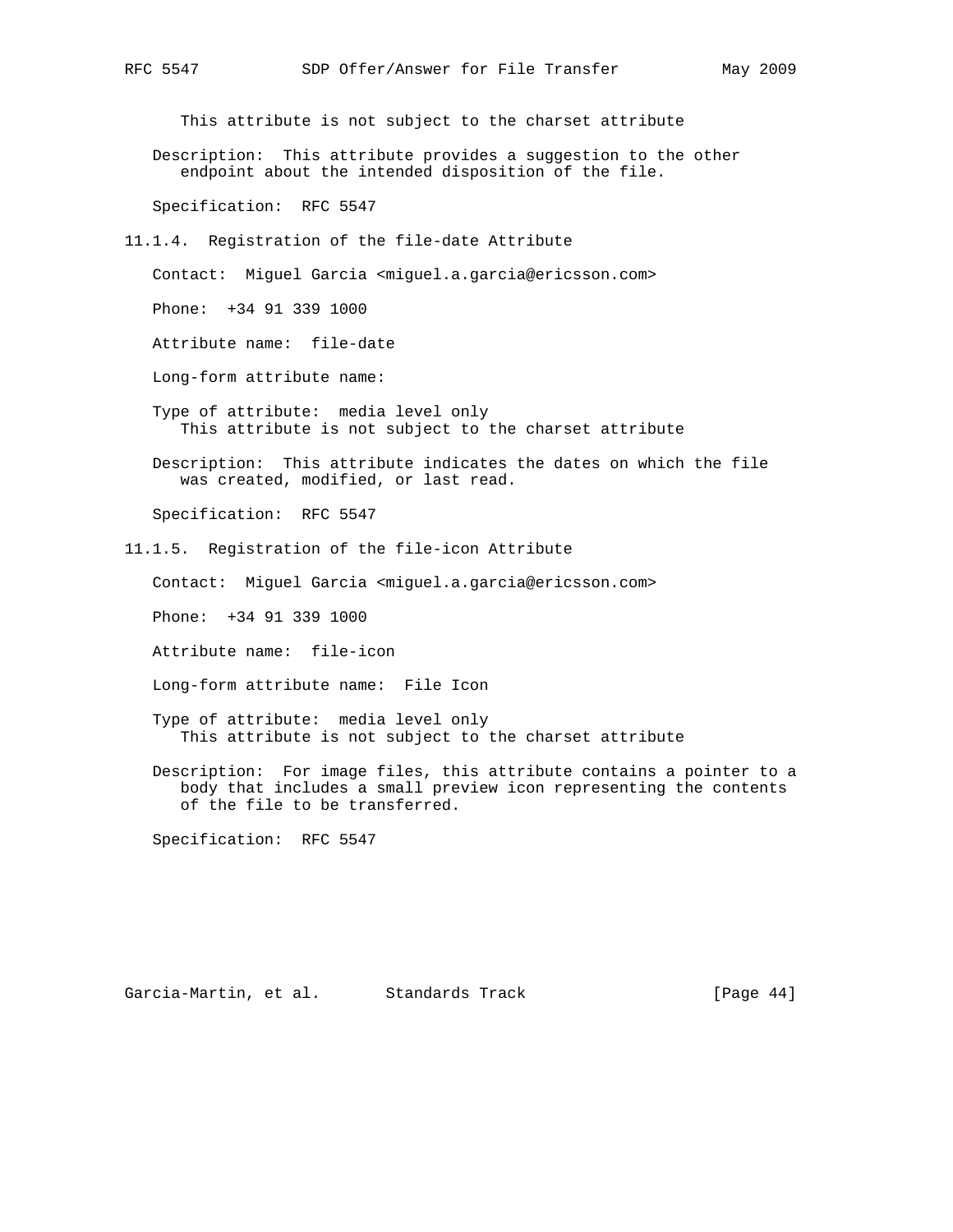11.1.6. Registration of the file-range Attribute

Contact: Miguel Garcia <miguel.a.garcia@ericsson.com>

Phone: +34 91 339 1000

Attribute name: file-range

Long-form attribute name: File Range

 Type of attribute: media level only This attribute is not subject to the charset attribute

 Description: This attribute contains the range of transferred octets of the file.

Specification: RFC 5547

12. Acknowledgments

 The authors would like to thank Mats Stille, Nancy Greene, Adamu Haruna, and Arto Leppisaari for discussing initial concepts described in this memo. Thanks to Pekka Kuure for reviewing initial versions of this document and providing helpful comments. Joerg Ott, Jiwey Wang, Amitkumar Goel, Sudha Vs, Dan Wing, Juuso Lehtinen, Remi Denis- Courmont, Colin Perkins, Sudhakar An, Peter Saint-Andre, Jonathan Rosenberg, Eric Rescorla, Vikram Chhibber, Ben Campbell, Richard Barnes, and Chris Newman discussed and provided comments and improvements to this document.

- 13. References
- 13.1. Normative References
	- [RFC2119] Bradner, S., "Key words for use in RFCs to Indicate Requirement Levels", BCP 14, RFC 2119, March 1997.
	- [RFC2045] Freed, N. and N. Borenstein, "Multipurpose Internet Mail Extensions (MIME) Part One: Format of Internet Message Bodies", RFC 2045, November 1996.
	- [RFC2183] Troost, R., Dorner, S., and K. Moore, "Communicating Presentation Information in Internet Messages: The Content-Disposition Header Field", RFC 2183, August 1997.

Garcia-Martin, et al. Standards Track [Page 45]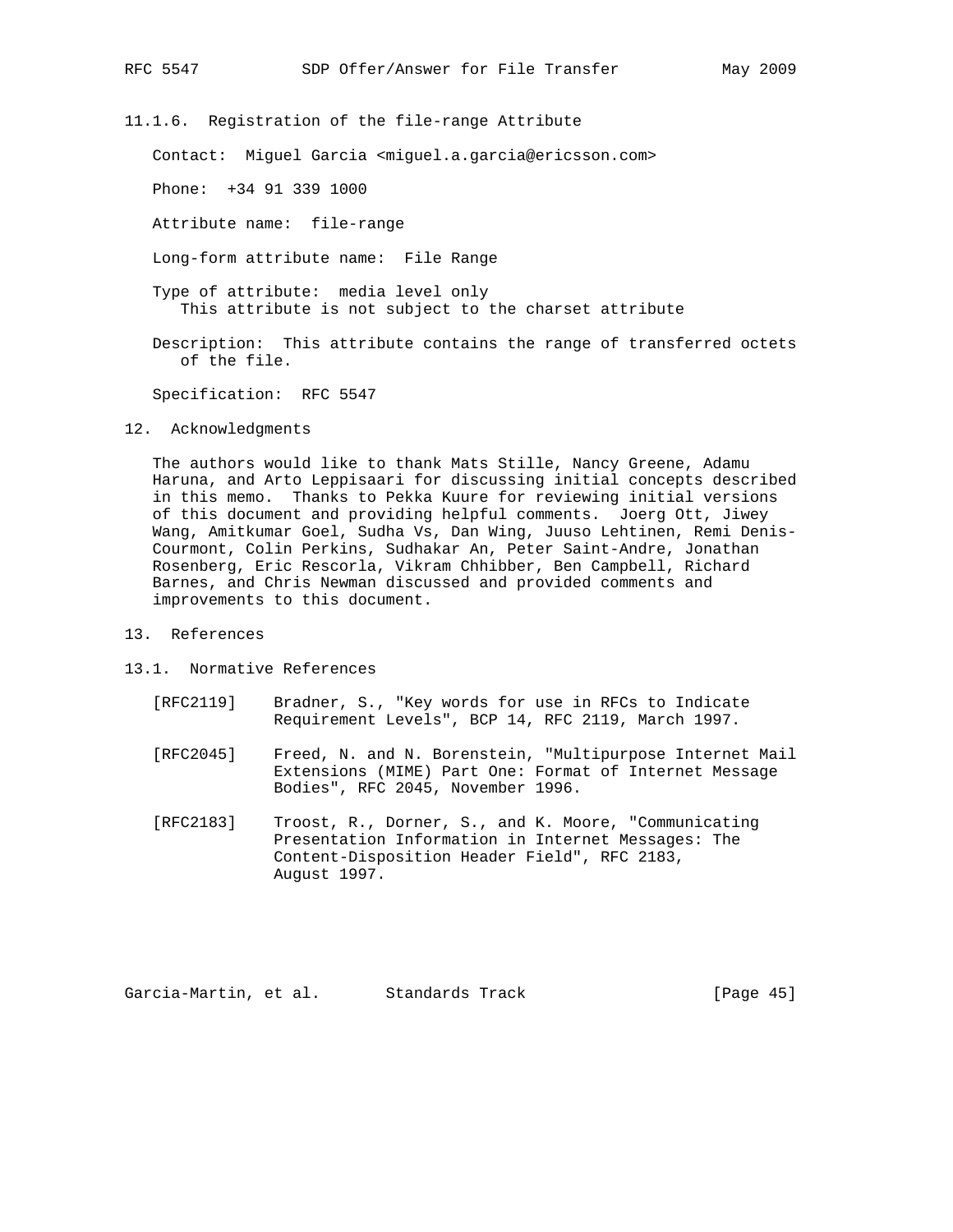- [RFC2387] Levinson, E., "The MIME Multipart/Related Content-type", RFC 2387, August 1998.
- [RFC2392] Levinson, E., "Content-ID and Message-ID Uniform Resource Locators", RFC 2392, August 1998.
- [RFC3174] Eastlake, D. and P. Jones, "US Secure Hash Algorithm 1 (SHA1)", RFC 3174, September 2001.
- [RFC3264] Rosenberg, J. and H. Schulzrinne, "An Offer/Answer Model with Session Description Protocol (SDP)", RFC 3264, June 2002.
- [RFC3629] Yergeau, F., "UTF-8, a transformation format of ISO 10646", STD 63, RFC 3629, November 2003.
- [RFC3851] Ramsdell, B., "Secure/Multipurpose Internet Mail Extensions (S/MIME) Version 3.1 Message Specification", RFC 3851, July 2004.
- [RFC3862] Klyne, G. and D. Atkins, "Common Presence and Instant Messaging (CPIM): Message Format", RFC 3862, August 2004.
- [RFC4566] Handley, M., Jacobson, V., and C. Perkins, "SDP: Session Description Protocol", RFC 4566, July 2006.
- [RFC4975] Campbell, B., Mahy, R., and C. Jennings, "The Message Session Relay Protocol (MSRP)", RFC 4975, September 2007.
- [RFC5234] Crocker, D. and P. Overell, "Augmented BNF for Syntax Specifications: ABNF", STD 68, RFC 5234, January 2008.
- [RFC5322] Resnick, P., Ed., "Internet Message Format", RFC 5322, October 2008.
- 13.2. Informative References
	- [RFC3261] Rosenberg, J., Schulzrinne, H., Camarillo, G., Johnston, A., Peterson, J., Sparks, R., Handley, M., and E. Schooler, "SIP: Session Initiation Protocol", RFC 3261, June 2002.
	- [RFC4028] Donovan, S. and J. Rosenberg, "Session Timers in the Session Initiation Protocol (SIP)", RFC 4028, April 2005.

Garcia-Martin, et al. Standards Track [Page 46]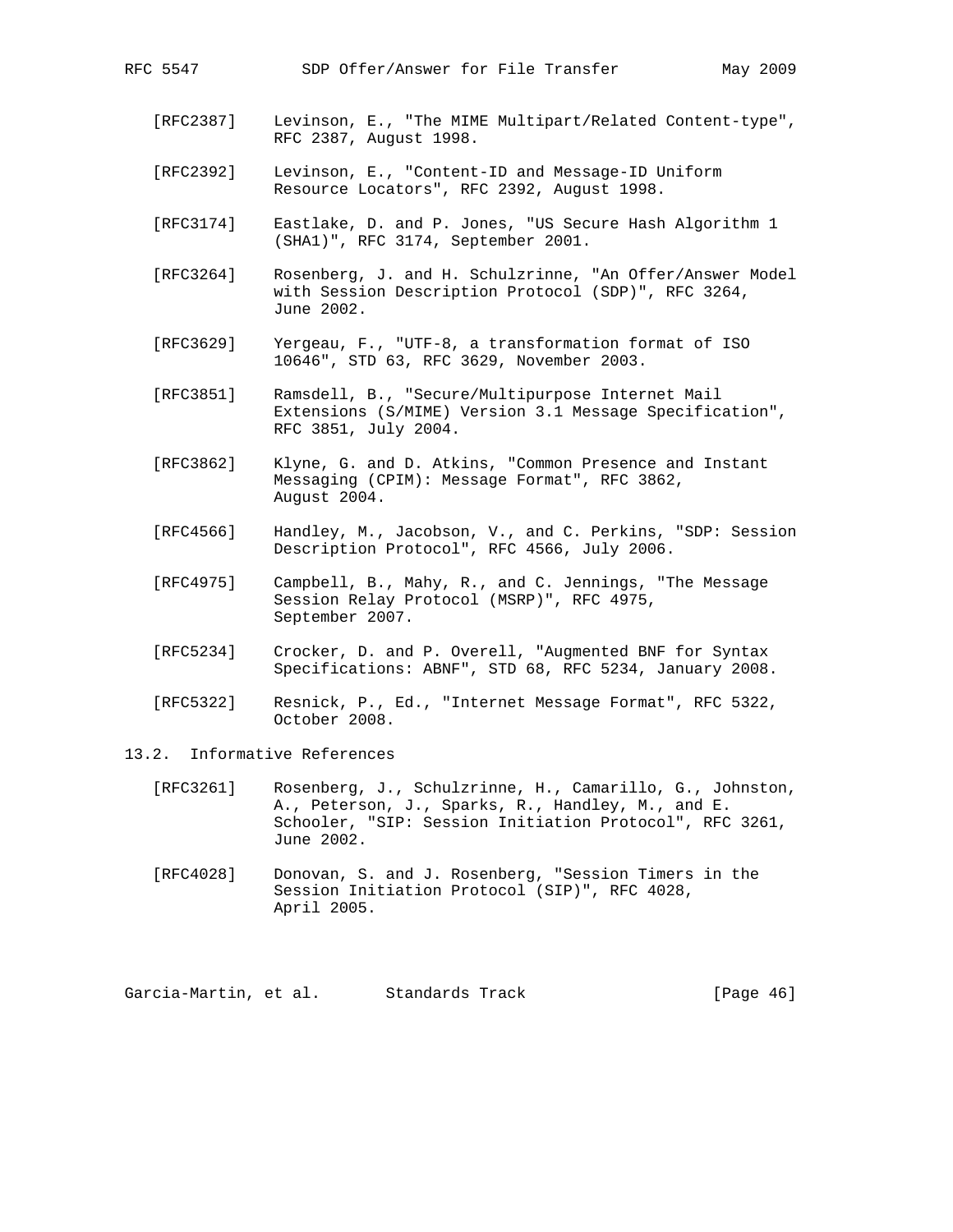- [RFC4483] Burger, E., "A Mechanism for Content Indirection in Session Initiation Protocol (SIP) Messages", RFC 4483, May 2006.
- [RFC4976] Jennings, C., Mahy, R., and A. Roach, "Relay Extensions for the Message Sessions Relay Protocol (MSRP)", RFC 4976, September 2007.
- [IANA] IANA, "Internet Assigned Numbers Authority", <http://www.iana.org>.
- [FLUTE-REV] Luby, M., Lehtonen, R., Roca, V., and T. Paila, "FLUTE File Delivery over Unidirectional Transport", Work in Progress, September 2008.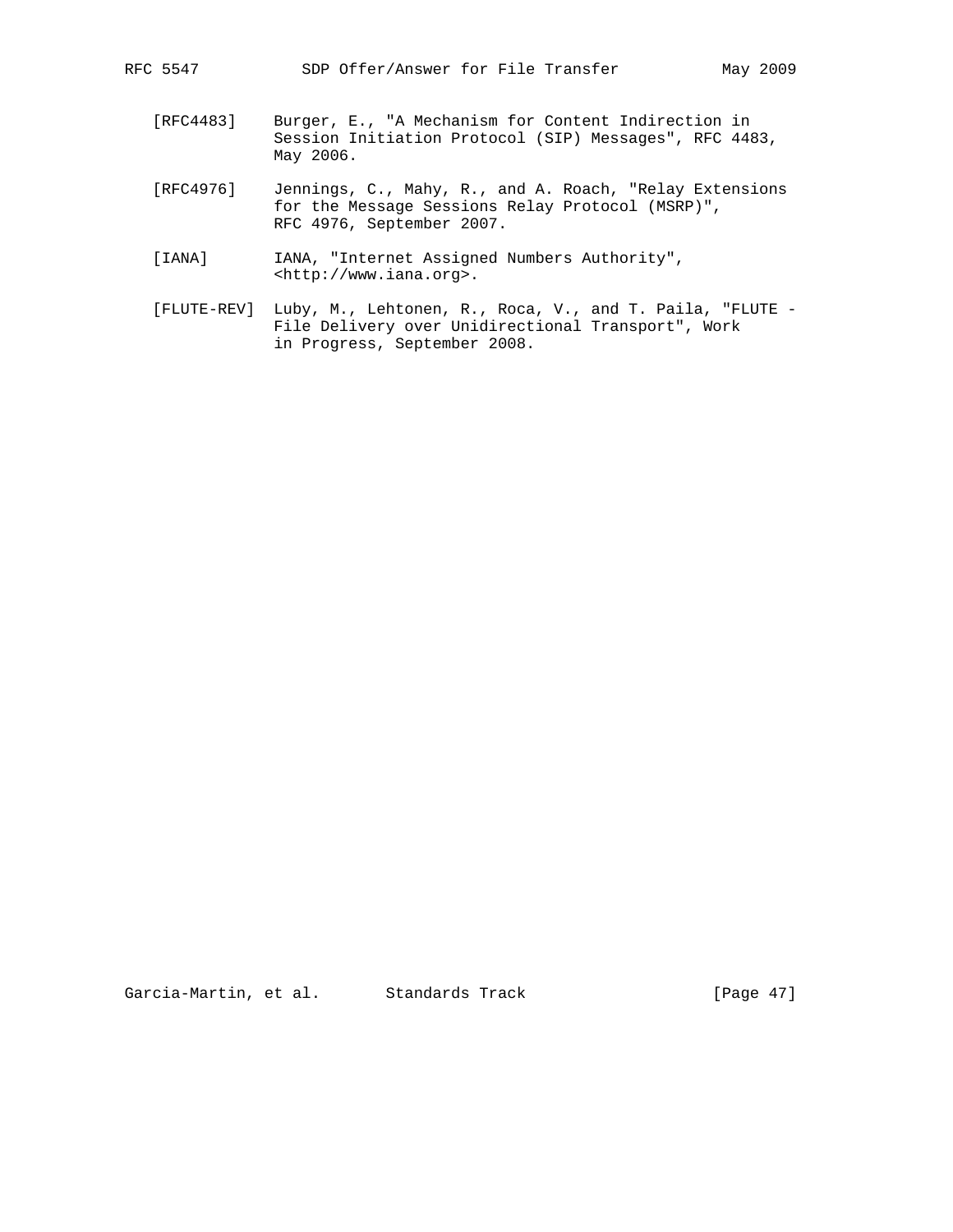Appendix A. Alternatives Considered

 The requirements are related to the description and negotiation of the session, not to the actual file transfer mechanism. Thus, it is natural that in order to meet them it is enough to define attribute extensions and usage conventions to SDP, while MSRP itself needs no extensions and can be used as it is. This is effectively the approach taken in this specification. Another goal has been to specify the SDP extensions in such a way that a regular MSRP endpoint that does not support them could still in some cases act as an endpoint in a file transfer session, albeit with a somewhat reduced functionality.

 In some ways, the aim of this specification is similar to the aim of content indirection mechanism in the Session Initiation Protocol (SIP) [RFC4483]. Both mechanisms allow a user agent to decide whether or not to download a file based on information about the file. However, there are some differences. With content indirection, it is not possible for the other endpoint to explicitly accept or reject the file transfer. Also, it is not possible for an endpoint to request a file from another endpoint. Furthermore, content indirection is not tied to the context of a media session, which is sometimes a desirable property. Finally, content indirection typically requires some server infrastructure, which may not always be available. It is possible to use content indirection directly between the endpoints too, but in that case there is no definition for how it works for endpoints behind NATs. The level of requirements in implementations decides which solution meets the requirements.

 Based on the argumentation above, this document defines the SDP attribute extensions and usage conventions needed for meeting the requirements on file transfer services with the SDP offer/answer model, using MSRP as the transfer protocol within the session.

 In principle, it is possible to use the SDP extensions defined here and replace MSRP with any other similar protocol that can carry MIME objects. This kind of specification can be written as a separate document if the need arises. Essentially, such a protocol should be able to be negotiated on an SDP offer/answer exchange (RFC 3264 [RFC3264]), be able to describe the file to be transferred in SDP offer/answer exchange, be able to carry MIME objects between two endpoints, and use a reliable transport protocol (e.g., TCP).

 This specification defines a set of SDP attributes that describe a file to be transferred between two endpoints. The information needed to describe a file could be potentially encoded in a few different

Garcia-Martin, et al. Standards Track [Page 48]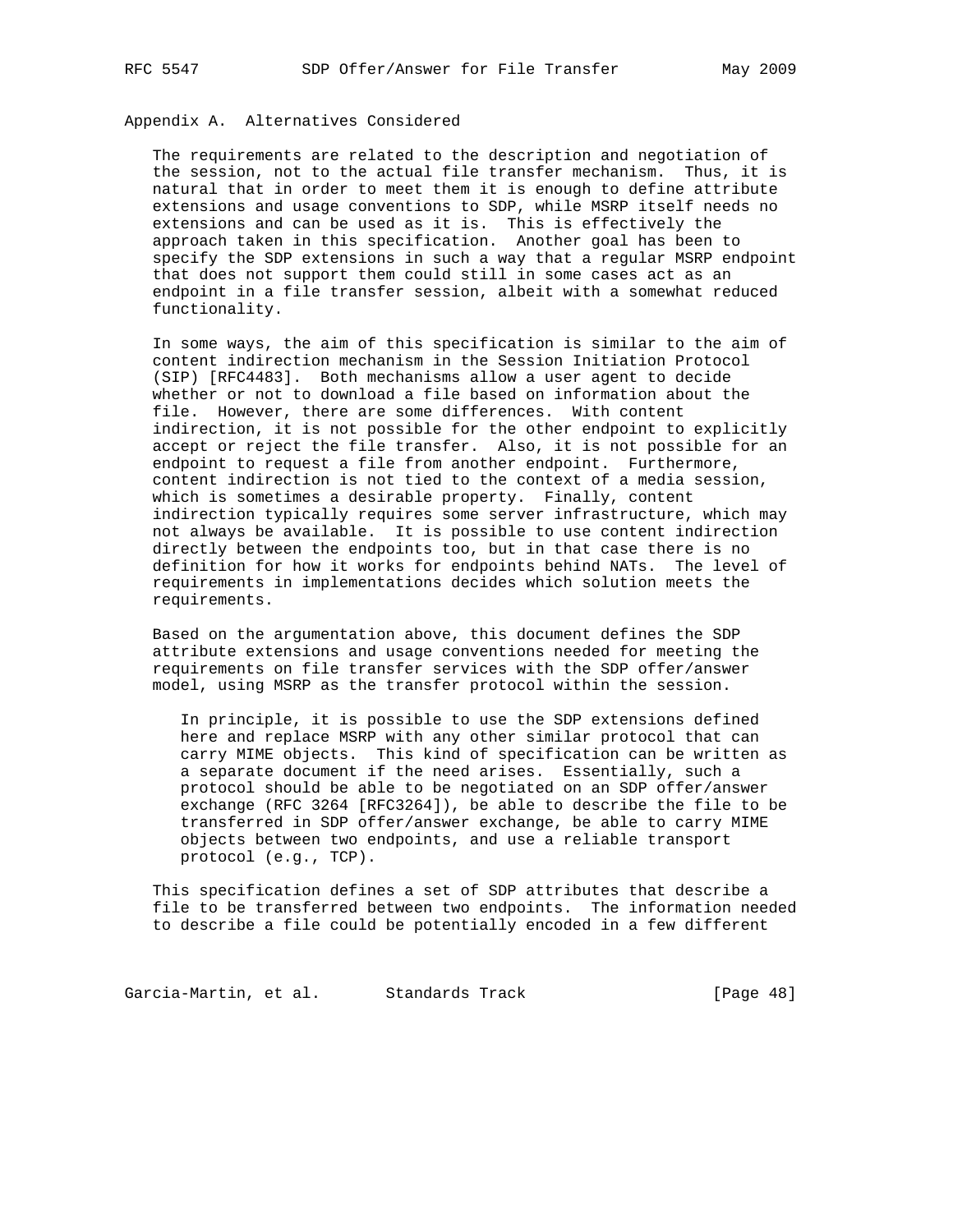ways. The MMUSIC working group considered a few alternative approaches before deciding to use the encoding described in Section 6. In particular, the working group looked at the MIME 'external-body' type and the use of a single SDP attribute or parameter.

 A MIME 'external-body' could potentially be used to describe the file to be transferred. In fact, many of the SDP parameters this specification defines are also supported by 'external-body' body parts. The MMUSIC working group decided not to use 'external-body' body parts because a number of existing offer/answer implementations do not support multipart bodies.

 The information carried in the SDP attributes defined in Section 6 could potentially be encoded in a single SDP attribute. The MMUSIC working group decided not to follow this approach because it is expected that implementations support only a subset of the parameters defined in Section 6. Those implementations will be able to use regular SDP rules in order to ignore non-supported SDP parameters. If all the information was encoded in a single SDP attribute, those rules, which relate to backwards compatibility, would need to be redefined specifically for that parameter.